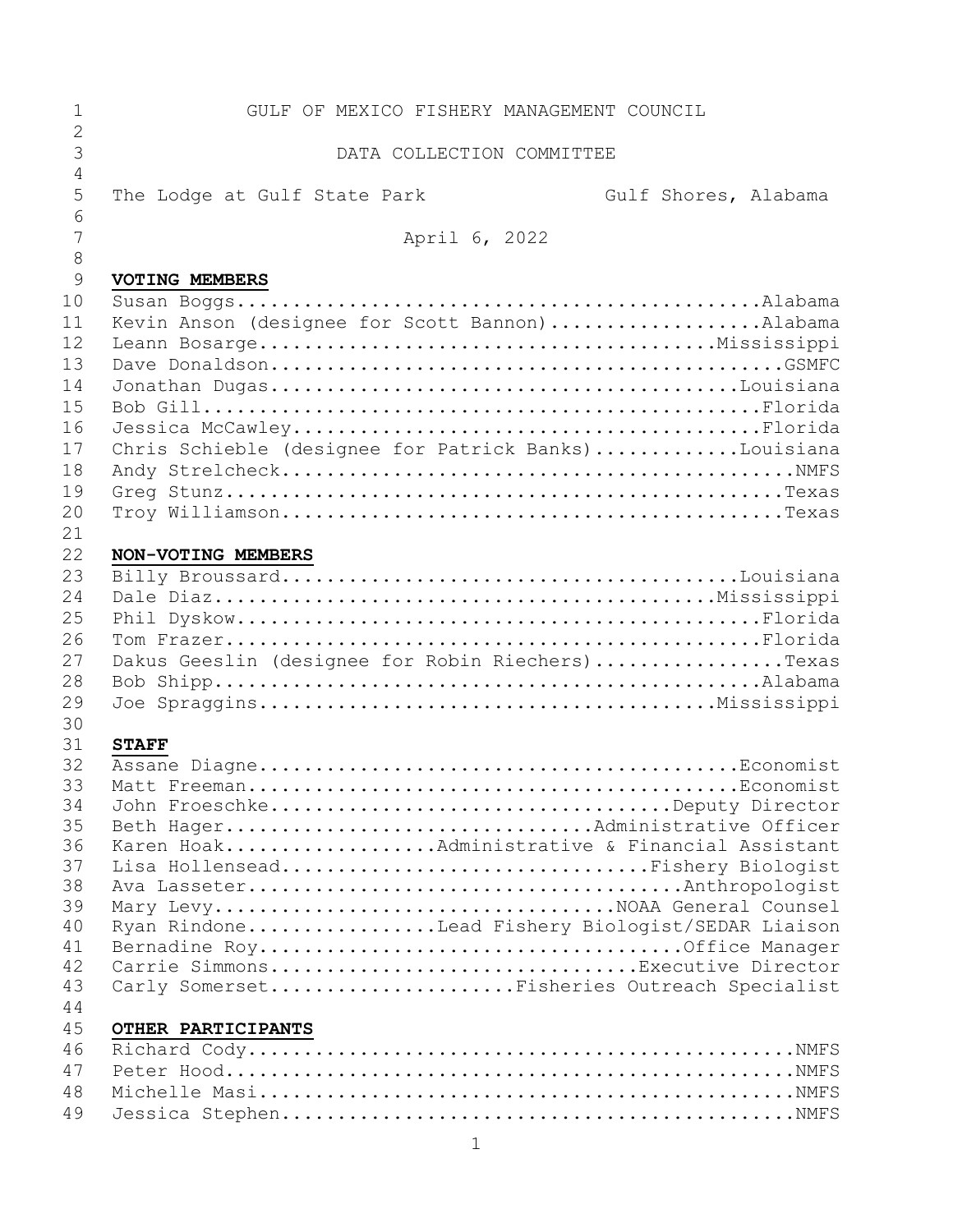| $\mathcal{B}$  |       |
|----------------|-------|
| $\overline{4}$ | ----- |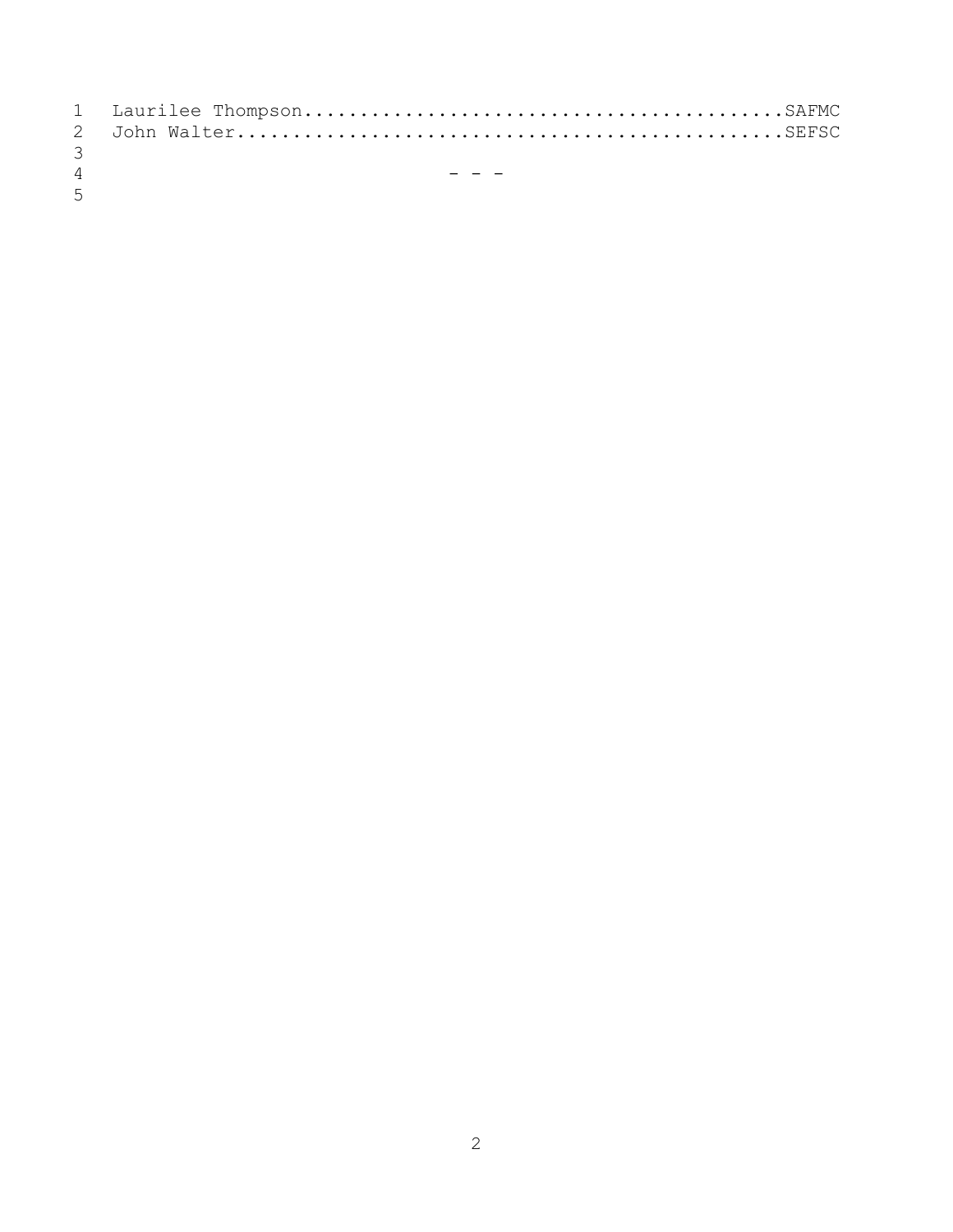| $\mathbf{1}$         | TABLE OF CONTENTS                                                 |
|----------------------|-------------------------------------------------------------------|
| $\overline{c}$       |                                                                   |
| $\mathfrak{Z}$<br>4  |                                                                   |
| 5                    |                                                                   |
| 6<br>$7\phantom{.0}$ | Adoption of Agenda and Approval of Minutes and Action Guide and   |
| $8\,$                |                                                                   |
| 9                    |                                                                   |
| 10                   | Draft Framework Action - Modification to Location Reporting       |
| 11                   |                                                                   |
| 12                   |                                                                   |
| 13                   | Equipment Failure Exemption Implementation Plan 8                 |
| 14                   |                                                                   |
| 15                   | Update on Southeast For-Hire Integrated Electronic Reporting      |
| 16                   |                                                                   |
| 17                   |                                                                   |
| 18<br>19             | NMFS-SERO Use of Council Funding Utilized by the Permits Office35 |
| 20                   | Update on Workshop to Evaluate State-Federal Recreational Survey  |
| 21                   |                                                                   |
| 22                   |                                                                   |
| 23                   |                                                                   |
| 24                   |                                                                   |
| 25                   |                                                                   |
| 26                   |                                                                   |
| 27                   |                                                                   |
| 28                   |                                                                   |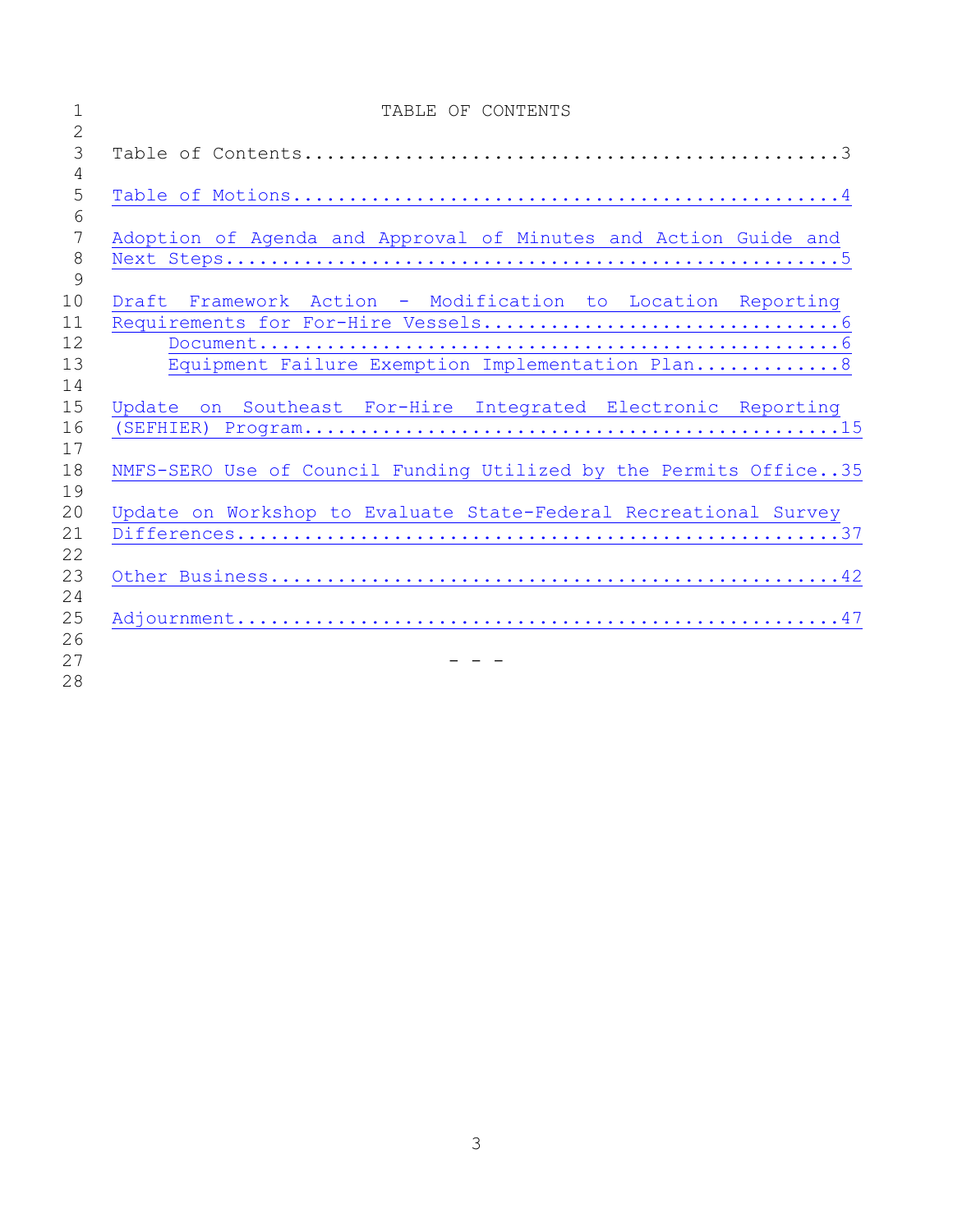<span id="page-3-0"></span>

|                 | TABLE OF MOTIONS                                                 |
|-----------------|------------------------------------------------------------------|
| 2               |                                                                  |
| 3               | PAGE 25: Motion to direct staff to develop an abbreviated        |
| $4\overline{ }$ | framework document addressing the trip declaration requirements. |
|                 | 5 The motion carried on page 29.                                 |
| 6               |                                                                  |
|                 |                                                                  |
| 8               |                                                                  |
|                 |                                                                  |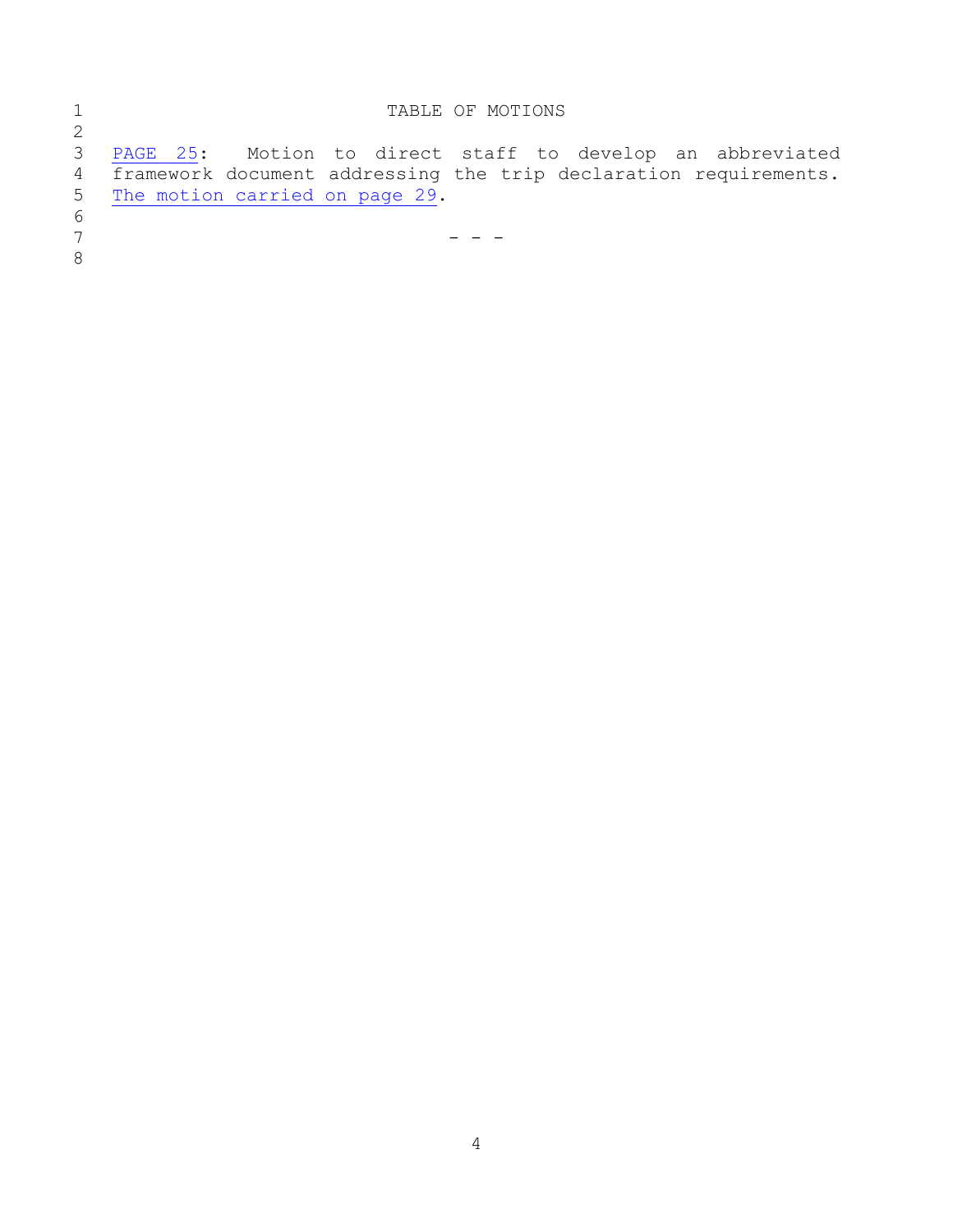<span id="page-4-0"></span> The Data Collection Committee of the Gulf of Mexico Fishery Management Council convened at The Lodge at Gulf State Park on Wednesday morning, April 6, 2022, and was called to order by Chairman Susan Boggs. **ADOPTION OF AGENDA APPROVAL OF MINUTES ACTION GUIDE AND NEXT STEPS CHAIRMAN SUSAN BOGGS:** I would like to call the Data Collection Committee to order. Tab F, Number 1 is where you can find the agenda. Item Number I is Adoption of the Agenda. May I have a motion to approve or any changes to the agenda? **DR. GREG STUNZ:** So moved. **MR. DAVE DONALDSON:** Second. **CHAIRMAN BOGGS:** Thank you, and I was remiss. I did not name 20 the members of the committee. It's myself, Susan Boggs, as Chair, Greg Stunz as Vice Chair, Chris Schiele, Kevin Anson, Leann Bosarge, Dave Donaldson, J.D. Dugas, Bog Gill, Jessica McCawley, Peter Hood, and Troy Williamson. With that, we will move to Item II, which is Tab F, Number 2, Approval of the January 2022 Minutes. I have a couple of changes, and does anyone else, before I do that? Okay. Seeing none, on page 7, line 38, "on" should be "one", and, on page 52, line 24, "moment" should be "movement". If there is no other changes, may I have a motion to approve? **DR. STUNZ:** So moved. **MR. BOB GILL:** Seconded. **CHAIRMAN BOGGS:** Thank you. Okay. We will move down to Number III, Action Guide and Next Steps, Tab F, Number 3. Dr. Hollensead, would you please take us through Items IV and V? **DR. LISA HOLLENSEAD:** Thank you, Madam Chair. For Agenda Item IV, we will be looking at the draft framework action, and this is the modification to location reporting requirements for for- hire vessels, should an unforeseen malfunction occur. As you recall, at the January meeting, the committee selected preferreds for this document, but we're going to have council staff, Ms. Carly Somerset, provide an update on the IPT discussions associated with this document and update the committee with that.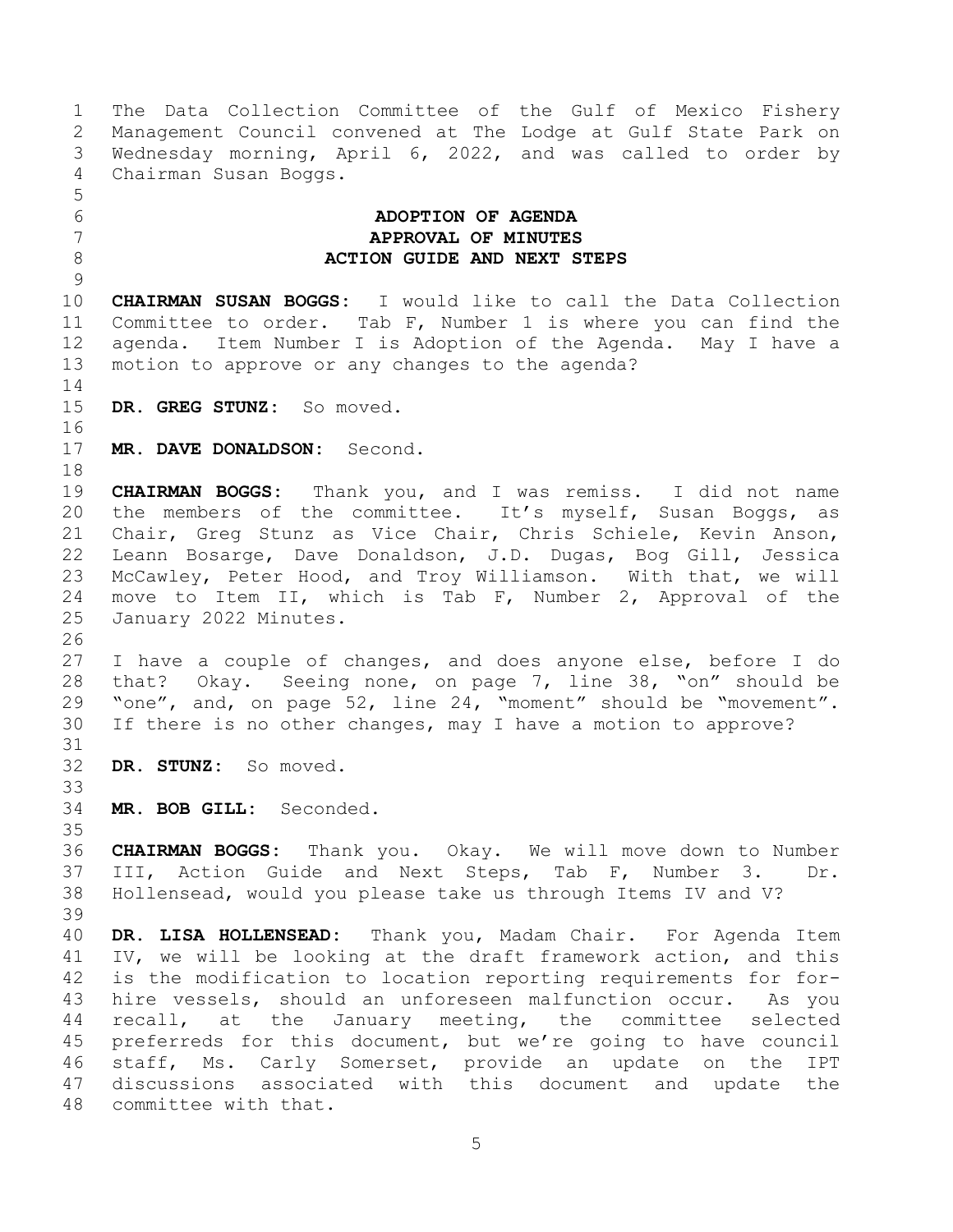<span id="page-5-1"></span><span id="page-5-0"></span> Additionally, we will have Dr. Jessica Stephen from the Southeast Regional Office provide a presentation update, and she will be going over some of the technical aspects from their staff and their office from implementation of this framework action, and, sort of wrapping up our SEFHIER discussion, Agenda Item V will be an update from Dr. Michelle Masi for the SEFHIER program. For Agenda Item IV, the committee can review what NMFS and council staff has updated them with, and, if they would like to move forward, council staff and NMFS staff will begin preparing that document for final action at the next meeting. 15 For Agenda Item V, the committee should ask any questions of SERO staff about the SEFHIER program. Additionally, now that the program has begun being implemented, the committee should consider whether they would like updates at every meeting, or perhaps every other, depending, and so that's just something for the committee to consider. Madam Chair. **CHAIRMAN BOGGS:** Thank you, Dr. Hollensead. All right, Ms. Somerset, are you ready? **MS. CARLY SOMERSET:** I am ready. Thank you, Madam Chair. **CHAIRMAN BOGGS:** Proceed. **DRAFT FRAMEWORK ACTION - MODIFICATION TO LOCATION REPORTING REQUIREMENTS FOR FOR-HIRE VESSELS DOCUMENT MS. SOMERSET:** Bernie, if we could bring up the document. While Bernie is doing that, I will just provide a bit of additional information that Dr. Hollensead provided, and so, looking at the modification to the location reporting requirements for for-hire vessels, again, and you all saw this at the last meeting, and so I'm just going to go over some of the additions that we made, and they're pretty minor, and we do have some more that we need to add to the document prior to it going final, which I think the idea was to do that at this meeting, but it will be -- We will try to do that at the next meeting, in June, because we have a few things we need to add to Chapters 3 and 4. If we go to Table 1.1.1, here, I just wanted to point out -- I just wanted to make a note of a few things that have been added since you last saw this document. There was an additional cellular unit that has been type approved by NMFS, and so that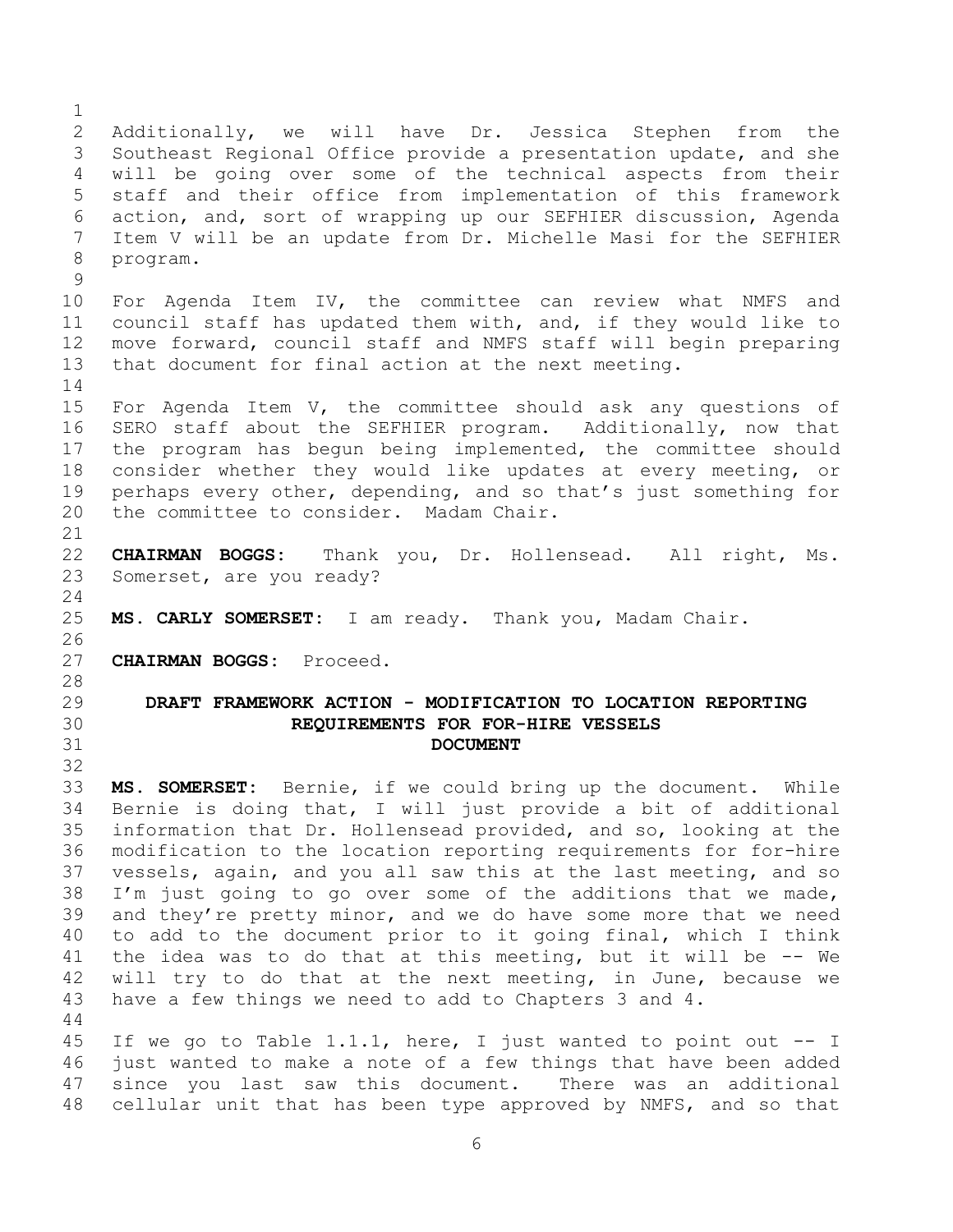has been added to the table, and so now there are four cellular units that are available for permit holders to use on their vessel as a VMS unit.

 Then, Bernie, if you could move to Chapter 2, I will just make a note of, in Chapter 2, we have added the preferreds that you picked at the last meeting, and so there is one action, and the preferred alternative -- The first preferred alternative was Preferred Alternative 2, and so that's creating an exemption to the VMS requirement to address equipment failure and set a limit on the number of calendar days that the NMFS-approved exemption is valid for vessels with charter vessel or headboat permits for reef fish and/or coastal migratory pelagics, and the preferred option that was chosen was Preferred Option 2b, the exemption will be valid for up to ten days from submittal date. 

 Then, also, Preferred Alternative 3 is create an exemption to the VMS requirement to address equipment failure and set a limit on the number of times a permit holder can request an exemption each calendar year, per vessel, and the preferred option that was chosen was 3b, the permit holder may not request more than two exemptions per vessel per calendar year, and so that has been added throughout the document, to make note of the preferreds.

 Additionally, at our IPT discussions after the council meeting last time, we discussed some additional analyses that need to occur before the document is finalized, specifically Chapters 3 and 4, and it's mostly economic, and that relates to the administrative burden that will be put on NOAA with getting this implemented on the backend, tracking all of it, and so we will continue to work on that.

 The last thing I wanted to note here is that, as part of the IPT discussion, we also talked about the use of permit holder versus vessel owner-operator, and so you see that quite a bit in the document. Some of the discussion revolved around what is the most appropriate use of either or both of those, and so, just to let you all know, the discussion was based on whether permit holder or vessel owner-operator was the best term to use throughout the document.

 Some of the ideas that were thrown around at the IPT is that, if we use the permit holder, that could create an additional burden on the vessel owner-operator. If they are the ones that find the VMS fails, they would then have to contact the permit holder, and so it would be an additional step. On the opposite end, the permit holder is the one that is responsible for the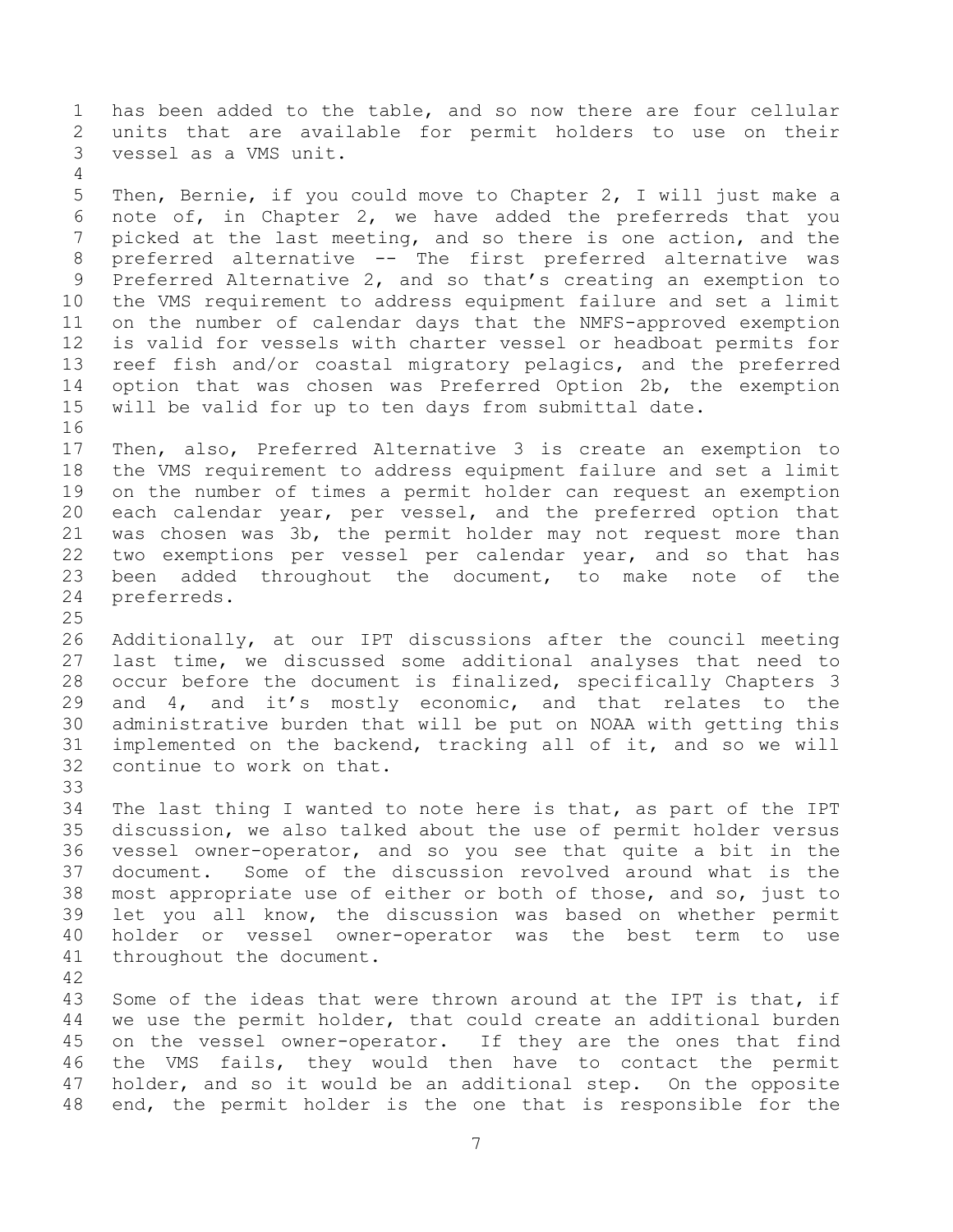VMS units. They hold the permit. It is their vessel, and so the onus should be on them to make sure that it is properly working, even if they are not the captain of that vessel. 

 I just wanted to make note of that for all of you, if you wish to discuss it or have any other questions about it, but, other than that, that was the majority of the changes in the document, and I'm happy to take any questions.

 **CHAIRMAN BOGGS:** Thank you, Ms. Somerset. Does anyone have any questions? I do have one. We discussed, I believe at the last meeting, to maybe add language, and I don't remember where it went, and I didn't see it in the minutes, about looking at this document maybe in a year or two, to monitor the frequency of failures or anything like that, and did we add that to the document? I saw where we kind of clarified the stacking of exemptions, but I didn't see this.

 **MS. SOMERSET:** You're referring to having the updates on how the program is going? That request was -- We discussed it at the IPT, in that we could bring that up at council meetings, if it's appropriate in looking at it, possibly over the course -- If it doesn't need to be a year or longer, just to see how the program goes, but that's definitely something that can happen.

 **CHAIRMAN BOGGS:** Well, I certainly think we need to maybe look 27 at it at the end of this first year, of the vessel -- Of the VMS units being in place, to see how frequently this is happening, and so I would like to, you know, make that request, that we look at it maybe again in January of next -- Well, I guess it would be March, since it's only been on the water since March 5. Any other questions for Ms. Somerset? All right. Seeing none, Dr. Stephen, are you with us this morning?

**DR. JESSICA STEPHEN:** I am. Can you hear me?

**CHAIRMAN BOGGS:** Yes, ma'am. Please, whenever you're ready.

- 
- 

<span id="page-7-0"></span>**EQUIPMENT FAILURE EXEMPTION IMPLEMENTATION PLAN**

 **DR. STEPHEN:** All right. If you will bring up the presentation. 42 One of the reasons we wanted to give this presentation is that, oftentimes, what the council and the stakeholders see is the end product in that user interface behind any data collection, and we wanted to kind of highlight all of the behind-the-scenes decision points and work and requirements building that goes into collecting data, even something as simple as the equipment failure form.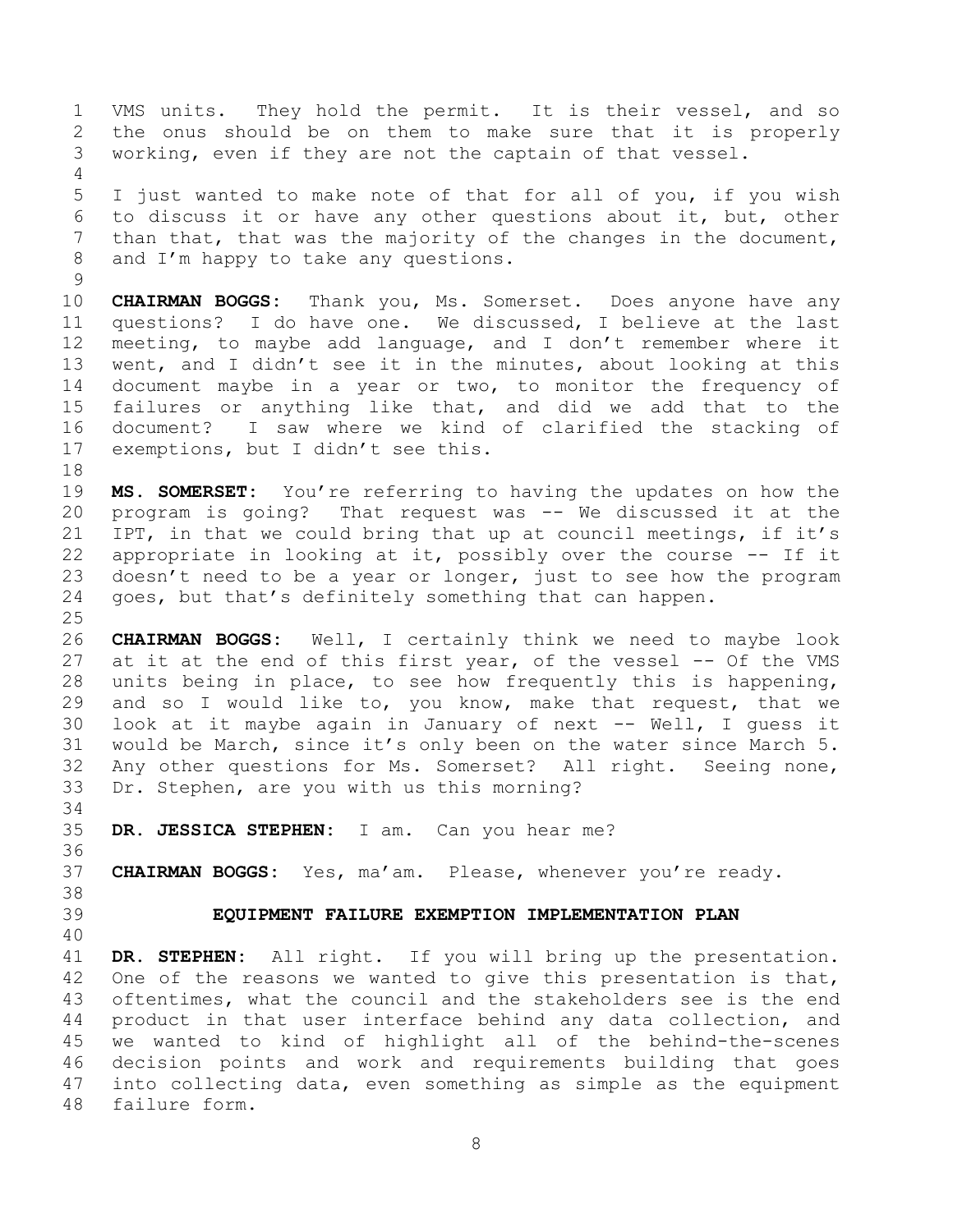The goals, when we were looking at the equipment failure exemption, was we wanted to make sure that the process that we developed was easy for the fishermen to understand, as well as for council staff and NOAA staff to understand the process, and we want to automate, to the extent possible, the process, so that people are well aware that the power-down exemption gets approved by NMFS OLE and that takes human involvement, and what we were looking for here was to not have that human involvement and have an automation, so that we could rapidly approve things on off hours. 

 We were also looking to make sure that we have compliance and enforcement integrity when we were working within creating the exemption failure, and that would be a mechanism that fishermen can show that they do have the approval for the exemption to law enforcement, and that's an easy way to submit the documentation 18 of why that equipment failure occurred, and then, finally, what we wanted to look at was also ensuring the data integrity, and so, to Susan's point earlier, we wanted to be able to analyze any of the exemptions and look at them in combination with SEFHIER compliance and catch-and-effort estimates. 

 Last, but never least, is we wanted to make sure that we can spread the awareness with equipment failure requirements through a variety of different outreach efforts. 

 In order to go to this, we gathered various subject matter experts, and we formed six different working groups to look at different topics that were useful for that subject matter expertise, and, in the next slide, I'll go into each of these working groups.

 One of the first things was defining what an equipment failure was, so that we're able to tell fishermen what is exactly an equipment failure and what is not, and, in order to do this, we're working with the different VMS vendors and gathering some information about their different units and how different protocols will be used to make sure that it is working right, as well as gathering vendor information on their warranties and how often they fail.

 The next step after that was developing an online form, and so we were looking to balance a collection of information that we need from the fisherman submitting the form with what the program needs in order to connect that information to other existing data collection programs and to analyze that information. This is a typical what we call Paperwork Reduction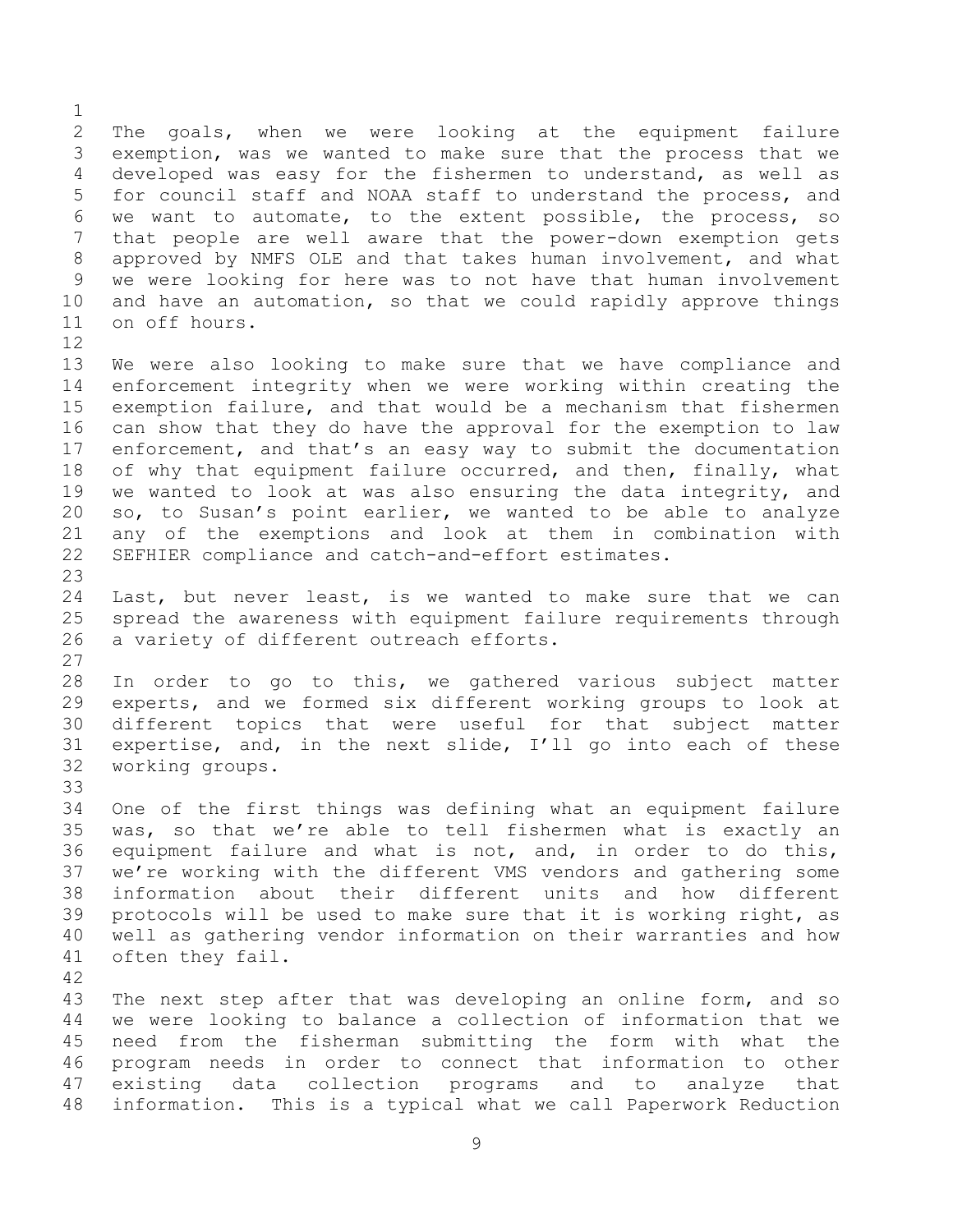Act, the burden balancing, to make sure that we can gather enough information. When we want to analyze that information, we do want to look at tracking of the submissions, in order to make sure that people are complying with regulations, and we will also want to look if there are certain vendors or types of units that fail more often, and so we want to be collecting information on the type of VMS and then ways to look at annual summaries and patterns of behavior for looking at this equipment failure down the road. In order to start that online form collection, we did not start from scratch. What we did is we looked at the power-down exemption form and began with that as our template. Some of the really behind-the-scenes things that are critical is how the agency actually develops the structure to store that data, in order to analyze it and collect it efficiently, and so we worked with developers in order to look at those different requirements and build it out. This is really critical, because, if you don't gather the information and store it in the correct way, that analysis, later on, may be impacted. Some of the things we would need to connect to are the SEFHIER compliance database, our permits system, and sharing information with the various different enforcement data systems. Along the lines of how we do that is, because we wanted to do this rapid collection and turnaround of a conditional approval, we also need to build in quite a lot of quality assurance validations ahead of time, so that we can do that rapid initial confirmation or denial of an equipment failure. Just a few examples that I've listed here is we need to make sure that the vessel being submitted actually exists within our permit system, so we don't allow for typos or misidentification of a vessel. We also need to look at whether it was dually permitted with a reef fish vessel, which would create an automatic denial, as a reef fish vessel is not allowed to work under an equipment failure exemption. Then, finally, looking at some of the different types of exemptions, based on what the council would choose for 43 preferreds, to make sure that they have not gone over their required amount of times to submit per year. Also, along those lines of the development side was how do we do this rapid confirmation or denial, and so we need to create a process for online submission as well as a way to send that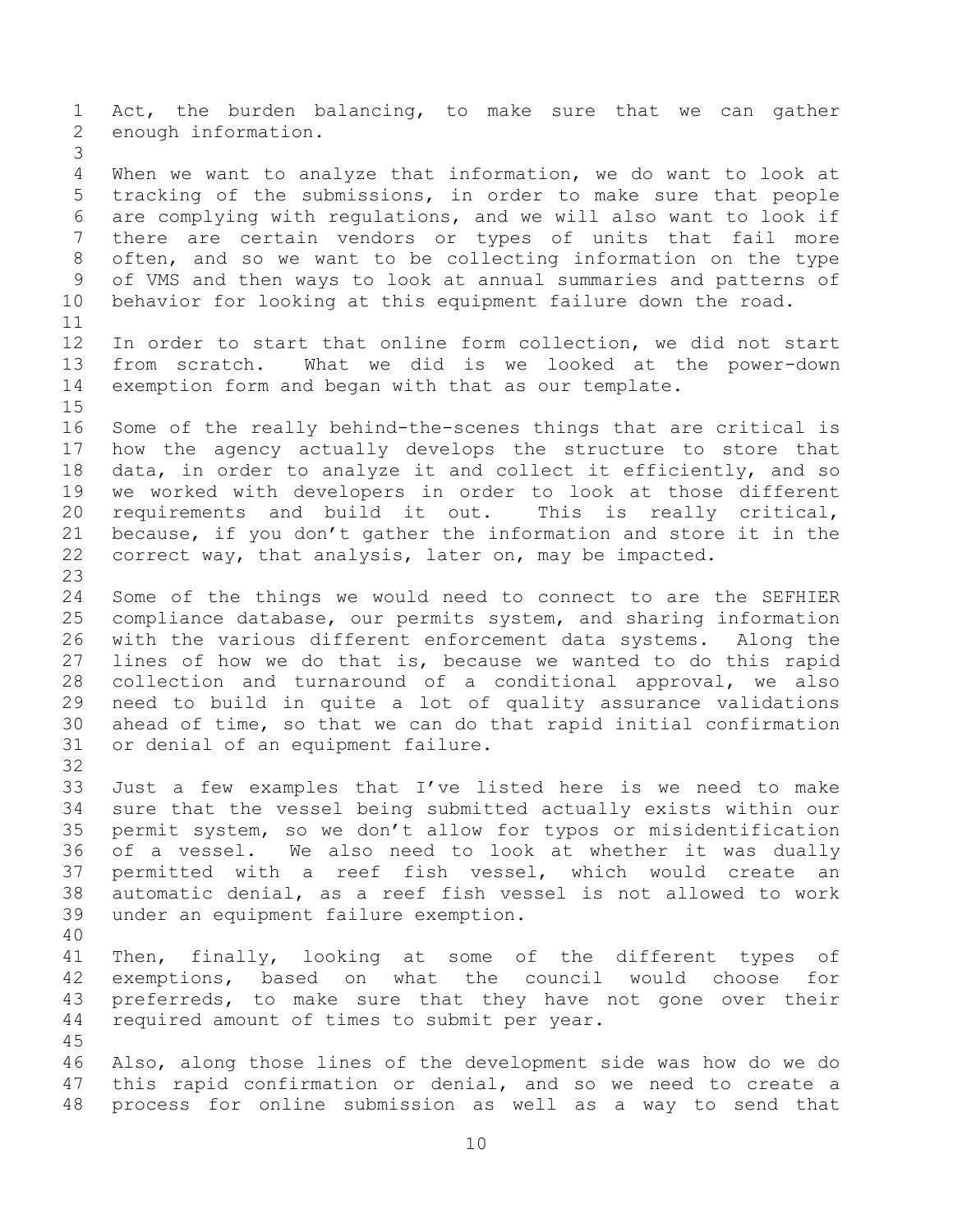information back to the submitter about either their confirmation or denial, and we're going to work with an email automation program to do that, and then, finally, the last kind of working group we were looking at was defining what the document failure is and the process to submit documentation for the failure, and so this would be looking into the timeline to later submit the documentation about the failure, and so we want to approve rapidly, but we want to have that documentation submitted at a later date. Then a way to upload that information, a way to process that and store it within the system, linking to the initial exemption, and then also ways to give information to them about to troubleshoot before thinking about applying for an exemption failure, since they are limited annually. We also recognize that we do need to think about how this may affect the permit renewal and transfer process, if a vessel is currently under equipment failure, while there is still a requirement to show that the VMS is working, and so we are working hand-in-hand with them and looking at how that would affect the renewal transfer process and creating automated code, so that that awareness is put through to the permit processor. We also need to share that information with law enforcement, and so we're looking for ways to take the equipment failure and have it be shown within the VMS database system that officers and agents look at, as well as a way for them query, on any day, the vessels that are currently under an equipment failure. In the end, what we also want to do is make sure that we develop sufficient outreach materials, and we use some of our normal processes, by developing FAQs that have certain scenarios within them, give them information about how to submit that proof of documentation of a failure, and then explanations of why there is an automated approval or denial, as well as suggestions to troubleshoot your unit. Because of the rapid order of how we want to get this equipment failure in here, because the VMS units are out there and operational, and looking at the timeline of this amendment, what NOAA is going to do is we're going to create a short-term storage solution, in order to collect this information, and that is going to be using a simplistic online form with our minimum security requirements. That does require a little bit more backend work, to merge that data with the other database systems and share the information as necessary.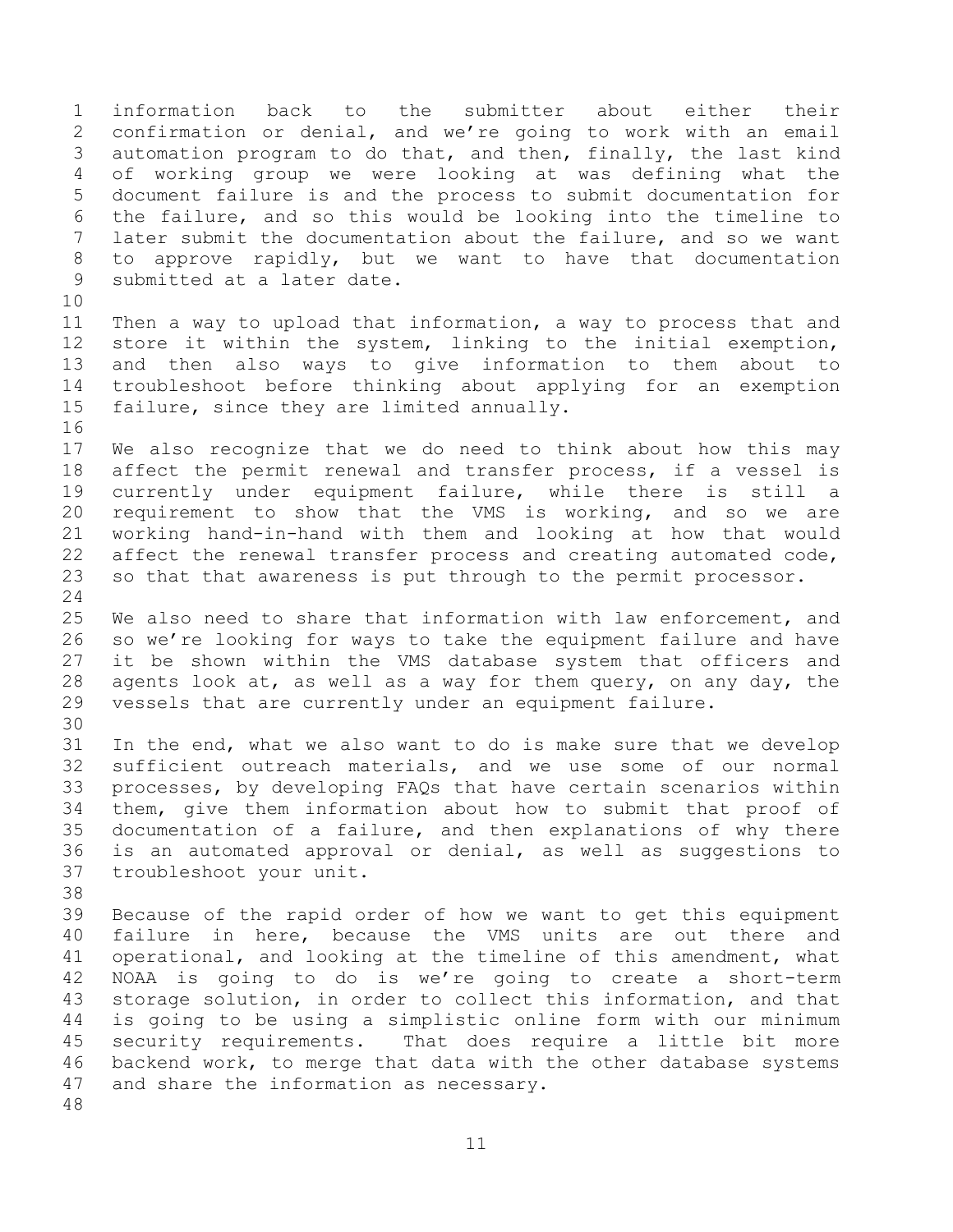Simultaneously, we will be working on a long-term storage solution for that. Part of the electronic technologies implementation plan is to make sure that NOAA stops siloing their data systems and use them together, and so our intention is to build this into our permits system. There is a lot of benefits to doing this. One is that the amount of information that has to be entered by the stakeholder can be great reduced, because that information is already contained within permits, and they would simply select their vessel. Another thing would be to improve the QA/QC of the submitted data, so that we know we have a one-to-one match of all the data and that doesn't create errors later, in ensuring that the approval was granted to the correct vessel, and, finally, the data security for transmission and storage is much stronger within our permits system. As you all know, there's been a lot of increase in data security over the last couple of years, and NOAA has been increasing what those security measures are, and permits will meet any future standards needed. Then the last comment here would just be our short-term solution may require us to update the regulations and PRA later, when we're working within that permits solution, and we're hoping to actually build it into the regulations to match the permits system, but we may need changes later, when we push it into the permits system. I do just want to pause, and we've gotten a lot of emails about confusion of power-down exemption and equipment failure exemption, and so I wanted to leave up this slide here for the council and for the fishermen to look at, to see the difference of what is a power-down exemption, which is currently possible, and what is an equipment failure. In a power-down exemption, the vessel, once it is under a power- down, cannot move on water, versus an equipment failure, and they would be allowed to move on water for either the seven, ten, or fourteen days that the council chooses. For a power- down exemption, currently, you only can power off your unit after you have received approval, and then it must remain powered off for a minimum of seventy-two hours. With an equipment failure, because of that automatic approval or denial, you would be able to power off the unit once you get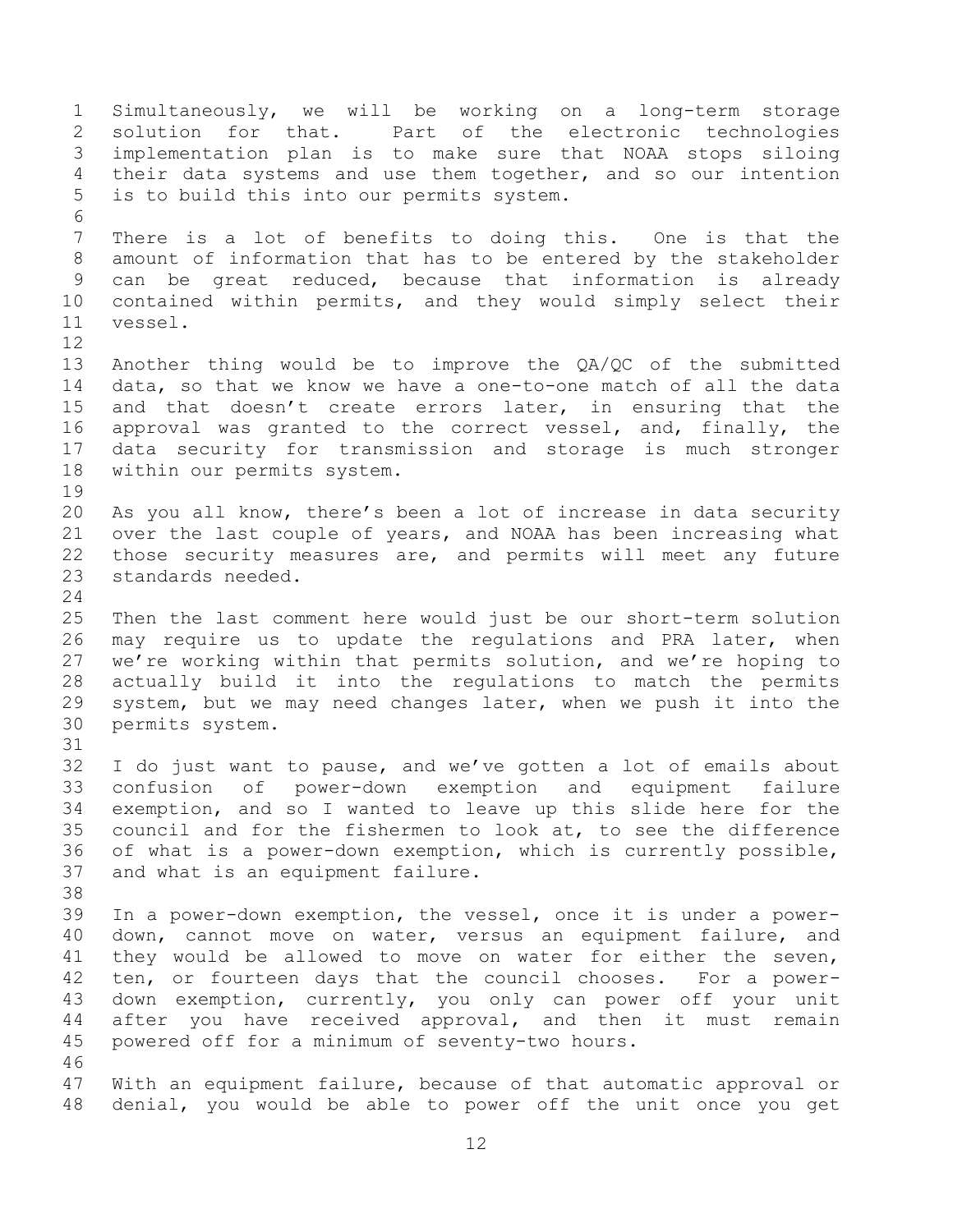that, and there is no minimum time limit for how long it stays off, and it's until it gets fixed. The submission process currently for a power-down was paper, and we are working right now on moving to an online form that is combining both the commercial and the for-hire. Keep in mind that a power-down exemption will apply to both fisheries that have that VMS requirement on the same vessel. Then, with submission limitations, there is no limitations for power-down exemptions throughout a year, whereas the equipment failure would be limited to either one, two, or three times per year, and the approval process works a little differently between the two. Currently, power-down exemptions require a manual double-check of them before they are approved, and that means that, if you submit it on a Saturday, it might not be looked at until a Monday. We are working on ways to automate that currently, working with our law enforcement group, whereas the equipment failure will give you that conditional approval immediately and provide a timeframe for you to later provide the documentation of that failure. Likewise, in this documentation, power-down is just a simplistic form, whereas equipment failure is both the initial form and then the documentation, and I think that is my last slide, and I'm happy to take any questions about the process. **CHAIRMAN BOGGS:** Any questions for Dr. Stephen? Dr. Stephen, I do have one thing that I don't think some people clearly understand, and I don't know how we get the message out, other than just sitting here having this conversation, but the dually- permitted vessels cannot apply for an equipment failure exemption, and is that correct? **DR. STEPHEN:** Yes, that is correct, because this is only applying to the for-hire regulations. The reef fish regulations still require that you must have a transmitting unit to move on the water, and so, if you're dually-permitted, you would be denied an equipment failure, because it's not -- It's for the permit.

 **CHAIRMAN BOGGS:** Thank you, and then I do have one other question, and I think you touched on it and I didn't quite 44 understand, and is there anything in place -- Well, first of all, have you all had any requests, because of failures, equipment failures, and, if so, how have they been handled thus far?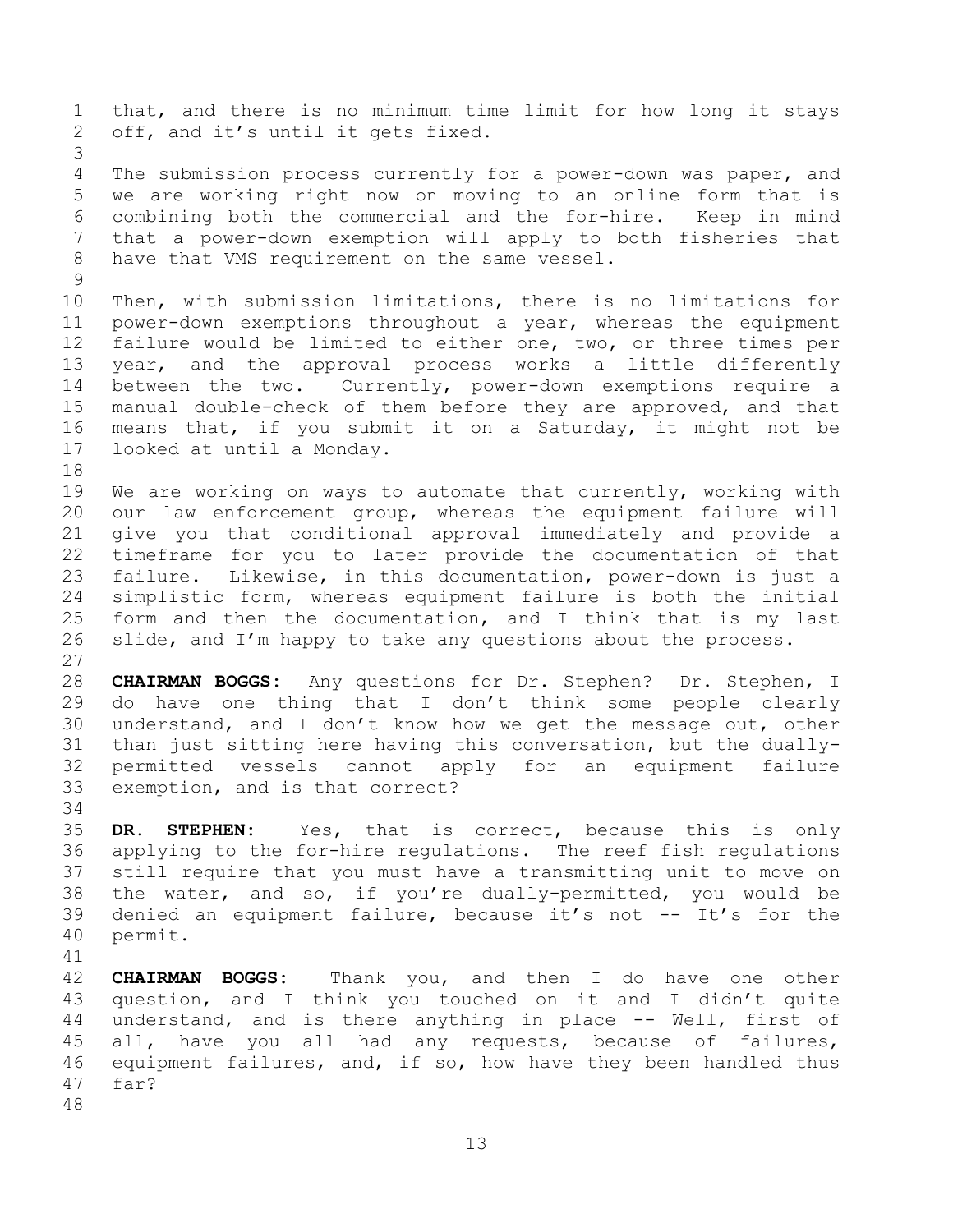**DR. STEPHEN:** So far, the SEFHIER program has not received any requests for an equipment failure, to date. We would probably currently handle it on a case-by-case basis, with the recommendation that you are required to have it, and so you cannot move on the water without a functional unit. **CHAIRMAN BOGGS:** Okay. Thank you. Any other questions from the committee? Seeing none, thank you, Dr. Stephen. Next, we'll go direct to -- **EXECUTIVE DIRECTOR CARRIE SIMMONS:** Ms. Boggs, you have J.D. **CHAIRMAN BOGGS:** I'm sorry, J.D. I didn't see you. **MR. J.D. DUGAS:** Thank you, Madam Chair, and I don't know if the question is for Dr. Stephen, but we talked about the vessels moving within the marina for fuel and bait and ice, and I don't recall where we went with that. It seems like it's going to be an issue still, and could someone clarify? **DR. STEPHEN:** Michelle will be presenting next and will touch on those topics. **CHAIRMAN BOGGS:** Okay. With that, Dr. Simmons. **EXECUTIVE DIRECTOR SIMMONS:** Thank you, Madam Chair. I had a question, and I think this goes back to the document that Ms. Somerset presented, and are you all looking for a recommendation from the council regarding whether the equipment failure would be tied to the permit holder or the vessel owner-operator, because, right now, it's written kind of both ways in here, and is that something that the agency is looking for from the council, so we can kind of clean that up in the document? **DR. STEPHEN:** We talked with some of our lawyers, and, because it's an exemption to a permit, the agency feels that the permit holder needs to be providing that exemption. Also, because it is limited in scope, they need to be aware of it and providing the -- **CHAIRMAN BOGGS:** Dr. Simmons. **EXECUTIVE DIRECTOR SIMMONS:** Sorry, but, just to make sure I understand, you're saying that decision has now been made and 45 the document will have to be updated with the permit holder, and is that correct? **DR. STEPHEN:** My understanding is that this is a NMFS agency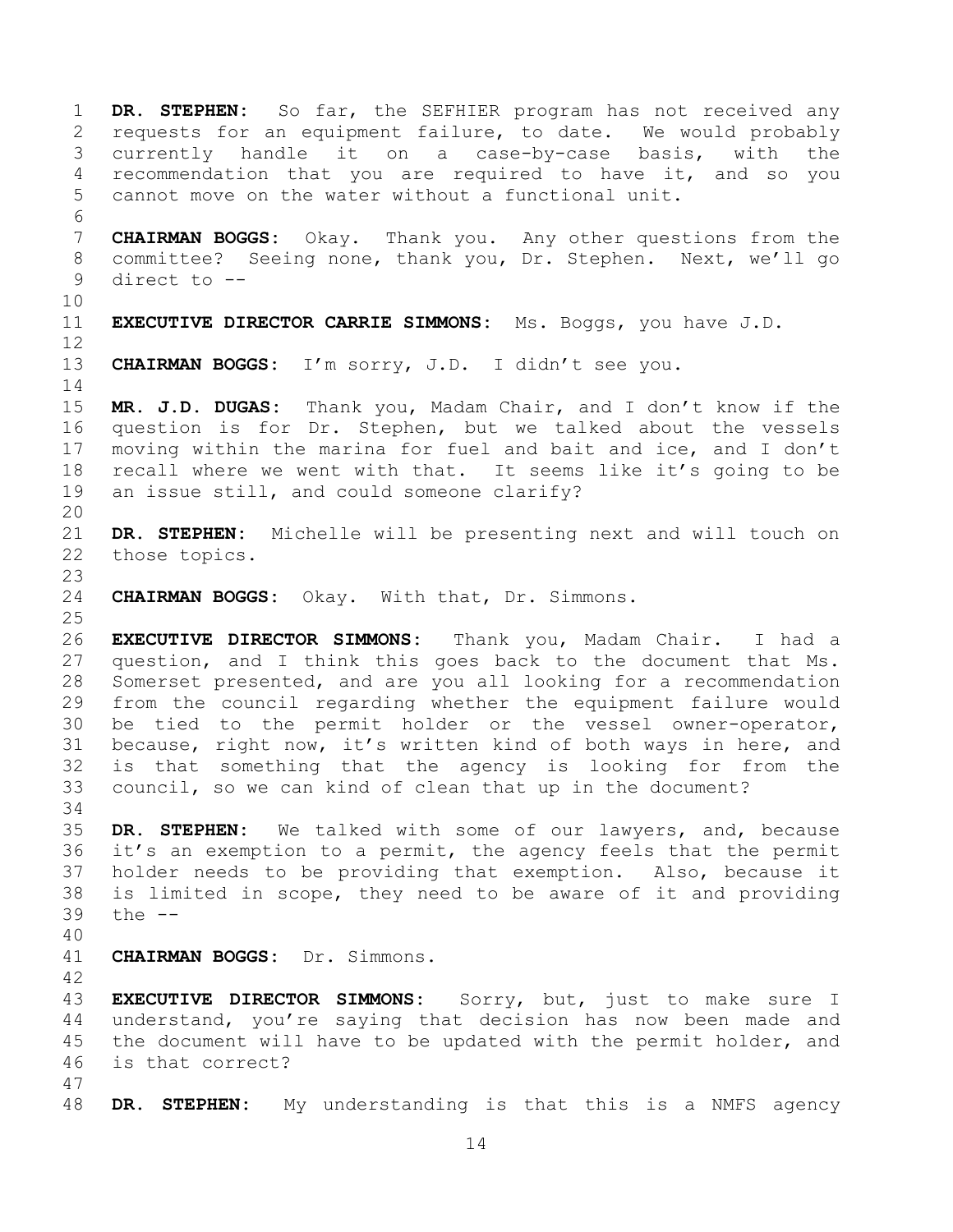<span id="page-14-0"></span> decision. **CHAIRMAN BOGGS:** Okay. Any other questions? Okay. I think we're clear now. Dr. Masi, are you ready? **DR. MICHELLE MASI:** I am. Thank you, Madam Chair. **CHAIRMAN BOGGS:** Whenever you're ready, please proceed. **UPDATE ON SOUTHEAST FOR-HIRE INTEGRATED ELECTRONIC REPORTING (SEFHIER) PROGRAM DR. MASI:** Okay. Thank you so much, and so just a reminder that I'm Dr. Michelle Masi, the SEFHIER Program Manager, and I just wanted to note that I have actually revamped the SEFHIER presentation that you guys have been kind of accustomed to 17 seeing for the last few meetings. Today, I wanted to focus more on some of the -- **EXECUTIVE DIRECTOR SIMMONS:** Michelle, can you please slow down a little bit? We're having trouble hearing you across the webinar. **DR. MASI:** Yes. No problem. Is that better now or still bad? **MR. DALE DIAZ:** No, that's a little better. Just, if you slow down just a little bit, I think that might have been part of the problem. **DR. MASI:** Sure. No problem. On this slide, I wanted to provide some program compliance metrics to the council. As of March 25, we have 1,328 Gulf for-hire federally-permitted vessels, and we have 951 VESL and eTRIPS reporting accounts that have been set up by our Gulf for-hire permitted vessels. We also have over 291,000 total trip reports that have been received from Gulf and South-Atlantic-permitted vessels, to date, and that's as of program inception, and so January 4, and we have received over 35,000 logbooks and over 46,000 declarations from just Gulf for-hire-permitted vessels, and, finally, we have received, or made, over 8,000 SEFHIER program and compliance-related calls through our SEFHIER call center. Regarding VMS updates, we currently have ten satellite and four cellular VMS units that are type approved, and I know Carly just showed those, but, if you want to access them on our website, and we update those when anything gets type approved, and the link is provided on the slide, and then bolded here is just a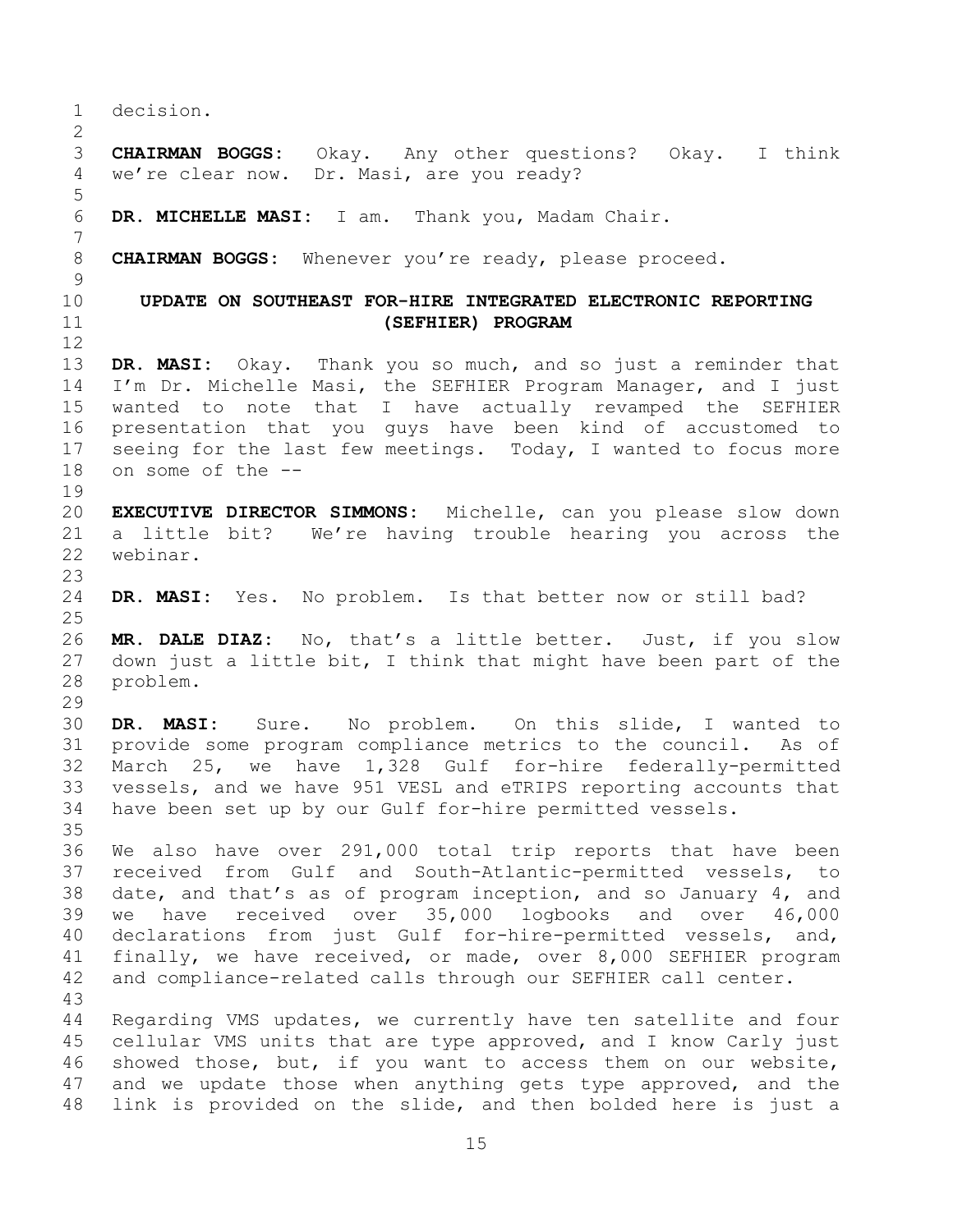reminder that the VMS requirement became effective as of March 1, and that third bullet is that we recently heard from a constituent that there were supply chain issues, and so we reached out to the VMS vendor, and they noted that there aren't any ongoing issues. The particular issue in question was just an isolated dealer issue, and that was quickly resolved. Regarding the VMS compliance statistics, as of March 25, we have over -- We currently have 178 dual commercial reef fish and for- hire-permitted vessels that have a VMS, and there are over 600 Gulf only for-hire-permitted vessels that have a VMS unit. However, as of March 25, we had about 727 vessels that still did not have a VMS unit, noting though that the vessels that have permits requiring a VMS are presently having permits withheld during the application process, and so we are expecting to see compliance improve over the coming months, and, also, I received an update on these numbers on Monday, and that 727 is now down to about 620, as of Monday. I have a few updates here regarding the VMS reimbursement, and so, first, SEFHIER reimbursement requests are being prioritized 22 through the end of this month, and then, after that, any incoming reimbursement requests will be handled on a first-come- first-served basis. The second bullet is that the cellular VMS reimbursement maximum has been decreased to \$950, and that was after analysis of the cellular unit costs. For satellite VMS, the reimbursement maximum is undergoing review, but, when a cellular VMS unit is available to the fishery, which is the case for the for-hire fishery, the max reimbursement will be \$950, unless the vessel is dual-permitted for a fishery that only allows satellite VMS, and then, finally, vessels that received the Triton VMS unit from the NFWF grant will not be eligible for reimbursement, as they already received a free unit. Regarding VMS and federal permits, to start off, just a brief permit refresher that federal permits are associated with vessels and the permit holders listed on the permit, and so, if there are any changes to the permit holder, or holders, and the vessel associated with a specific permit, then this constitutes a permit transfer. Also, any permits associated with a specific vessel must have the same permit holder. The VMS must be installed and activated in order to renew or transfer the permit, and so, for transfers, the receiving permit holder needs to have the VMS activated on the vessel that's associated with the permit, and, once the VMS is activated, the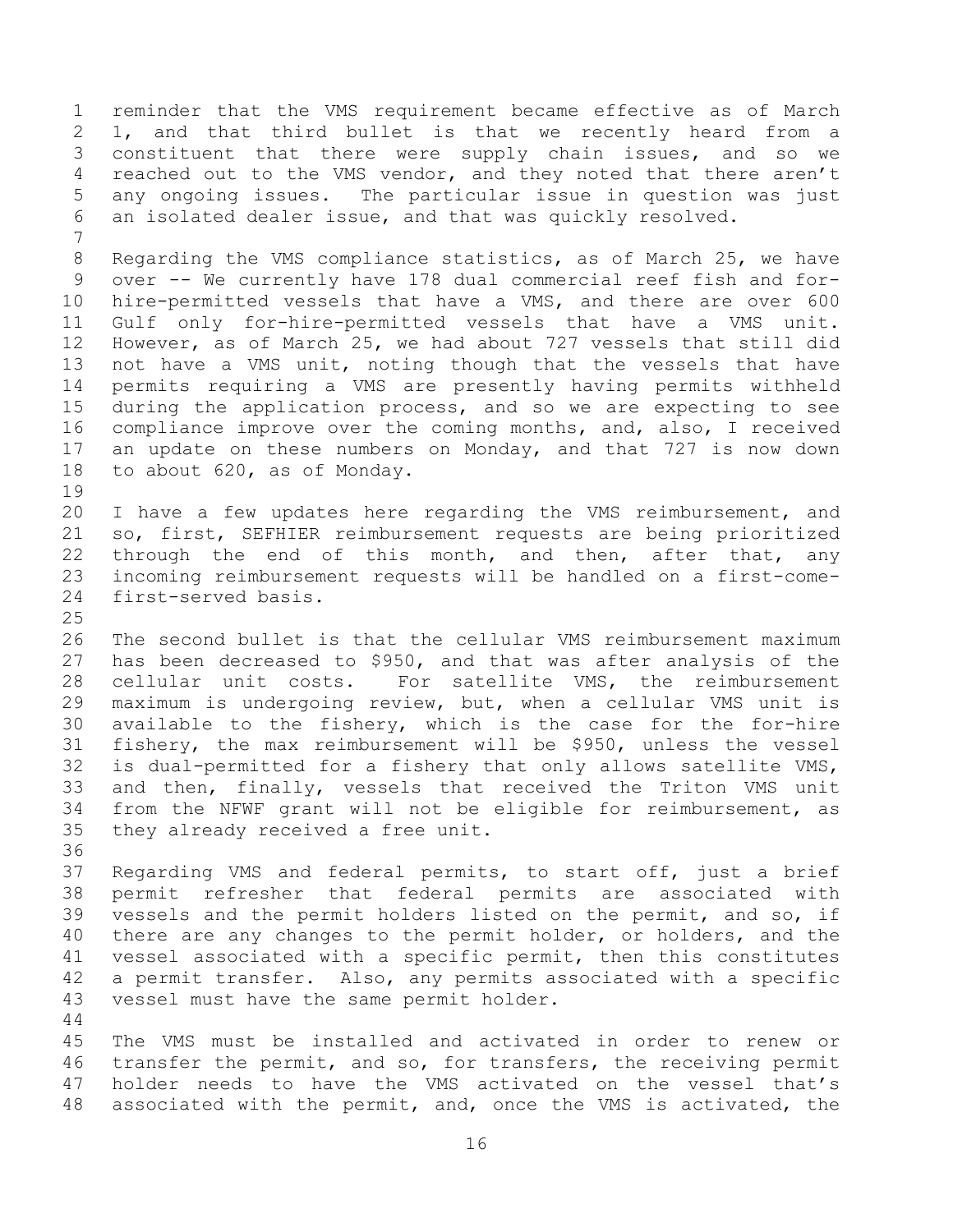vessel may get a power-down exemption, or a PDE, noting that the PDE is for the vessel under that permit, and it applies to any VMS-required permit on that vessel, and so, for example, if you are a dual commercial reef fish and Gulf-for-hire-permitted vessel, then one PDE would cover both fisheries. Regarding the power-down exemptions, or PDEs, the PDE form is now available online, and I provided the link here on this slide. You will just go to that link and then fill out the form, and there's an example of what that looks like here, an image provided, and you're going to need to have your vessel ID and your permit number, and then you click "confirm" to submit that. Again, this form can be used for both commercial and Gulf for-hire PDE requests. The final bullet here is just that, in vessels that show an active VMS status in permits are going to be automatically approved, and so, when you click "confirm", you will get an automatic approval response back. If an active status isn't listed in permits, then we're manually checking for an activated VMS before the PDE request is approved, and, as of right now, that isn't a long process, and you still should hear something back within one business day. On this slide, I wanted to show just some general SEFHIER discussion items, and so first that we've updated our FAQs, in order to support the industry's request for some clarification on the purpose of the required trip fee and fuel price questions that are in the logbook, and so, in order to best answer these questions, we worked with the SERO economists, and we developed the answers to the FAQs that I am showing here. For trip fee, an accurate value is critical for cost-benefit and economic impact analyses for providing reimbursement after a disaster, and it's required for proposed regulatory changes. Note that, for any charity trip, where you don't receive any revenue, you should enter a trip fee of zero. For fuel price, an accurate value is critical for representing economic performance of the for-hire vessels and how or why it differs between vessels, and so you should provide the best estimate of the price paid for fuel on each trip. On this slide, I have an update for the council on the declaration burden issue that has been raised by our for-hire constituents, and so, in listening to a variety of potential solutions, we considered the simplest, easiest to implement, and easiest to understand solution, and we found that the regulations can be modified to require a declaration under the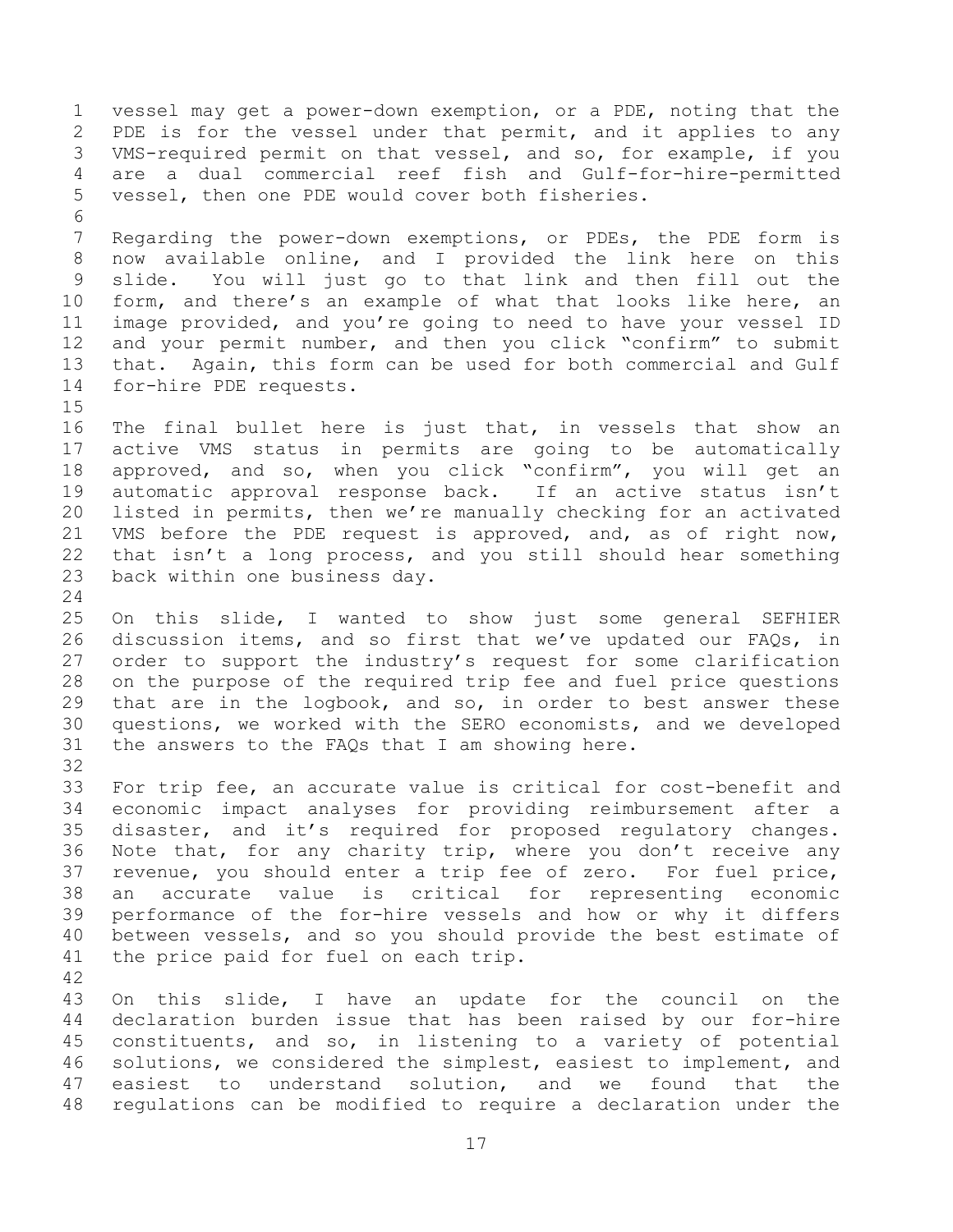following circumstances.

 For a fishing trip, a declaration would always be required, regardless of fishing trip type or duration. For a non-intended fishing trip, if the intended trip duration is less than sixty minutes, then a declaration would not be required, and so, for example, if the vessel is moving to get fuel or ice, and the sixty-minute timeframe was selected based on input from enforcement about the feasibility of tracking and enforcing this. 

 Regarding next steps, we would like feedback from the council 13 and our stakeholders at this meeting, noting that the regulation change requires council action.

 For the declaration burden associated with dual federal commercial and for-hire permitted vessels, the request is to do one declaration for these dual-permitted vessels. Some challenges that we found are that these declarations for each program collect different information fields and have different means of submission, and so, for commercial, you can submit declarations through the phone or VMS. For SEFHIER, you submit it through the app or VMS.

 Given that, the proposed solution would be that this would only apply to those vessels that have a VMS unit that is type approved for both programs, and remember that we currently have ten satellite units that are approved in both sectors and have forms. Also, you must use the VMS to submit the declaration, and this would not apply to vessels in the Southeast Region Headboat Survey, because that program requires declarations to be submitted using the VESL app. 

 For applicable vessels, there would be a strict pathway for submission, based on trip type, where any commercial or out-of- fishery trips would be reported using the commercial declaration, and any for-hire trips would be reported using the for-hire declaration, because remember that requires the hail-in information.

 Regarding next steps, the regulations would need to be modified to allow one declaration for both programs, but we believe that this one can be handled administratively without council action. 

 Finally, I want to emphasize that we're standing by to assist our constituents who have any questions about the program or are confused about the reporting requirements. We're definitely here to help you, and you can reach us at our customer service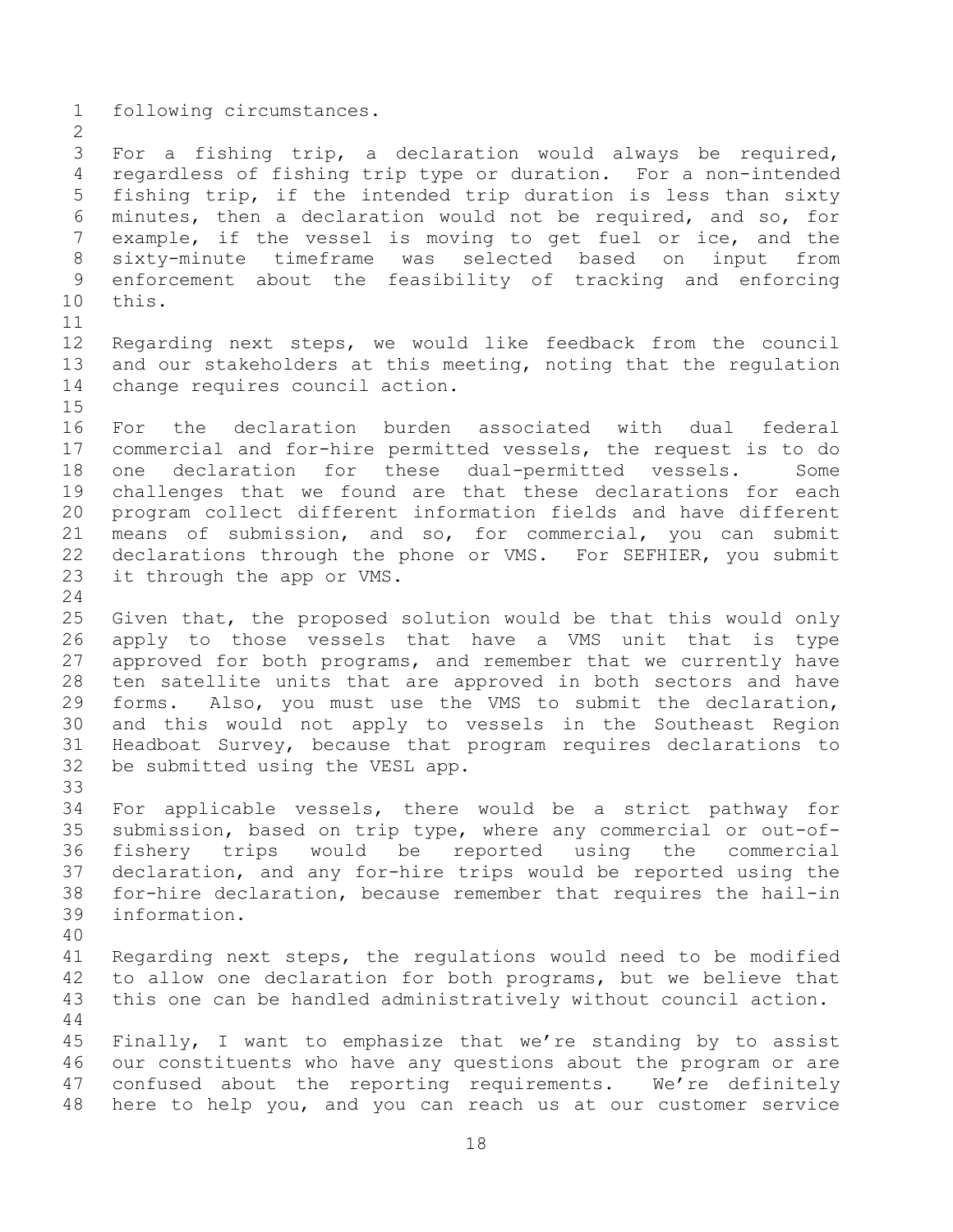number or the email that's listed at the bottom of this slide, and, if you want to reach out to me specifically, my email address is on the first slide, and, with that, I just want to thank everyone for listening to our SEFHIER updates today, and I will open the floor now. **CHAIRMAN BOGGS:** Thank you, Dr. Masi. Ms. Bosarge. **MS. LEANN BOSARGE:** Thank you, Dr. Masi. You always give a wonderful presentation. You give a lot of detail, and I appreciate that. I did have a question about Slide 4, or two questions, actually. The first bullet says, after April 30, reimbursements will be first-come-first-served for all requests, but that doesn't have anything to do with not having enough money to cover all these reimbursements, right, and you just mean that, obviously, reimbursements may be coming out of New England, and they may be coming out of Alaska, and they may be -- You know, all over the country, and this program handles everybody's, and is that what you mean, that the SEFHIER in the Gulf won't automatically jump to the top of that list for processing, and it has nothing to do with running out of money though, right? **DR. MASI:** Hi, Ms. Bosarge. I'm going to actually ask that Jessica answer this question, because she has a bit more of an understanding about it. **DR. STEPHEN:** Leann, for the first amount of time, the SEFHIER reimbursements will be prioritized, and so you're correct on that, and then, after that date, we would start prioritizing by the first date received for any of the other nationwide VMS programs. That said, funding for this is always subject to the annual amount of money we're given and how much money we can put into that grant, and so there is concern, with the number of SEFHIER vessels, that this fund may be drawn down low this year, with the amount of money being put into it. **MS. BOSARGE:** Okay, and so that kind of leads me into my second question about this VMS reimbursement maximum, and so it says the maximum for a cellular VMS is going to be \$950 that they will be reimbursed. I'm guessing that's the cost of the most 43 expensive cellular VMS, but then we went on to say that, if you're in SEFHIER, essentially that's your maximum period. 45 Although there is fourteen units that you can choose from, there is only four that you can actually get fully reimbursed for, I'm assuming.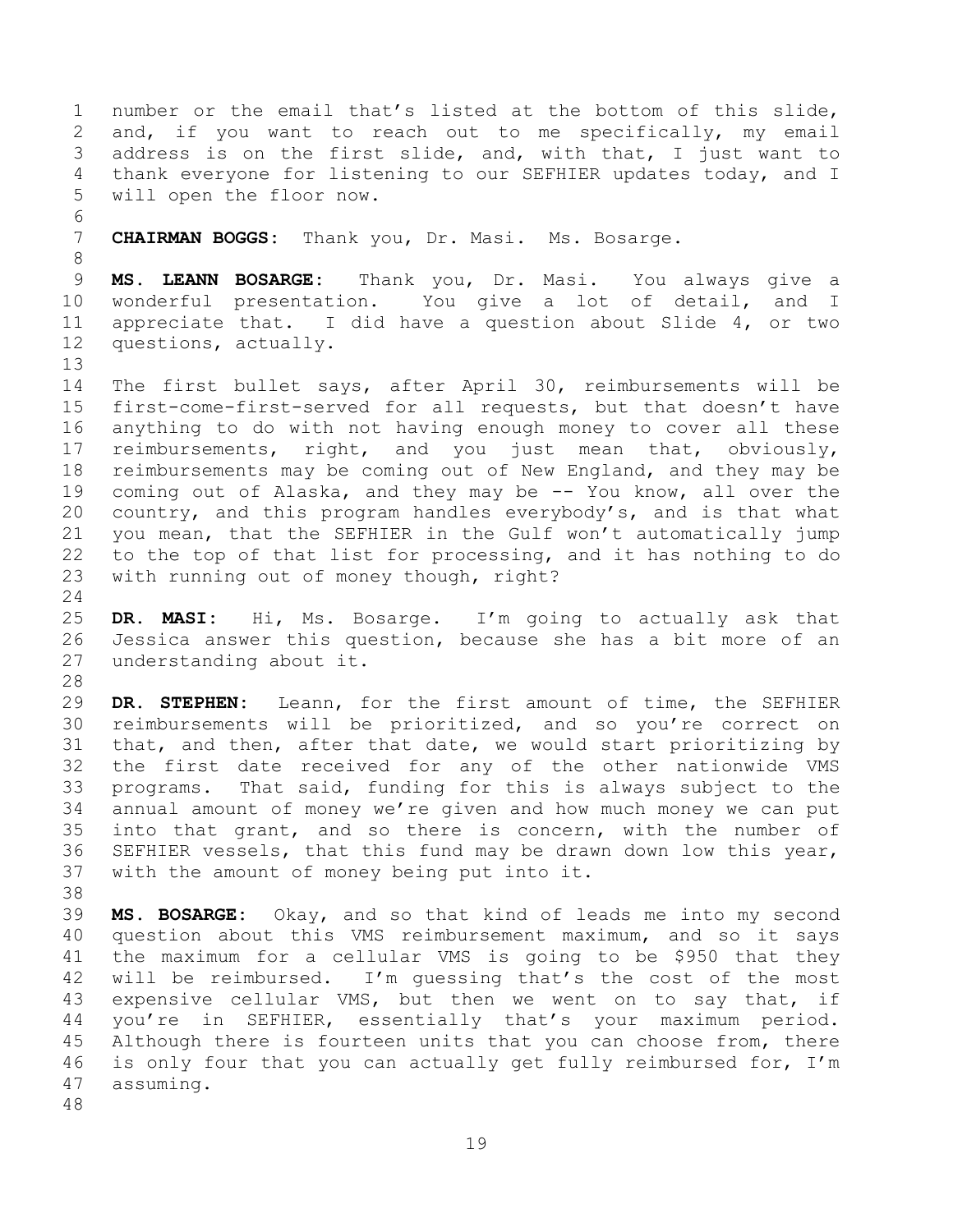I feel like we're changing the rules on these people after we have implemented this. They went into this with the understanding that, hey, don't worry, and you can get reimbursed for the cost of your unit, and that won't be a financial burden to you, and now we're saying, well -- You have all these options to choose from, and you can do satellite or you can do the cellular, but now we're telling them that, no, you actually only have four units that you can choose from if you want to be reimbursed, and even that is kind of iffy, because we might run out of money. I don't know, and I just -- I feel like we're fishtailing on our stakeholders here.

 **DR. STEPHEN:** I will give a few comments to that, and so, one, the VMS reimbursement program is a nationwide program not in control of the Southeast Region, and so these are decisions coming out of the nationwide program, based on a lot of cost allocation policies that have been going on within electronic technology programs as a whole.

- You got notice nearly as soon as we did, and we had a little bit of back-and-forth and misunderstandings about whether it was 22 just the cellular units or the fishery as a whole, and, very recently, VMS cleared up that it's the fishery as a whole, and that was not something the Southeast Region had a say in at the time.
- **CHAIRMAN BOGGS:** Thank you, Dr. Stephen, and, just real quickly, I will comment to that. We got that notice on Monday, and so Bob Gill.
- **MR. GILL:** Thank you, Madam Chair, and thank you, Dr. Masi, for your presentation, and, on your first few slides, I note that we have significant non-compliance in this program, which is concerning, and so a two-part question. One is you have given us considerable detail, and you've done considerable outreach, in order to try to boost the compliance amongst the industry relative to this program, and it seems like, at this point, it hasn't been very effective, and so part one is what is your plan relative to compliance going forward, and the second part is, given that, after all this effort, there is still an amazing amount of folks that are not part of the program, what's the -- 42 If we don't do a whole lot better, and say we're asymptotic to where we're going to be, what's the impact on the efficacy of the program as a whole, in terms of the data collection and the rationale for the program's existence, as it stands? Thank you.
- **DR. MASI:** I will try to speak to that, Mr. Gill, and then, if needed, Dr. Stephen can come on and fill in any gaps, and so how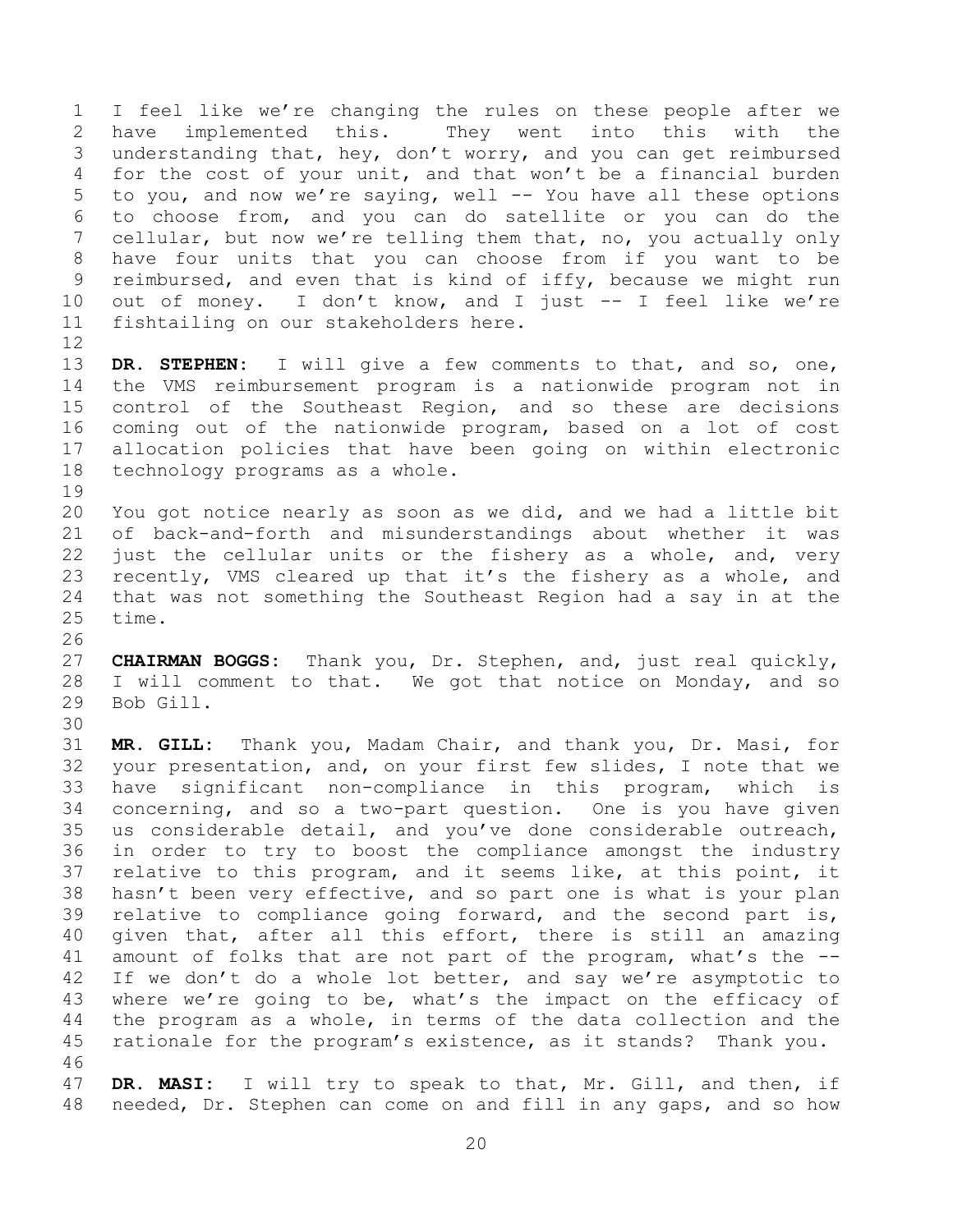we're handling is, of course, we've spent -- I started in July of last year, and we've spent the duration, and, before that, we were doing outreach and expanding outreach and trying to reach our constituents as best we can, and so, at this point, we're ready to turn on the compliance module in permits, which means that, if a permit comes up for renewal, not only are they going to be looking to see if they're VMS compliant, and so if they've submitted their trip reports, and so I think, once that's turned on, we'll start to see compliance improve.

 We've been talking about turning it on for a long time now, and we're at the point now we're ready to actually go ahead and turn that on, and so hopefully, by the next time I come and present, we'll see these numbers have improved substantially. I am going to stop there and let Jessica fill in anything, if she wants to. 

**CHAIRMAN BOGGS:** Dr. Stephen, do you have anything to add?

 **DR. STEPHEN:** No, and the only thing I will mention is that the logbook compliance, of course, is when the permit is renewed, and permits are renewed on a revolving basis, and so I figure, by the end of the year, we'll have the bulk of people having to submit their logbooks or having their permit held back until that submission is put through. Also, with the VMS, we'll be able to better track people who are not submitting logbooks and knowing that they are out at sea and need to be submitting them. 

**CHAIRMAN BOGGS:** Okay. Thank you. Dr. Stunz.

 **DR. STUNZ:** Thank you, Madam Chair. I wanted to follow-up with a couple of things that both Leann and Bob said, because it concerns me a little bit as well, and, by the way, thanks for the presentation. That was very informative, but it has to do mainly with the non-compliance, or really the efficiency, and we had a lot of discussion around the table about buy-in, and really getting the buy-in, and, for a successful program, we really want the captains to embrace this program, and I think that that's really important, that we really hand-hold and nurture it along, especially during this formative stage, but I wanted to deliver a message.

 I know that a lot of the captains are listening here, because, at least what I am hearing in the western Gulf, is there's a little bit, or more than a little bit, of confusion, and they're 45 not really getting the support that they need, or at least that's what I'm hearing, and so I'm kind of delivering this message, but I wanted to make sure, since they're listening, that we get it very clear on the record of who do they need to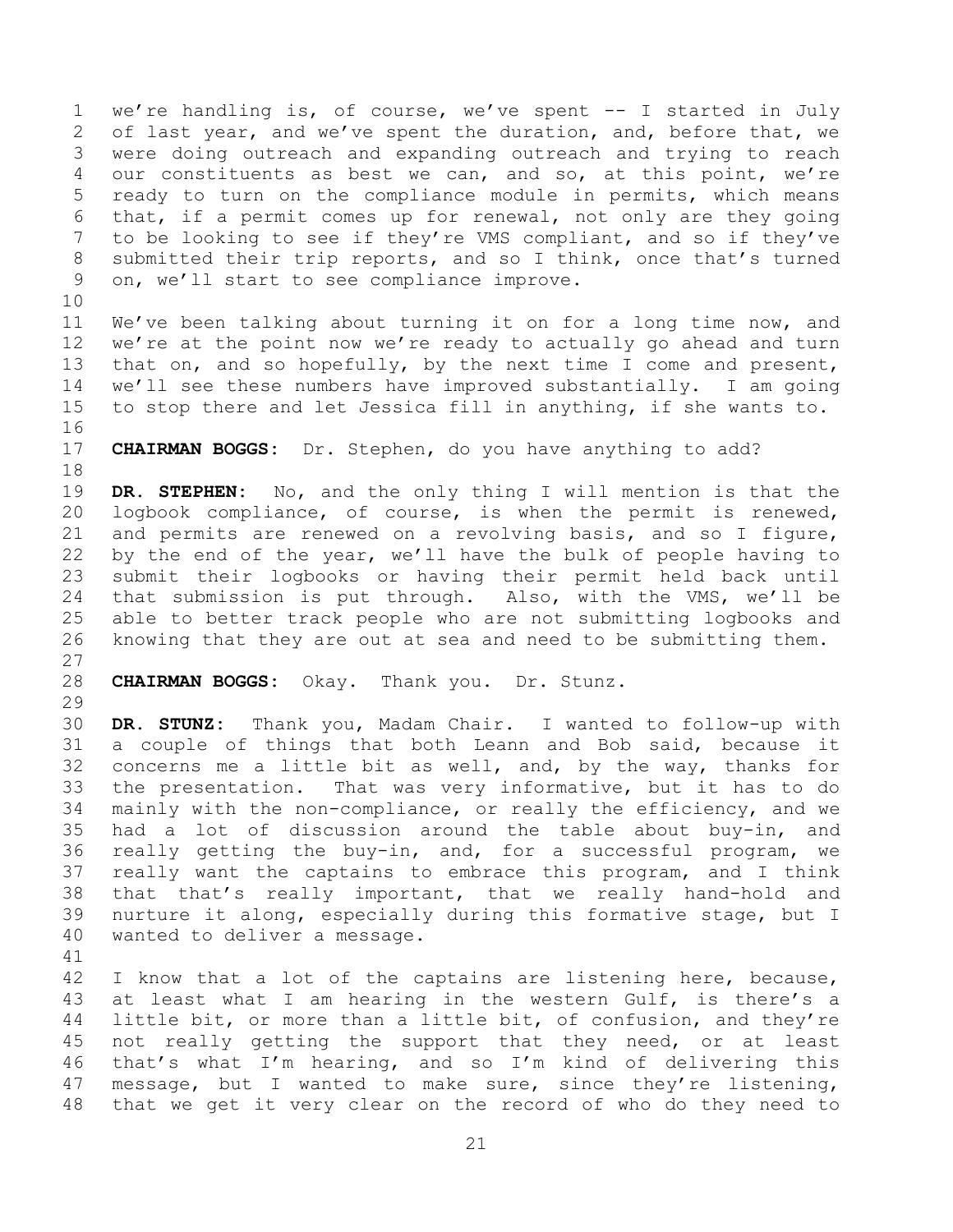reach out to to get their questions answered. I think, by doing that, that would increase the compliance that Bob is talking about and some of the issues that Leann -- Then also curb issues right in the beginning, to make sure this is going to be a successful program, but I just want to read this, and, you know, I'm not accusing anyone or anything, but I just want to -- But this is the kind of feedback that I get, and they asked me to convey that the department, and, by the way, I don't know who the department is, but the department answering the phone line isn't actually giving any answers, and they keep saying goodbye and hanging up on the fishermen, and the guys 13 keep -- Well, the guys tell me that they can't get any answers. While that's just what someone is saying, and I'm sure that -- Who knows what really happened there, but it concerns me a little bit when they're trying to reach out, and, in some cases, they're not getting the right answers, and maybe they're calling the wrong people, but I just want to make sure, while they're listening here today, that it's very clear what they need to do to get any questions answered. Thank you. **CHAIRMAN BOGGS:** Dr. Masi, would you mind -- I am not looking at the slide, but you said the information was located on the first slide, I believe, and maybe, for those listening, could you state that information on the record, so that, if anybody needs to refer back to it, they could? **DR. MASI:** No problem. Thanks, Dr. Stunz, for that information. On the very last slide is our SEFHIER customer service information, and we're standing by there, and that's Eastern Standard Time, but 8:00 to 4:30 every day, for non-federal holidays, and, if they reach the line and there isn't a live person to speak to, then, of course, they could leave a message, and someone would get back to them within the next business day. I will note that, for every phone call that we take, we write down the information that was discussed, and I know for a fact that nobody on our SEFHIER team is hanging up on anybody. I regularly check those correspondence logs, and I read through 41 them, to see what the conversations are about. Now, there might be another line that they were contacting, and so I apologize if there was some line that they were contacting and getting hung up on. We will certainly look into that and try to take care of that. If at all else, if everything else fails, my email address is on the first slide, and they can reach out to me directly.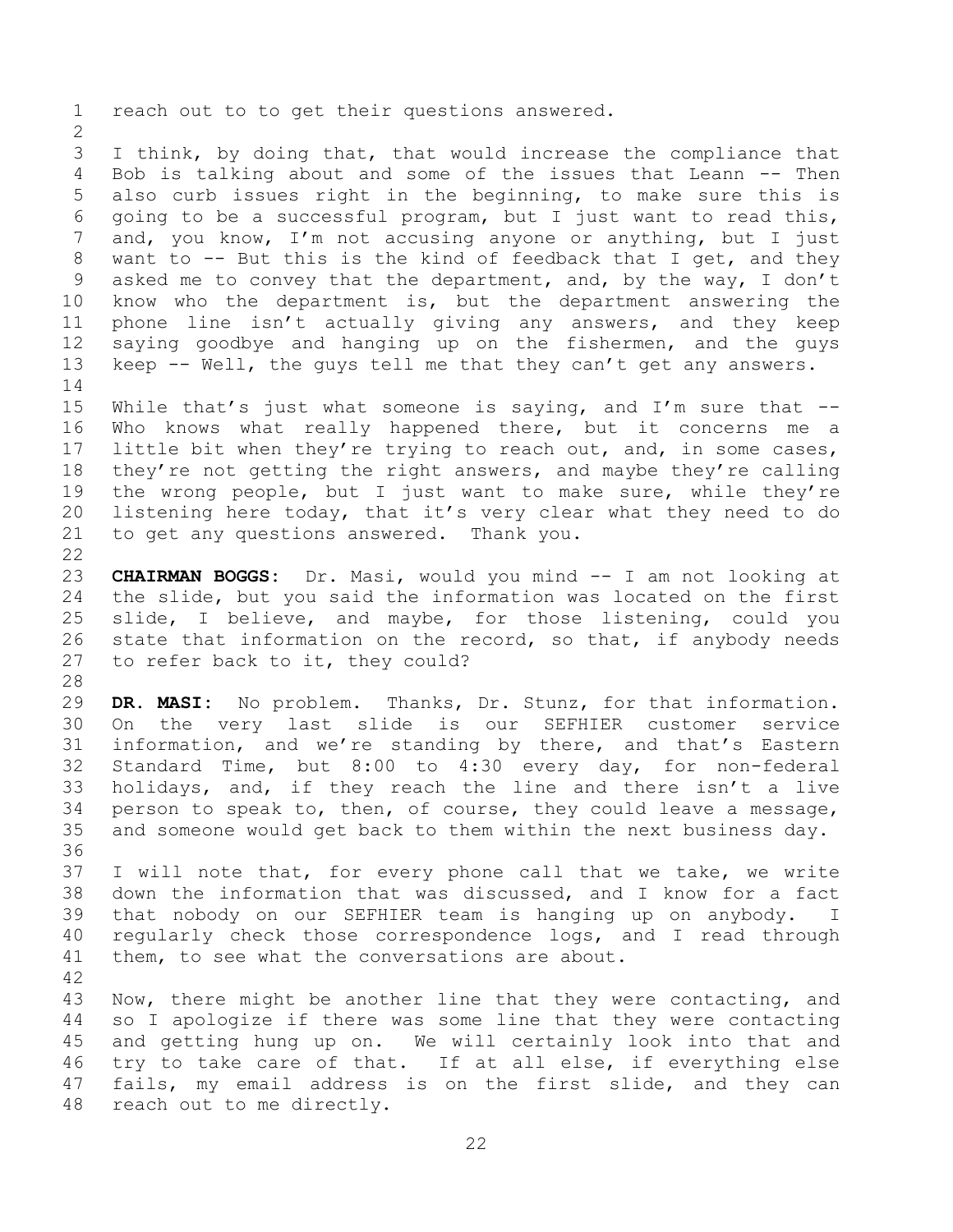**CHAIRMAN BOGGS:** Go ahead, Dr. Stunz. **DR. STUNZ:** Thank you very much, and that's exactly what I wanted to accomplish here, is to make sure they knew exactly and ensure they were in fact calling the right number, because I suspect that you guys would be very helpful, but I just wanted to make sure that they're at the right place, where they need to be, to get their questions answered. **CHAIRMAN BOGGS:** Ms. Bosarge. **MS. BOSARGE:** One more question, and so you're starting to finally receive some data from these units, and it sounds like you've got about -- Well, I would have to go back and look, and I don't know if all six-hundred-and-something of them, or 700, are actually pinging right now, but they should be pinging, pretty soon, to law enforcement, and that's half the data that's going to be going to OLE. How is that database handling that over there? I know that they -- When we were talking about shrimp and bringing our 500 units online, if we went to VMS, that they were going to have to increase their capacity to handle that data, and so how's it going with you all? Have we heard anything on that, Jessica? **DR. STEPHEN:** When we started the SEFHIER program, we did hire two additional VMS tech support that are specifically dedicated to the SEFHIER program. They have access both to the SEFHIER database and the VTrack database, and we are actively working at the communications between the VTrack database and our SEFHIER database, to import information into that. **CHAIRMAN BOGGS:** Ms. Bosarge. **MS. BOSARGE:** No, I'm talking about the NOAA OLE database that all that goes into, all those pings. **DR. STEPHEN:** Yes, and that's the VTrack database system that the Office of Law Enforcement runs, but the Southeast Region has access to the information in that system. We just need to make that database connection to our -- We hired techs, and we work directly in that system, to see those pings. **CHAIRMAN BOGGS:** All right. Anybody else? Mr. Diaz. **MR. DIAZ:** Thank you, Dr. Stephen, and thank you, Dr. Masi. I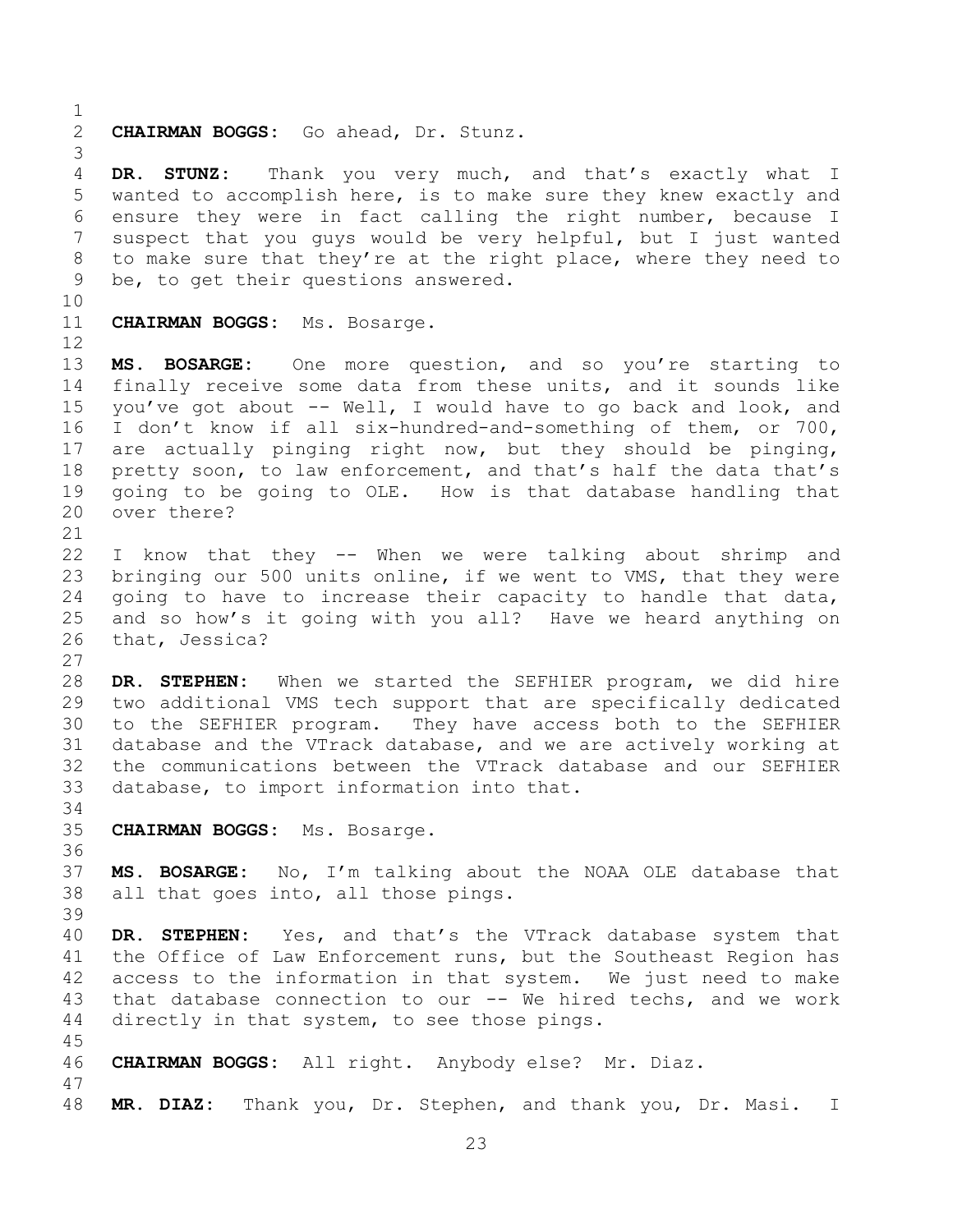appreciate your presentations. I have a couple of questions, and you all might have said this and I missed it, and I apologize if so, but, of the 1,328, do we know how many of those permits are latent permits and might just be out there for sale or people just aren't using them?

 **DR. MASI:** I can probably answer that one, and so we don't have an exact measure of latent permits, and we have estimated it to be about 20 to 30 percent. However, once we see better compliance with the VMS, we'll know if that vessel is just sitting there with the permit and not actively fishing, and so we'll be able to better address that question probably in the next year or so.

 **MR. DIAZ:** Okay. Thank you, and I noticed that you mentioned this reporting time, where they have to file a report, and you all are throwing out that sixty minutes, and I actually think that's a pretty good idea. I know folks have been talking about having to report for just moving around to get ice and fuel and things like that, and I think probably most of that could be accomplished in sixty minutes, and I am curious to see if we'll get any public testimony on that here. Have you all heard much feedback so far from the for-hire community about that idea, and I guess I would also pose that question to Ms. Boggs, also. Dr. Masi. 

 **DR. MASI:** Thanks for the question, and so we did do some outreach with some of our constituents on the timeframe, and we had a few options, and lengthening to as much as possible was recommended by our constituents. The reason for the sixty- minute selection is we heard from them, and then we took that back to OLE, and the sixty-minute was selected over the other options, given that -- Over the longer option, given the fact that the position occurs, for the VMS, every hour, and so, in order to track that, it's easier for OLE to just do it based on a one-hour position rate. Does that answer your question?

**MR. DIAZ:** Thank you, Dr. Masi. Ms. Boggs.

 **CHAIRMAN BOGGS:** Thank you, Dr. Masi, and so I honestly have not had the opportunity to talk to any of the captains about this, and I think we'll hear a lot about it in public testimony, and so I have a few questions, but, so we don't run out of time, Dr. Masi, I understand that, on Slide 8, we need -- The council needs to take action to make these changes to the declaration, correct?

**DR. MASI:** That's correct, and I will probably open the floor to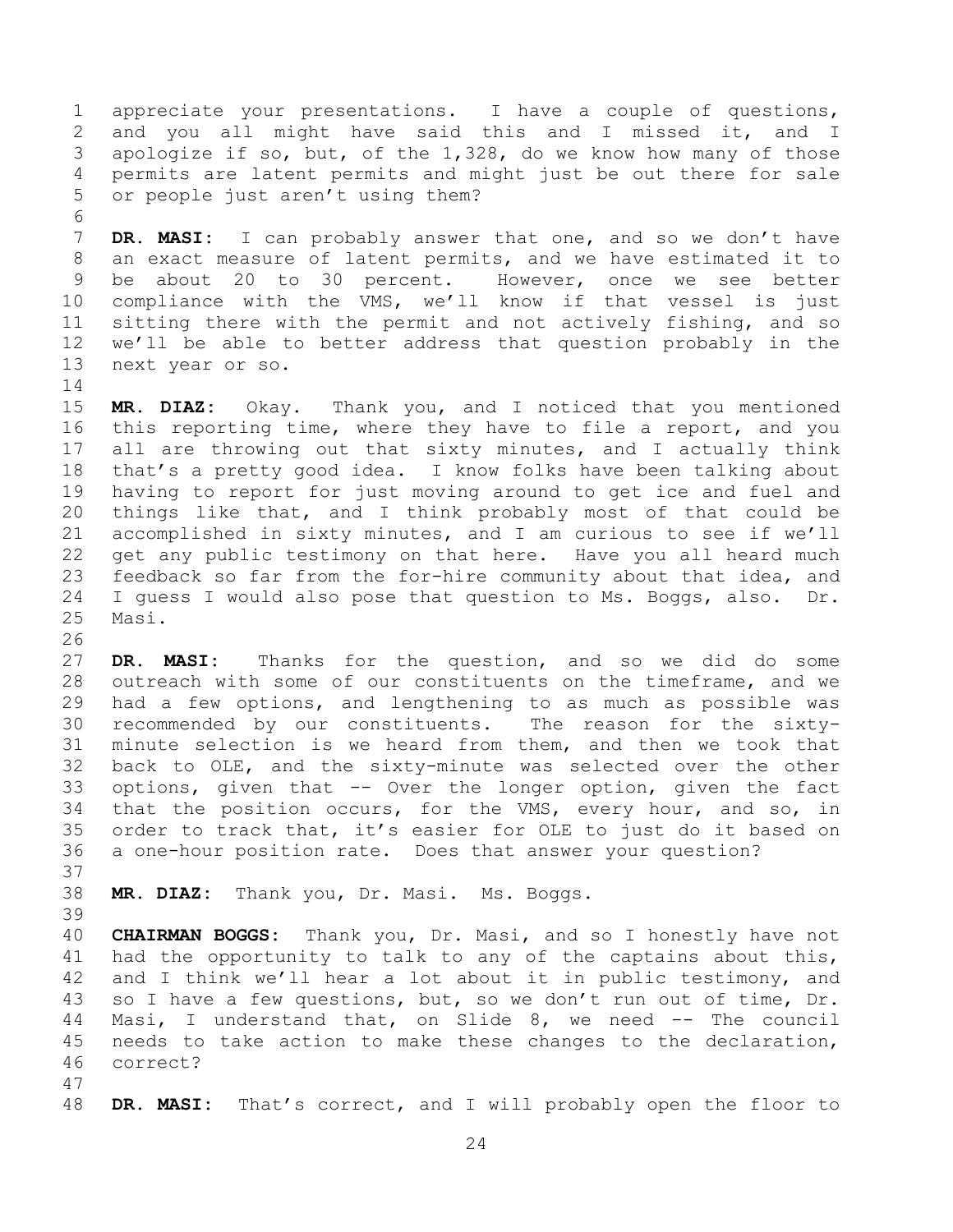<span id="page-24-0"></span> Mara Levy, if she's on, to better address that, if that's okay. **MS. MARA LEVY:** Yes, and so it's going to require council action, because the amendment that put this in place said that, every time you depart for a trip, you need to declare, and so, if we're going to make an exception to that, the council is going to need to do that, and it can probably be through an abbreviated framework action, and, I mean, I know the agency is recommending sixty minutes, and we'll probably look at a couple of options, right, and so you're going to do an abbreviated framework document, if the committee and the council make a motion to do that. **CHAIRMAN BOGGS:** Okay. Any discussion on this possible change? J.D. **MR. DUGAS:** Thank you, Mr. Chair. I don't think sixty minutes is enough. I know, in Louisiana, the marinas get jammed up in the middle of the season, and pumping on 300 or 400 or 500 gallons of fuel at a time, and it's going to go over sixty minutes, and so we might want to address that. **CHAIRMAN BOGGS:** As Ms. Levy stated, we might have to look at a couple of options in the document. Does anybody want to make a motion to start a document? Mr. Anson. **MR. ANSON: I will make that motion. I don't, obviously, have it, but maybe it would be to direct staff to develop an abbreviated framework document addressing the temporary exclusion or -- EXECUTIVE DIRECTOR SIMMONS:** It would be trip declaration requirements, I believe. **MR. ANSON:** Okay. **Addressing trip declaration requirements.**  That's good enough, Dr. Simmons? Is that good enough? **EXECUTIVE DIRECTOR SIMMONS:** Yes, and that's the way I understand we're looking at changing regulations in that section, and is that correct, Ms. Levy? **MS. LEVY:** Yes. I think we understand what this is asking. **CHAIRMAN BOGGS:** Do we have a second? **COUNCIL MEMBER:** Second. **CHAIRMAN BOGGS: Okay, and so we have a motion on the board to**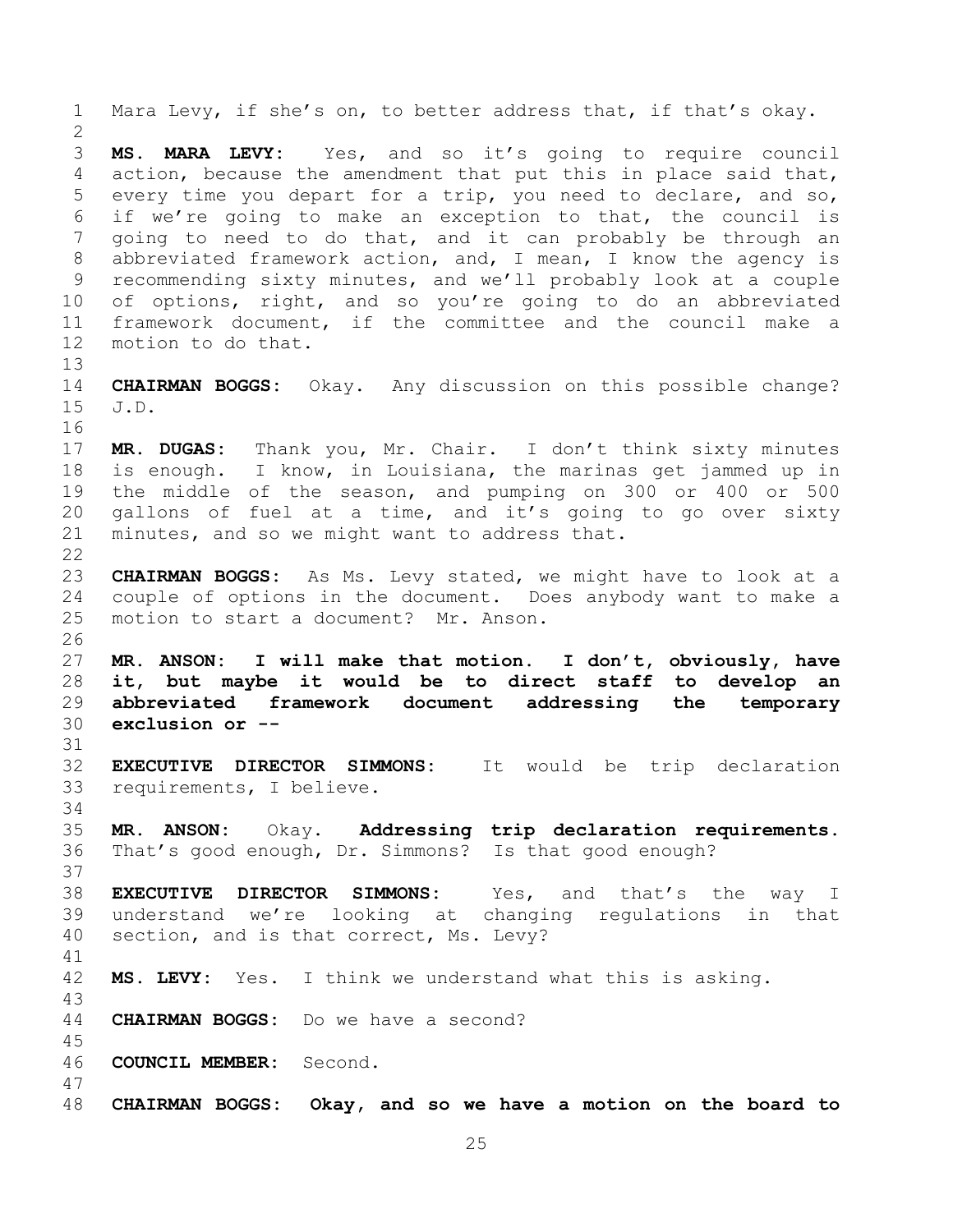**direct staff to develop an abbreviated framework document addressing the trip declaration requirements.** Is there any opposition to this motion?Mr. Donaldson. **MR. DONALDSON:** I don't have opposition, but I have a question. We're creating a separate document than the framework action that we're working on? It has to be a separate document, and we can't -- I am just thinking of if we can be efficient and include it in an already existing document, but I don't know. **CHAIRMAN BOGGS:** Ms. Levy. **MS. LEVY:** I mean, you can. I guess it depends on timing, right, and like how fast we want to move. I don't know, and maybe staff can talk about whether it would be more efficient to put them together or not, and I don't know, in terms of where are in the process. Are we supposed to take final action on the -- That's why. Okay. You're supposed to take final action on the other document. **CHAIRMAN BOGGS:** Ms. Somerset and Dr. Simmons. **MS. SOMERSET:** To Mara's point, it was supposed to be final action at this meeting, but we have the additional mostly economic analyses for gag, the administrative burden, and so it is not complete yet, but it would slow it down just a bit, and I think the idea was to go final at the next meeting. **MR. DONALDSON:** Never mind. **CHAIRMAN BOGGS:** Dr. Simmons. **EXECUTIVE DIRECTOR SIMMONS:** Thank you, Madam Chair. I just wanted to commend Dr. Masi and Dr. Stephen for helping us come with solutions on these two issues, and I hope we can move it through the process quickly. I did have a question about when - - The council will develop this document, but do you all have a good idea if the software will have to be modified with the vendors to accommodate this change? Thanks. **DR. MASI:** The answer to that is no, since we're changing the regulations, which is why this was the preferred solution. Does that answer your question? **EXECUTIVE DIRECTOR SIMMONS:** Yes, ma'am. **CHAIRMAN BOGGS:** Mr. Strelcheck.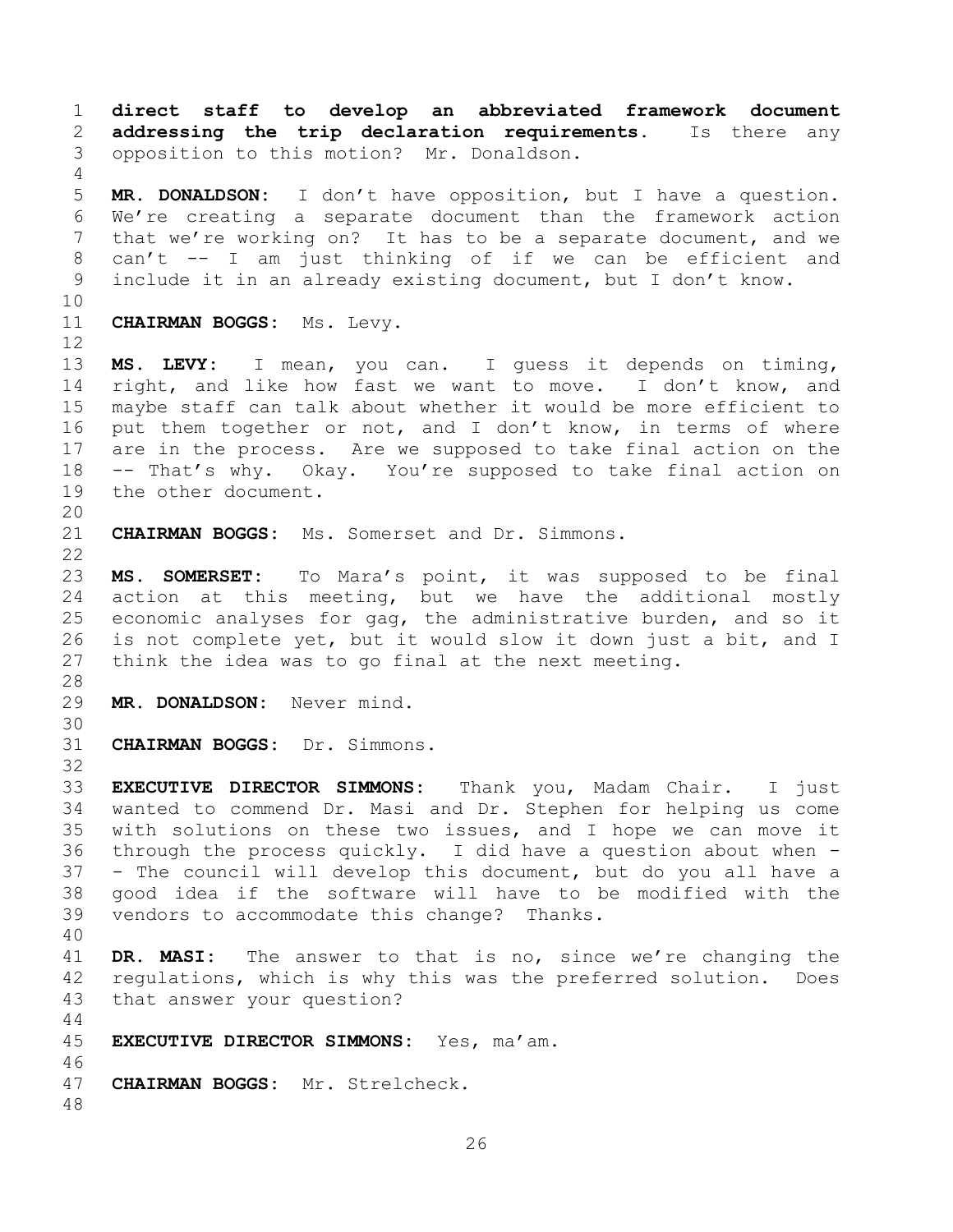**MR. ANDY STRELCHECK:** I recognize that the VMS requirements are just newly implemented, and we haven't had any instances where someone has requested an exemption for failure, but, given the comments earlier, I would certainly lean toward if we could delay that framework action until August and incorporate this into the framework action, and let's get everything kind of addressed all at once and take final action at the August council meeting. Thanks.

 **CHAIRMAN BOGGS:** We have a motion on the board. Do we want to incorporate it in with -- I mean, I understand what Andy is saying, and I appreciate Dave's question. We haven't experienced any failures, and it seems like the SEFHIER team has been very helpful in addressing all of the issues, and I haven't been able to comment, but, Dr. Masi, I really appreciated this presentation, because you have addressed a lot of the questions, and it appears that, as things come up, you all are addressing them, and we're getting through without any disruption to the fishermen, and we may have to hear some comment this afternoon, and so what is the desire of the committee? Do you all want to -- Do we need to go ahead and vote this motion up or down and then come back and discuss it? Ms. Levy, what do I do? 

 **MS. LEVY:** Well, I mean, I guess, if you decide you want to incorporate it into the current document, you could -- The motion maker could change the motion, and you could amend it. I 27 mean, I don't  $--$  It's up to you how you want to proceed, but Carrie looks like she has something.

**CHAIRMAN BOGGS:** Dr. Simmons and then Mr. Anson.

 **EXECUTIVE DIRECTOR SIMMONS:** Thank you, Madam Chair, and so I guess, Andy, do you think that we could just leave this kind of flexible and just put in the committee report that we could try to incorporate this and take final action in August, because we always think these things are easy, and then we get into the IPT level, and we always get into hiccups, and I would hate to delay the VMS equipment failure document too much longer, and so can we have a little flexibility there and just put that into the report as the intent of the council?

 **MR. STRELCHECK:** Yes, I'm certainly fine with that approach, and I think the recommendation we brought forward is pretty straightforward to consider, and I think the question is about the timing, which has been some of the discussion today about that, and we will need to work through that before the next council meeting.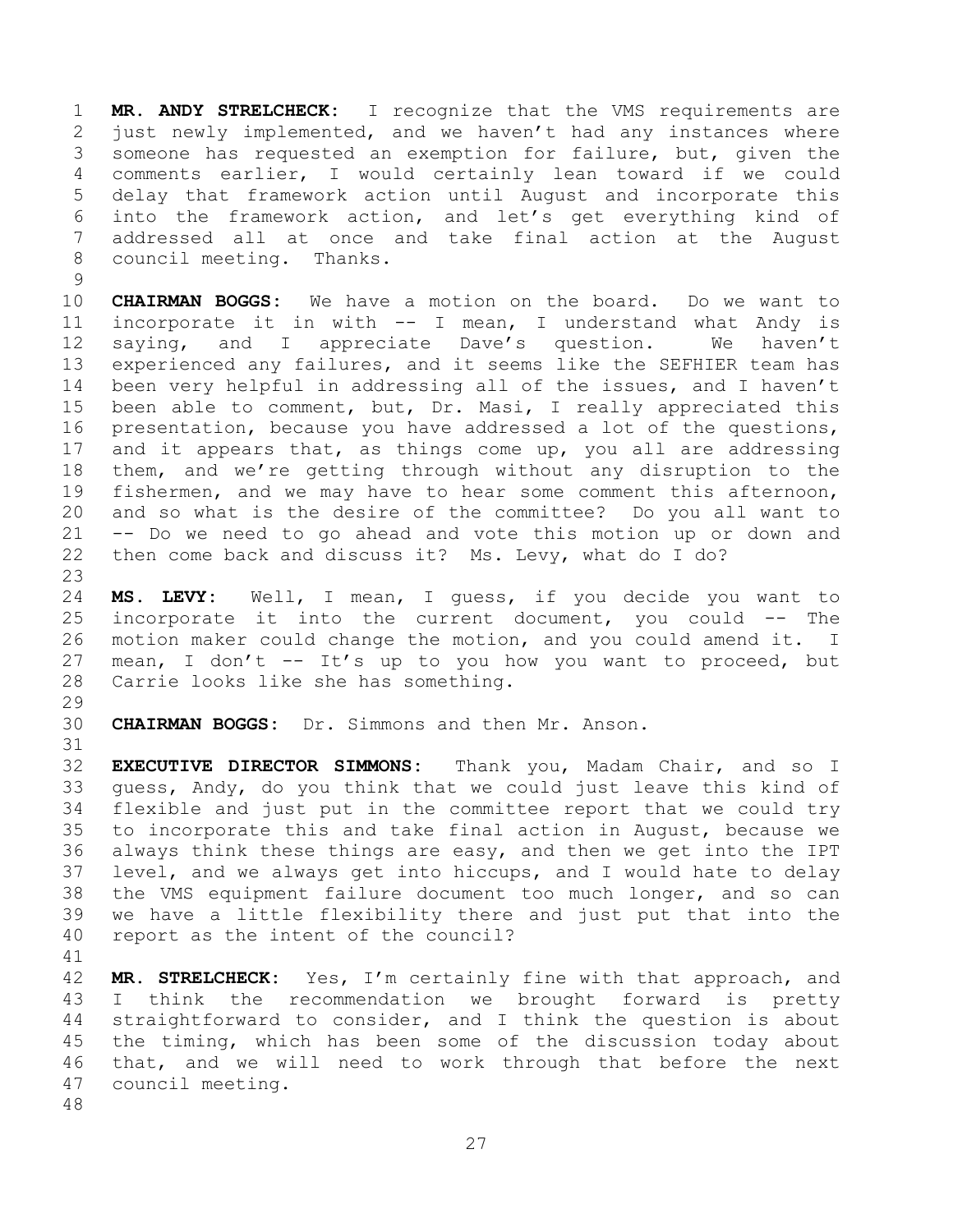**CHAIRMAN BOGGS:** Mr. Anson.

 **MR. ANSON:** I guess I'm fine with a delay, if it's in August, if we are going to incorporate this into the other document, and it's just two more months, I guess, relative to if we were to take final action in June, but, in deference to the comments and concerns that the charter boat operators have brought to us, that prompted us to develop the other document, and there could be some potential for impacts to business, and so the two months more --

 You know, is it kind of a little bit of a Russian roulette here, 13 in my mind, as to whether or not -- So certainly, to the extent that the agency has been very amendable, or sensitive, to those types of issues, if maybe they can extend that window a little bit more, if and when those circumstances occur, I guess is all -- You know, if this were to go to August, and so that's all. I mean, I can -- We can amend it, or we can just leave it as-is, if staff is comfortable and everyone is comfortable with trying to get it in for an August timeline.

 **CHAIRMAN BOGGS:** Okay. Ms. Bosarge, I will recognize you, but I want to ask a quick question to Kevin's point, and, Carrie or Mara, and I'm not sure, but, when we vote on this motion and we move forward, we note the flexibility, but, even if we go final in June with the current document, it won't be on the books, 27 and, I mean, you're already going to be through summer, and that's kind of my thinking, and so, if we just marry them, and then we just get it all out there for the first of next year, but let's hear what Ms. Bosarge has to say.

 **MS. BOSARGE:** Well, I think I would prefer to go final in June with what we have, and then this part might not get -- Might not be available for them until next year, but, if we go final in June, and if the agency would give it some priority, that six- month window, you might have it in place before the end of the year, but, if we wait until August -- I don't know, and you know how it goes around Thanksgiving and Christmas, when it comes to trying to get anything done, and so I think we probably should go --

 These people are trying to get these on the boats and functioning right now, and that's going to be the biggest burden on the supply chain for these things, when they all rush in there to get them, because we've only got half the fleet outfitted right now. Then that leads to possible issues with, 47 you know, the functioning of the unit, and I don't -- I think it needs to go faster, rather than slower, and I prefer June.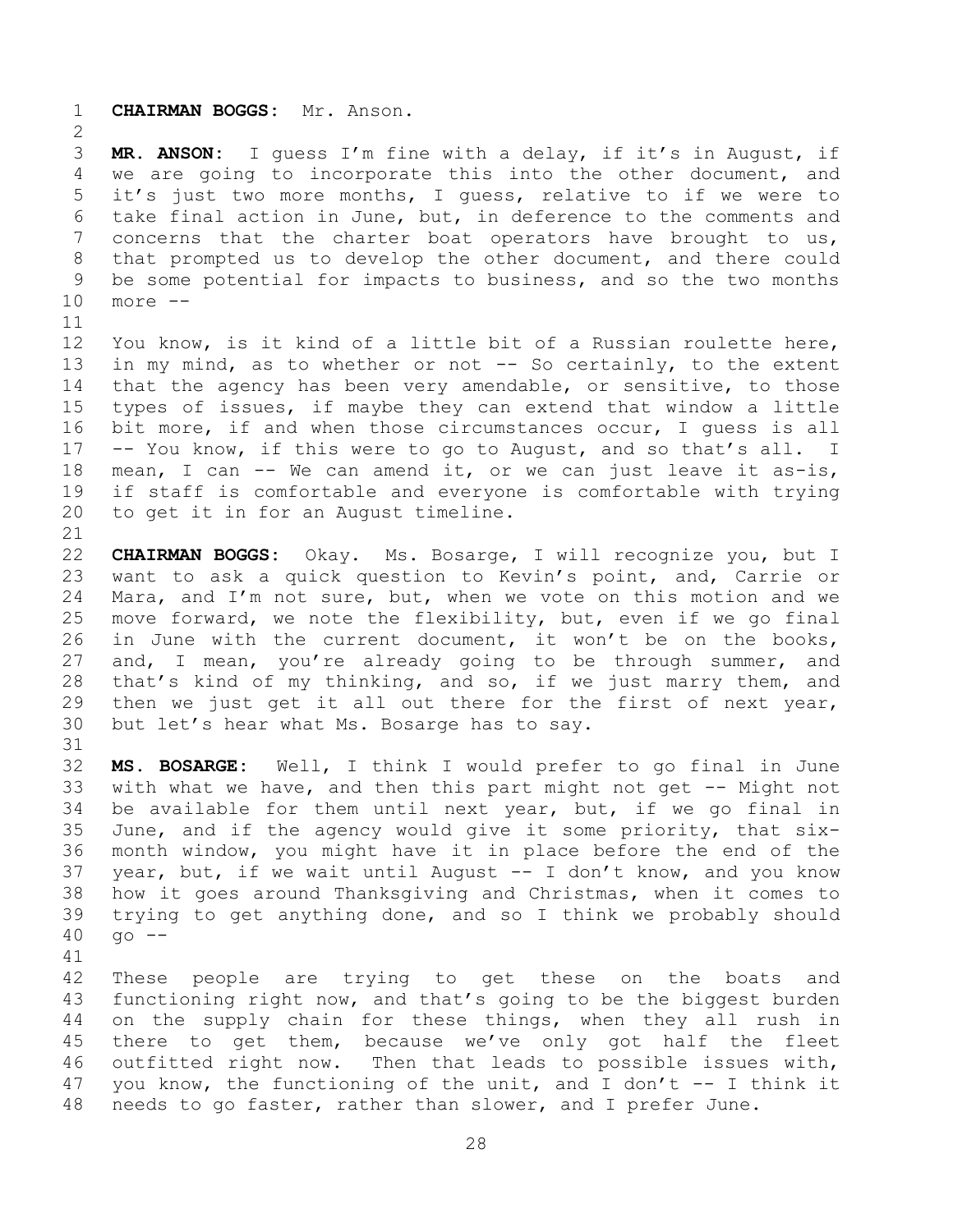**CHAIRMAN BOGGS:** All right, and so here we go. **We have a motion on the board to direct staff to develop an abbreviated framework document addressing the trip declaration requirements. Is there any opposition to this motion? Seeing none, the motion carries.** Ms. Somerset and then Mr. Anson.

 **MS. SOMERSET:** Mr. Anson can go first. I have a question about document clarification, and so I will hold.

 **MR. ANSON:** Actually, mine is not related to this topic, and I just wanted to -- Actually, I might bring it up under Other Business. How's that?

 **MS. SOMERSET:** All right, and so, just for my edification and clarification for when I'm updating this document, and sorry to go back, but I just wanted to ask one more thing about the permit holder versus the vessel owner-operator, so that, when I'm making these changes -- Most of the VMS regulations in Part 622 refer to the vessel owner-operator and not the permit holder, and so I just wanted to clarify that this EFE, the equipment failure exemption, would be permit holder, but a majority of the others, including the power-down exemption are the onus of the vessel owner-operator, and I understand that several -- There are captains who are also the owners and the permit holders, but the permit holder is not always the captain or operator.

 **CHAIRMAN BOGGS:** I will let Dr. Masi and Dr. Stephen speak to this, but -- I am kind of asking this as a question, but I think it needs to be consistent in all of the documents. Otherwise, it could get a little messy, if you're trying to do different things in different areas, and I thought, with Dr. Stephen's presentation, that it said permit holder, and so I don't know what you all have to do, the agencies, to get on the same page.

 **MS. SOMERSET:** Right, Madam Chair, and that's why we wanted some clarification, because it could cause some confusion, because the other requirements point towards the vessel owner-operator, and so I just wanted to point that out.

<span id="page-28-0"></span>

 **CHAIRMAN BOGGS:** Okay. Thank you. Dr. Masi, does that take care of what you needed us to take action on? 

**DR. MASI:** Yes. Thank you, Madam Chair.

**CHAIRMAN BOGGS:** Okay. Ms. Bosarge and then Mr. Diaz.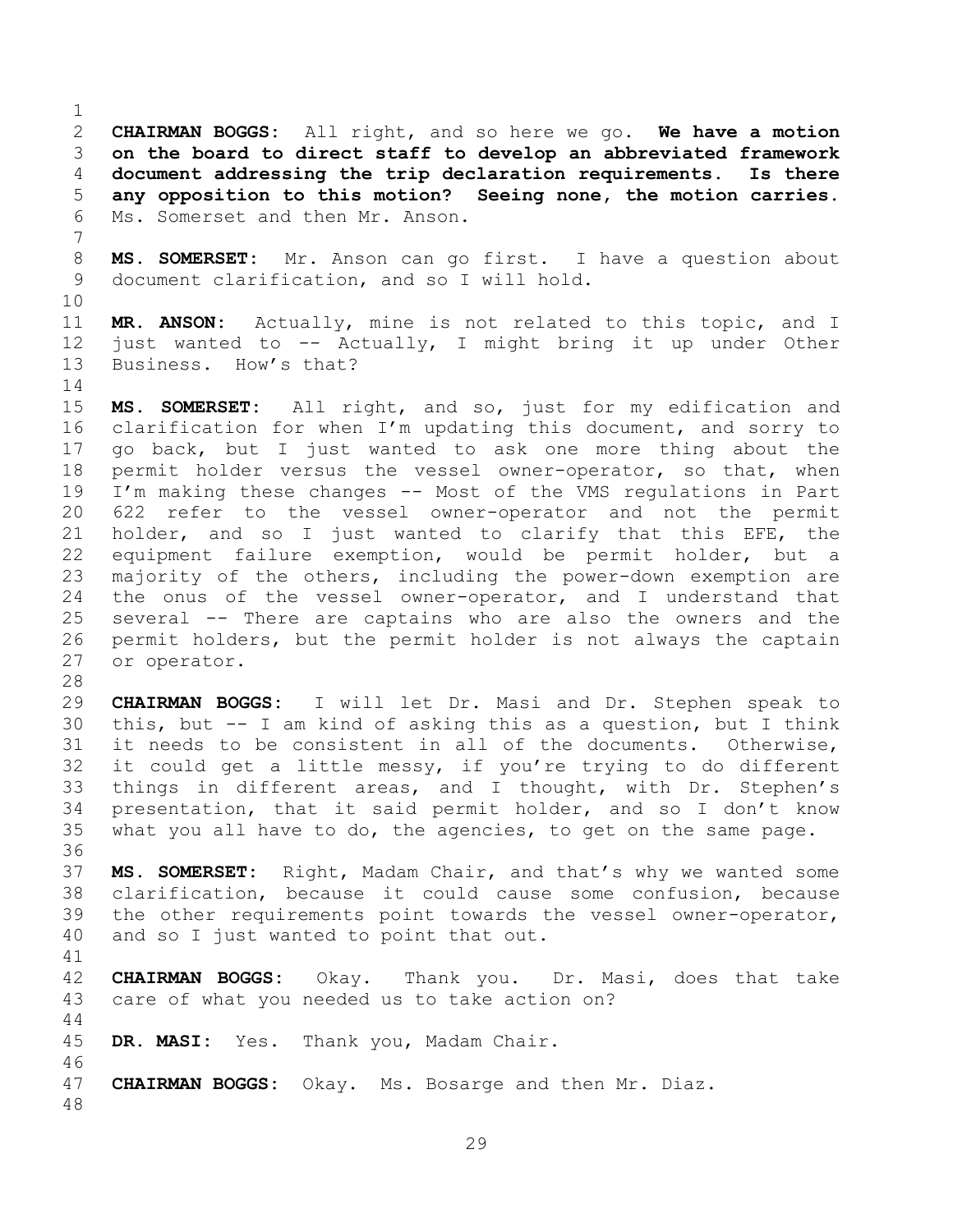**MS. BOSARGE:** While we have Dr. Stephen on the phone, or the webinar, I had one more question. That \$950 that you all came up with as the maximum reimbursement that you can get -- I was looking at some old paperwork that I had, but one of those cellular units is just at \$2,000, and it's \$1,995, and it's about twice what you're willing to reimburse for one of them, and how did you come up with that maximum of \$950?

 **DR. STEPHEN:** I reached out to VMS as well, when I saw the dollar amount, and so their analysis is they took an average of the units, and now that most expensive cellular unit is actually a hybrid unit that is cellular and satellite, and so they discounted it from their analysis.

 **MS. BOSARGE:** So how many units can you actually get on the cellular side, and, I mean, we have fourteen units, and it looks like now we're down to three that you can actually get fully reimbursed for, and are those three less than \$950, the last three remaining?

 **DR. STEPHEN:** I would have to look at their analysis again, but I think at least three of those units that were strictly cellular would have the reimbursement cover the full cost. Now, if you choose a more expensive unit, you don't get reimbursed for the full cost, but you do get reimbursed up to the \$950 amount.

## **CHAIRMAN BOGGS:** Mr. Diaz.

 **MR. DIAZ:** Thank you, Madam Chair. I think most of us probably received an email from one of the captains in Florida, and he was talking about some of the fields on the app don't auto- repopulate, and it might be just specific to certain units, and so, in his email, he specifically talked about he returns to the same dock every day, and he uses hook-and-line gear every day, and he has the same number of crew virtually every day. 

 Anyway, he was making a comment about it would be good if they could auto-populate, and so, Dr. Masi or Dr. Stephen, can you all speak to that, about where we're at with that, or if that's just with some units, or if there's any options there for the future? Thank you.

 **DR. MASI:** Thanks for that question, and so the reason we have chosen not to allow certain fields to auto-fill is just for scientific integrity. We hope to be able to use the data someday, and we want to ensure that we're getting an accurate representation of those values from the for-hire fishery.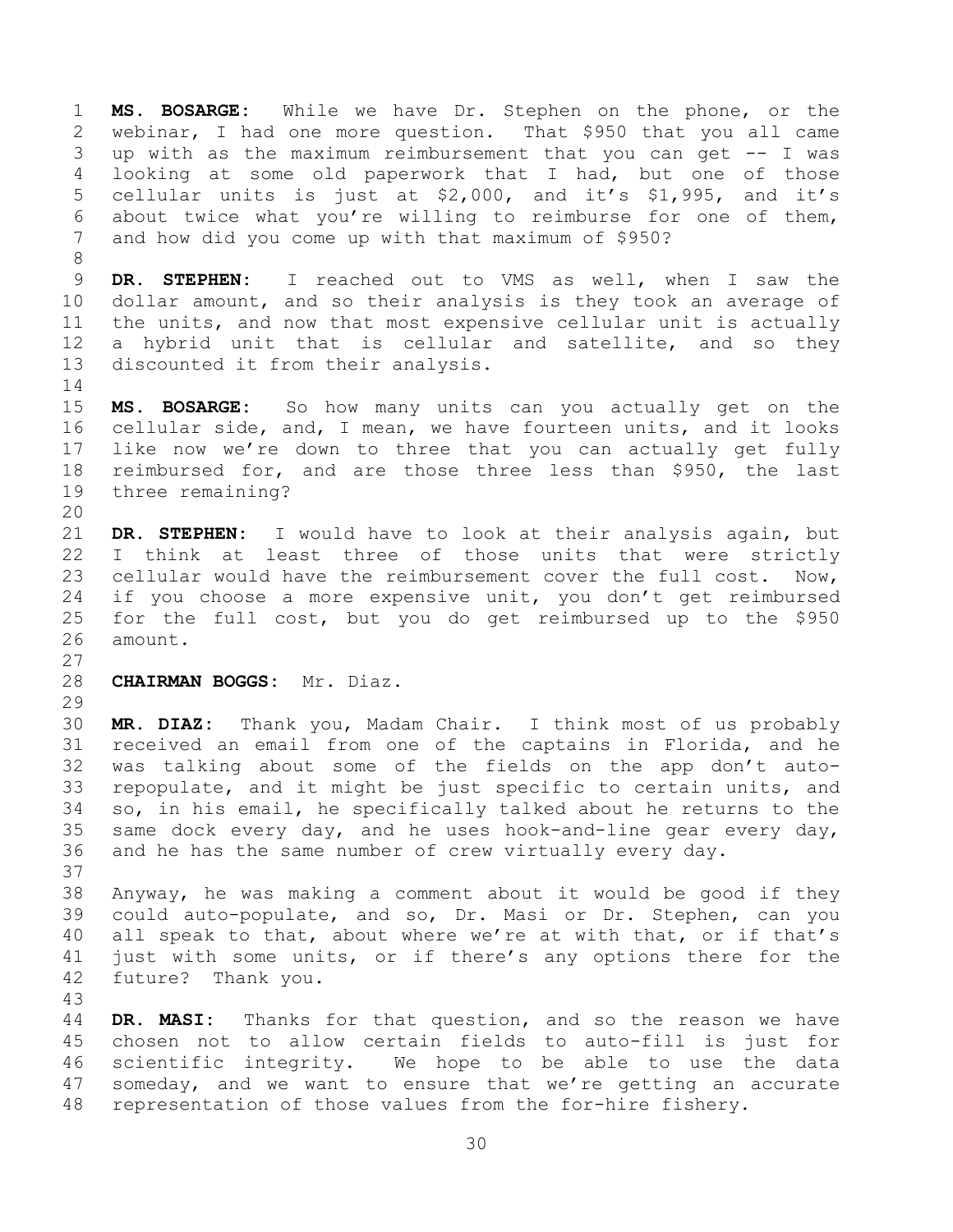If a field is always auto-filled, then you run into the situation where if, in general, you do the same thing all the time, but, in a rare instance, you happen to change something, you might not remember to change that field, because it's already filled in for you, and so we just want to try to eliminate the potential to overlook it, if possible.

 Now, there are some options, and we do allow vendors to take the path of a favorite, and, in VESL, for instance, if you have a field, the value that you most often fill in will be listed at the top of the list, in bold, and so easy to select from all the other options, and so you just hit that, and it will fill in for you. The other app we have is eTRIPS, and we're currently working with them right now on the auto-fill.

**MR. DIAZ:** Thank you, Dr. Masi.

 **CHAIRMAN BOGGS:** Okay. I have two quick questions, or, actually, I have three. Dr. Masi, the 8,000 compliance calls that you referenced on Slide 2, could you very briefly, just maybe a couple or three bullet points, and what are the highlights, or what are the high-liners, that people are calling in about, or what are the compliance issues?

 **DR. MASI:** I can touch on that, and so, essentially, this changes over time, right. When the program started, and so remember this 8,000 is from January 4, 2021, and we, obviously, had a lot of questions about how to get set up with the different apps, how to set up an account, things like that.

 Over time, we saw things like, and we would call out to people, that you're missing a logbook, or you potentially had a field filled in wrong, or you were missing a field, and so things like 35 that over time. More recently, of course, the calls have been largely focused around either missing reports, but also a lot of calls about VMS requirements and how to get set up with that and how to get the reimbursement.

- **CHAIRMAN BOGGS:** Thank you, and, as I said earlier, I'm going to put on the record the telephone number that needs to be called, and so, if anyone is listening, and they don't have that number, and so to Greg's point of maybe they are calling the wrong phone number. It's 1-833-707-1632, correct?
- 

- **DR. MASI:** That's correct. Thanks, Ms. Boggs.
- 
- **CHAIRMAN BOGGS:** Okay. We do have a question for you, Dr. Masi,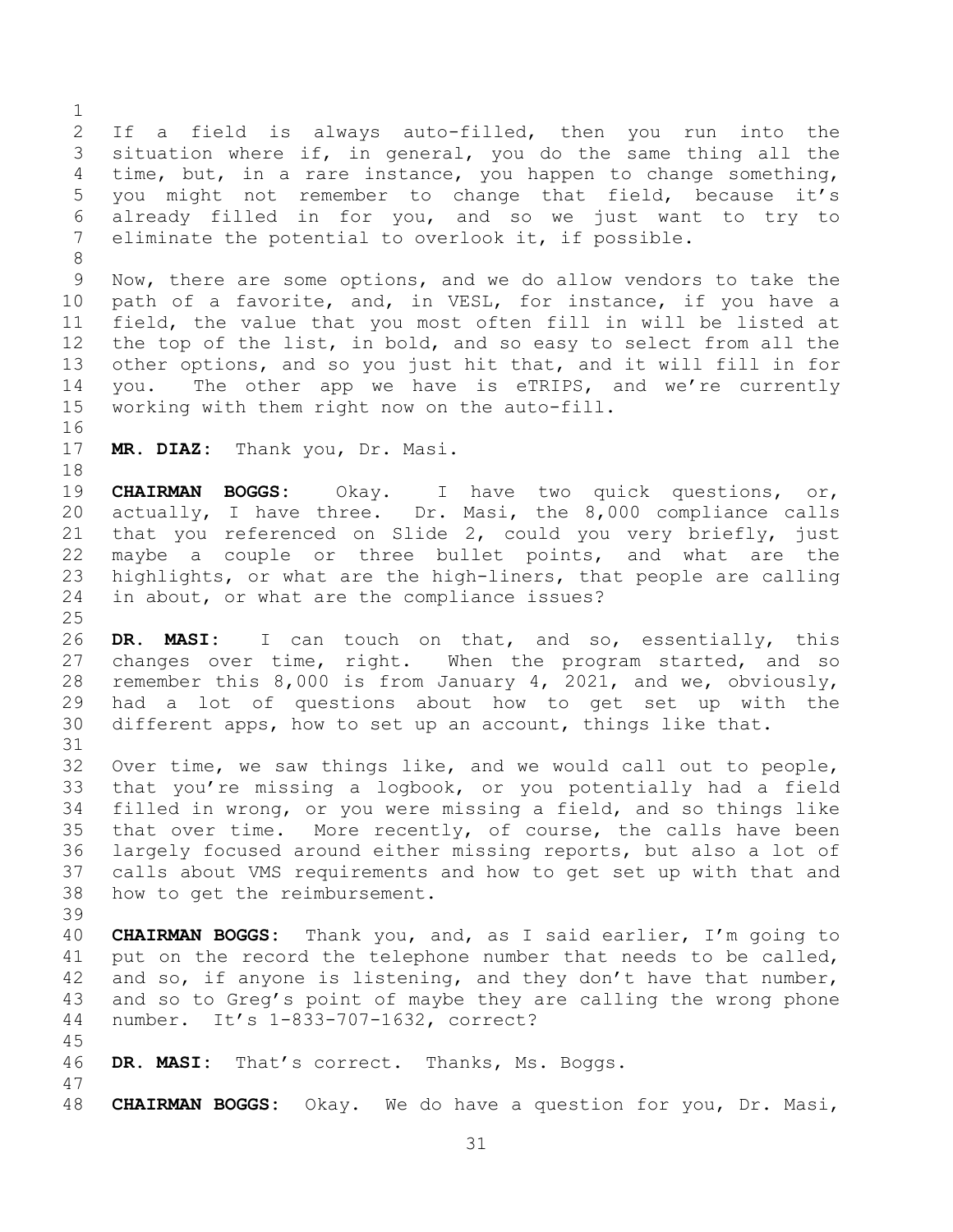and Dr. Stephen, for Other Business, and will you all remain on the line, or do we need to go ahead and take care of that now? **DR. MASI:** I can remain on the line. **DR. STEPHEN:** I will be on the line as well. **CHAIRMAN BOGGS:** Okay. Thank you. All right. Dr. Hollensead. **DR. HOLLENSEAD:** Thank you, Madam Chair. Just for a little housekeeping, SERO has been really good about these reports and these updates on SEFHIER, and I just wanted to ask the committee about the frequency of these reports. What would you all like to do? **CHAIRMAN BOGGS:** Bob Gill. **MR. GILL:** Thank you, Madam Chair. I would like to weigh-in on that one. We have a new program, and, everything else being equal, my thinking is we don't need a report every meeting, but this program has some hiccups at the get-go, the non-compliance, in my mind, and so I'm thinking an appropriate frequency might be every other meeting, to get an update on where we are and where we're going, with an idea to broaden that out when things seem to settle down. **CHAIRMAN BOGGS:** I mean, I'm fine with that. I mean, I think it's very important, until we get some of these issues resolved, and as we continue to hear from the captains, and that might too determine the frequency, and we're hearing a lot of issues, and I will let Dr. Stunz weigh-in. **DR. STUNZ:** I actually would like maybe to see it every meeting for the initial beginning here, Bob, and I think for sure we could back off once we feel like, okay, well, it seems to be, you know, headed where we want it to be, but, with the compliance, and the issues we just talked about about maybe not getting all the information they need, for the next few meetings, I would prefer -- It doesn't have to be that extensive, as we've discussed today, but just a brief update about, you know, here's the users, and here's the latent, the ones we know about, and here's non- compliance or whatever, just so we kind of keep a close finger on what's going on, and then back off, a little later down the line, but I'm not going to fight that too hard, if it's not possible.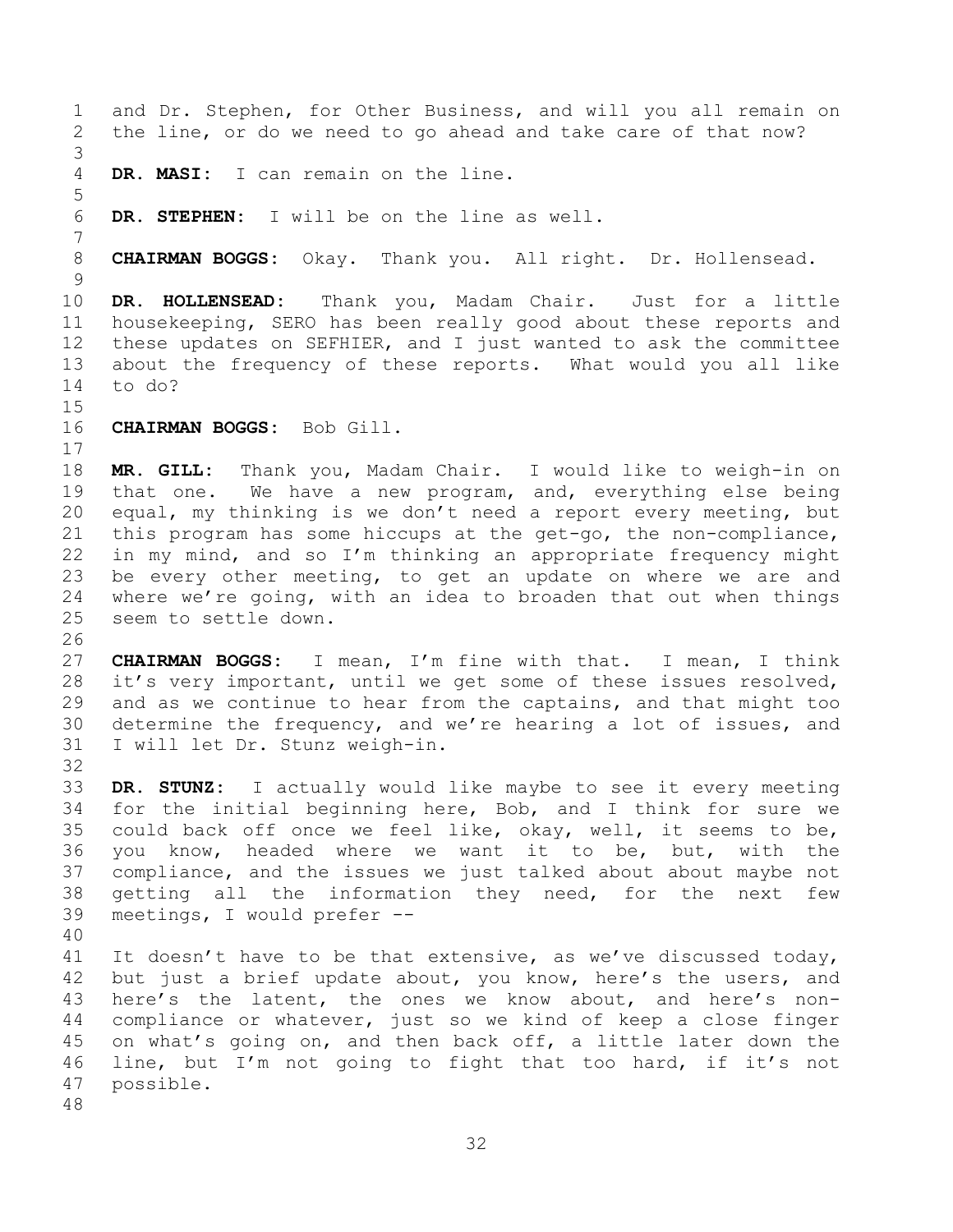**CHAIRMAN BOGGS:** Mr. Anson.

 **MR. ANSON:** I would just add that, when the time is appropriate, any, you know, kind of twenty-thousand or thirty-thousand-foot level summary statistics of the analysis, any QA/QC issues or something that has arisen, that we might be able to discuss here at the council and be able to get back out to the community, if there are certain things that are impacting the data, but no set timeline that you have to bring anything back for the next meeting, but just, at some point, it would be nice to see some data start to populate, and then, if you do identify any issues related to data collection, that the council might be a good place to advertise those. Thank you.

**CHAIRMAN BOGGS:** Mr. Donaldson.

 **MR. DONALDSON:** I just want to agree with Dr. Stunz, and I think, initially, we probably should do it every meeting, and then, as the program matures, we can adjust as necessary, but I think, for right now, there's enough issues that a presentation every meeting would be a good idea.

 **CHAIRMAN BOGGS:** Dr. Hollensead, I would agree, until we kind of 24 get all of these issues worked out, because I think we're going to continue to hear, especially through the summer, as it really gets ramped up, and then maybe, Bob, next year, we get a presentation in January and say, okay, we'll look at it again in June, and so I would say every month from here. Okay. The next item --

**MR. STRELCHECK:** Susan?

 

**CHAIRMAN BOGGS:** I'm sorry, Andy. Go ahead.

 **MR. STRELCHECK:** I have my hand raised, but it's sometimes being seen and sometimes not, and so I guess a question, based on the comments that were just made, and, you know, I hear people, obviously, talking about they want the presentation at every meeting, and there was a mention of every other meeting, but the discussion centered around because of all these issues and compliance, but I guess what I'm struggling with is what is the council -- What do we want to bring to the council, in terms of decisions before the council?

 This presentation was a very good one, in my opinion, because we were being very reactive and responsive to feedback and information we've heard and some key decision points that we felt that we needed to lay back out to the council or convey to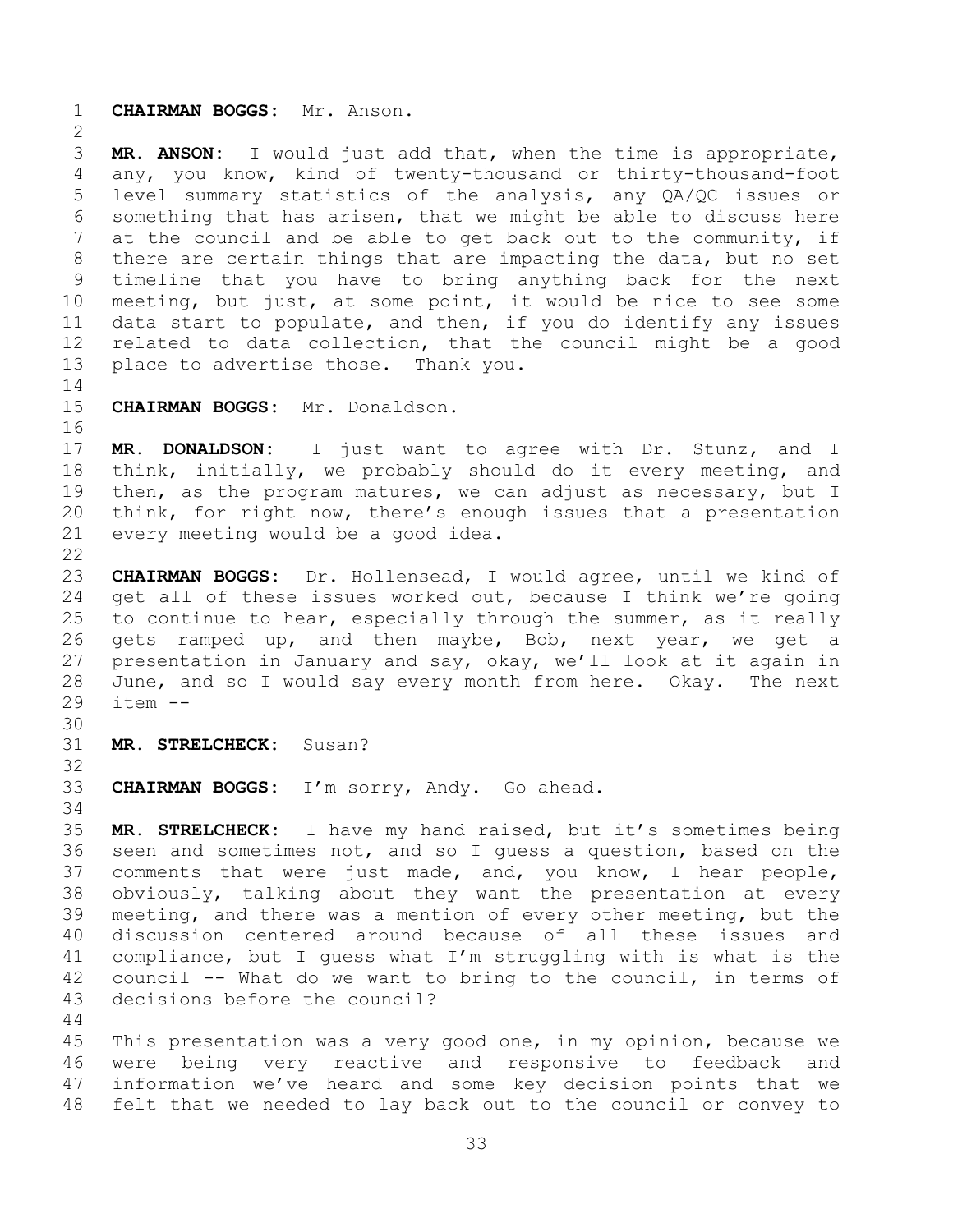fishermen.

 If the information you're desiring, going forward, is kind of similar to that, then I guess my argument would be that staff would need to help decide at what point are there things that the council needs to weigh-in on, versus just kind of summary statistics and data, to kind of let you know these are the changes that have taken place between meetings, and I don't see that nearly as helpful and informative to the council as the larger discussion that we've had around a lot of issues today, and so I wanted to get some feedback, or reaction, to that from those that have already weighed-in, and let's see if we can have a little more flexibility in deciding like at what point do things come back to the council, versus every meeting we have to report-out, even if there's really not a lot of changes or information that we would be bringing back to you, other than some kind of updates on statistics.

 **CHAIRMAN BOGGS:** Well, I will start that discussion. I mean, I would certainly like to see -- We would have to go back to I think it's Slide 2 or 3, where it gives us the statistics, how many -- Because, I mean, this is something that the captains asked for, and the council took a lot of time and worked through this, and it's Slide 3.

 Basically, in just a short -- I don't necessarily guess that we have to have a presentation, but, you know, what is the compliance, and is there any issue out there that -- I mean, I understand that we made -- We took action on one specific issue today, because it was requested, but just for us to understand the compliance, and, if the compliance continues to be an issue, then what is the reason? What needs -- Does the council need to take action to help with that?

 So I don't think it needs to be as elaborate as what we saw today, but I think, until we get this at least through its first full year, with both VMS and reporting, just a little update. Thank you. Dr. Stunz.

 **DR. STUNZ:** Susan, that's exactly it. Nothing extensive, Andy, and I would -- The slide we're looking at right now is all I would be looking for, kind of like how we do landings, something really quick, because my concern is, if it's every other meeting for now, in this initial phase, if something comes up and then it's not time to address it at that meeting, and then it goes to another -- You could be months down the line, and we're not being probably nearly as adaptive, or responsive, as we need to be, and hopefully everything goes fine and then we back off,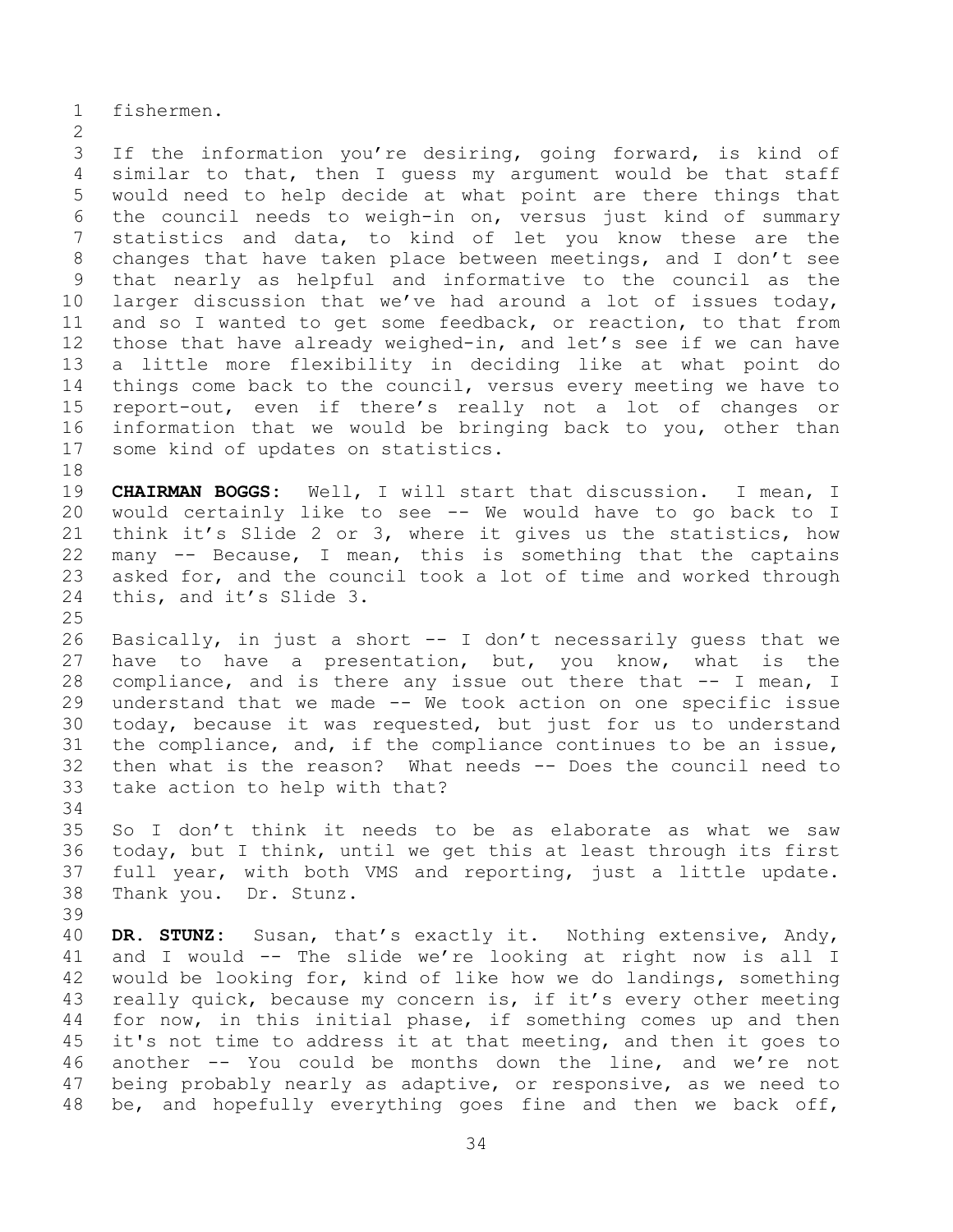but, at least for now, I would prefer something just as simple as this slide right here.

## **CHAIRMAN BOGGS:** Mr. Gill.

 **MR. GILL:** Thank you, Madam Chair, and so I am in the minority here, I guess, but that's okay. I am thinking, Andy, along the lines that you're thinking, and that is that the process is going along, and our interaction is fairly limited and unlikely, and I'm sure, if there's a problem that arises that needs council attention, then you all are going to bring that to us, whether we have a presentation or not, but I am satisfied that you're going to be working the problem, like you have, and it's going to move on, and so there's no action item that I see the council really getting involved with that needs that frequency, and I was thinking of the workload and what's the value, and so I am still persuaded that I don't see a need for every meeting.

 **CHAIRMAN BOGGS:** Another thing too, Bob, I think too is there is 20 several captains out there, when they see these numbers, they're going to find those folks and find out why aren't you doing this, because they want people to be compliant, and they want this program to be successful, and I don't know, Dr. Hollensead, if it's just something that SEFHIER can just send it and you provide the update, just a very simple one-pager and here it is, but I am like Greg, and I would like to see it monthly, at least for now. Ms. Bosarge.

 **MS. BOSARGE:** Yes, and I think this is, you know, a big enough program, and it's really light years ahead of the type of reporting that you had before, and I think this is the true implementation, right, and everything is finally mandatory, for, what, thirty-five days now or something, and so we're not well into this yet, and I think we need an update at each meeting.

**CHAIRMAN BOGGS:** Is that what you need, Dr. Hollensead?

- **DR. HOLLENSEAD:** Yes, ma'am.
- 

 **CHAIRMAN BOGGS:** All right. Well, then would you take us through Action Item Number VI, please?

<span id="page-34-0"></span>**NMFS-SERO USE OF COUNCIL FUNDING UTILIZED BY THE PERMITS OFFICE**

 **DR. HOLLENSEAD:** Okay. Agenda Item VI, Mr. Strelcheck will give a verbal update on the SERO's use of council funding utilized by the Permits Office. If you recall, the council funded \$94,000 that have been applied to updating the SERO permits software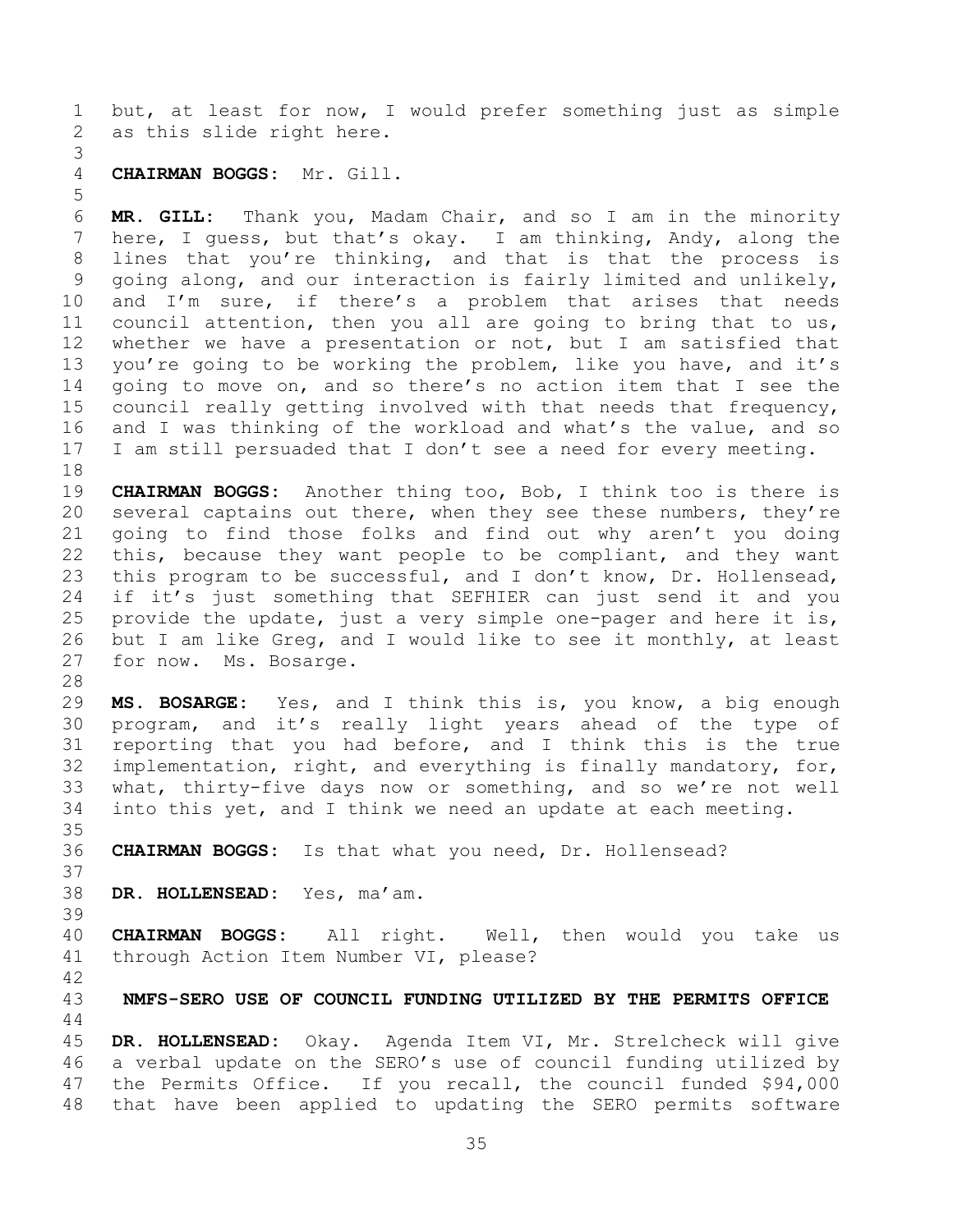system, and this is informational for now, and no action needs to be taken. As I understand it, Mr. Strelcheck will sort of tee-off a more in-depth presentation from a representative from the permits staff that will occur at the next meeting. 

**CHAIRMAN BOGGS:** Mr. Strelcheck, whenever you're ready, sir.

 **MR. STRELCHECK:** Thanks, Madam Chair. Recall that, last year, I approached the council about providing some funding for our permits online system. This is a multi-million-dollar overhaul of our permits system that had reached end-of-life. Previously, you were only able to renew permits, with our old system, and we have now built the system and expanded it for all types of permit applications, and so it's still a work in progress, but it's largely developed.

 We rolled it out back in August of last year, and so the \$94,000 -- I can't say specifically what it went for, but what I can say is that money has been well spent, and the system itself is reducing the amount of time that it takes to renew a permit, and it has almost cut that timeframe in half at this point, because what is now happening is it's reducing the number of errors and the back-and-forth that we have to have, in terms of sending paperwork to and from permit applicants.

 You're also seeing a growing number of people that are using the system, which is going to make it more efficient and timely for them to receive their permits and renewals and for us to process those permits and renewals, and so we are spending a lot of time now working on some outreach and education, and there is certainly an emphasis, obviously, on trying to drive people towards the permits online system and for them to utilize it effectively, and so, at this stage, we are continuing to put additional funding from NOAA Fisheries to support both the operations and maintenance of the system, but the continued development to enhance the system.

 Kevin McIntosh, my Permits Branch Chief, I have talked with Carrie Simmons about having him present at an upcoming council meeting, and what he can do is provide a much more in-depth presentation of how the system looks and some of the statistics we're seeing and the outreach and education efforts that we're doing for educating permit applicants, and so, with that, I will answer any questions you have. Thanks.

 **CHAIRMAN BOGGS:** Thank you, Andy. I will say it works very 47 well. I've had a couple reach out to -- A couple of captains 48 reach out to me, and they've had issues, and Kevin has been very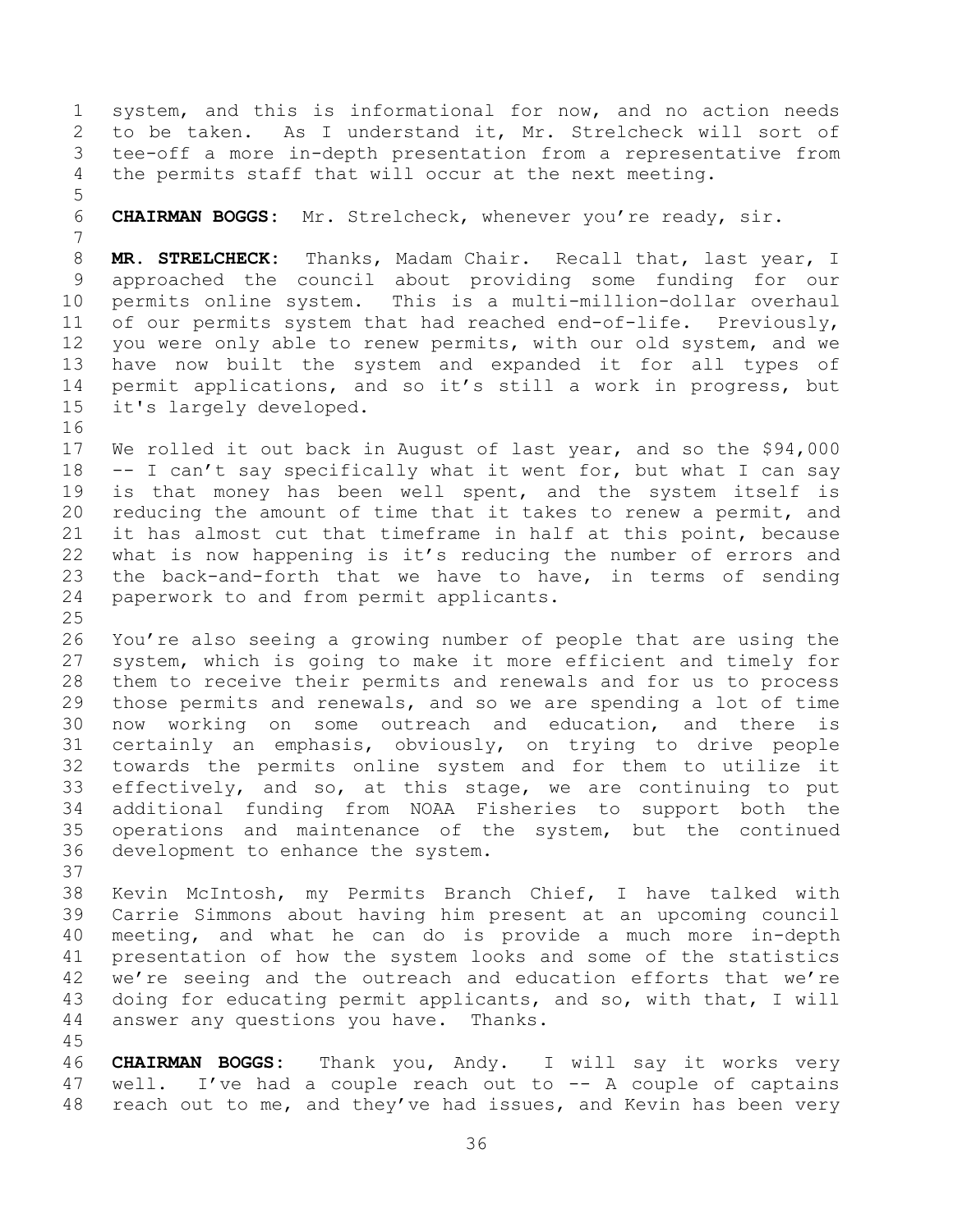<span id="page-36-0"></span> responsive and has very quickly addressed the issues, and so I think it's working well. Any other questions or comments for Andy? All right. Seeing none, Dr. Hollensead, would you take us through Agenda Item VII? **UPDATE ON WORKSHOP TO EVALUATE STATE-FEDERAL RECREATIONAL SURVEY DIFFERENCES DR. HOLLENSEAD:** For Agenda Item VII, we're going to have an update on a workshop that was held at the end of February looking at state-federal recreational survey differences. The states had an opportunity to provide some of their data and survey information to some consultants, who then got to provide some feedback and then, at this workshop, sort of have a broader discussion of those topics, and so Dr. Richard Cody, I believe, is on the line to provide that update to you. **CHAIRMAN BOGGS:** Thank you. Dr. Cody, are you with us this morning? **DR. RICHARD CODY:** Yes, I'm here. Can you hear me okay? **CHAIRMAN BOGGS:** Yes, sir. Please go ahead. **DR. CODY:** All right. As Dr. Hollensead mentioned, we had a workshop in late February to address congressional mandates for an independent review of the surveys and make improvements to those surveys, but also to complete, or to start the process to complete, the transition for the state surveys, and so, basically, this was a two-and-a-half-day workshop, and it focused on two approaches, or two dual approaches. One was to develop the research needed to address the congressional mandates, and, also, the second part was completing the transition process, and the idea was that we had to have both occurring at the same time, to make progress on the transition, and we couldn't have one bottleneck any kind of progress with the other. The workshop basically outlined the plan that would be a dual approach, as I mentioned, and, since then, there has been the development of an outline of a transition plan, and, next week, the transition team working group will meet to discuss the next steps with the workshop and to flesh out who is responsible for certain parts of the transition plan. In the workshop, there was some discussion of the data management aspects of the Gulf surveys, and, generally, the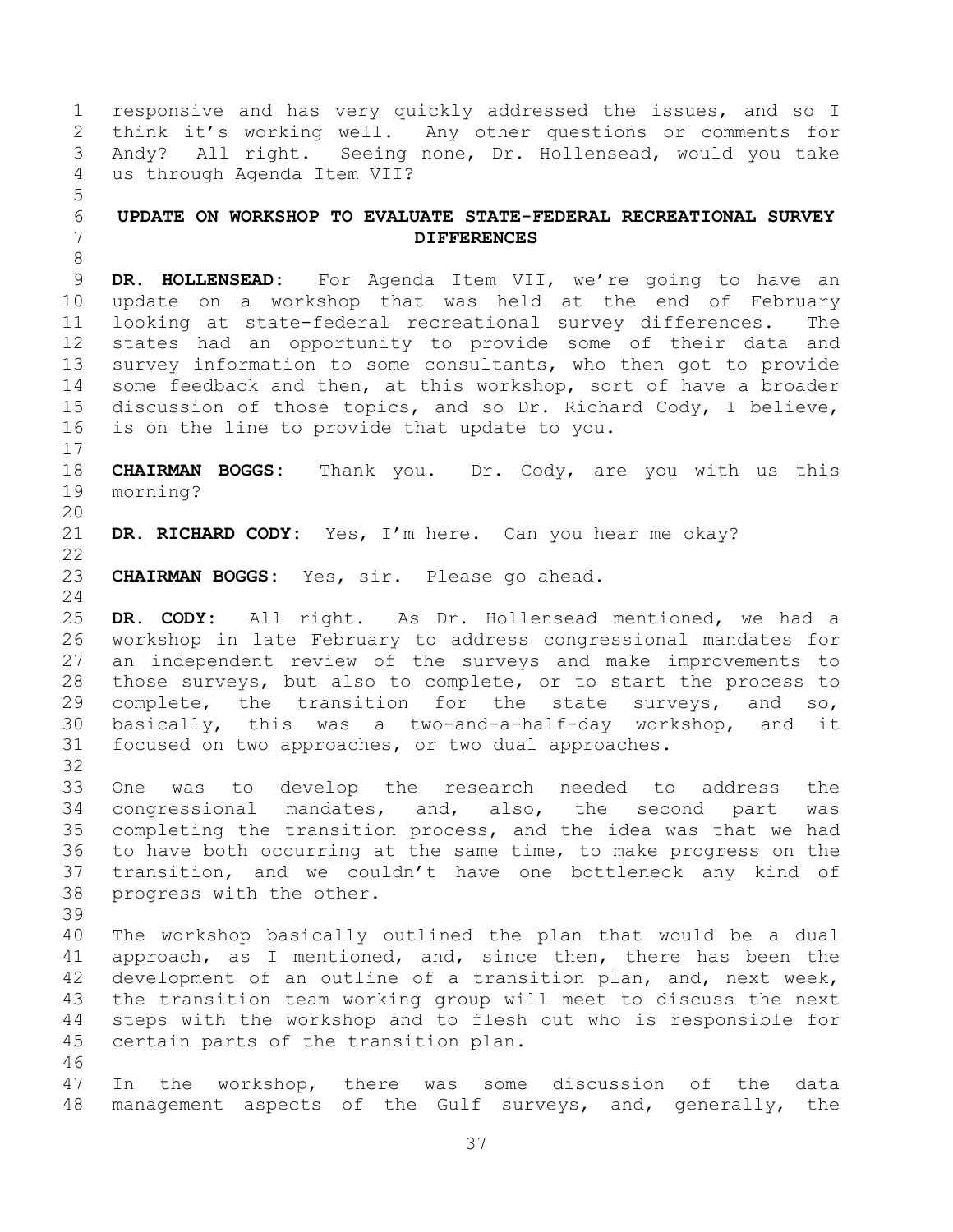approach taken there was, with the help of Gulf States, was to have the Gulf States take charge of management, given that this was going to take some time to develop, or it's getting to a point where it was satisfactory in the long-term. Then the other aspect that was mentioned in the workshop was the communication related to the work of the transition team, and so, right now, we're in the process of identifying members from the different states and regional entities that will populate this communications team. 12 As I mentioned, the working group will meet next Tuesday, and, basically, the discussion will focus on some of the products from the workshop. We have two main products that are expected, and one is a report from the workshop chair, Paul Rago, and this will basically summarize the workshop proceedings and hopefully integrate some of the information from the consultants relative to their research recommendations. Paul is still working on his part of that, and so the workshop report, and what he has right now is he has transcripts of the workshop, and he has notes taken by staff members that recorded the workshop, and then, also, he has the draft report from the consultants, which we just received, that outlines some of the recommendations. Those recommendations, I can say, are both broad and then specific to the states as well, and so there are some broad recommendations that focus on survey types and surveys that have effort, separate effort and catch components, versus the recapture methods, and then, also, they have some specific recommendations relating to the actual states themselves, and so directed more to the states, and so we will be sharing that with the team on Tuesday, plus, right now, we are in the process of, as I said, of finalizing that report that Paul will have for us some time, we hope, later this month. One other point to make is that, related to the transition process, some specific -- I mention today probably the gag calibrations related to the stock assessment for gag, and so we were charged with developing specific TORs, terms of reference, for inclusion of the gag calibrated estimates in the assessment process. We have received input from the Southeast Science Center, and also from the consultants, and shared those with Florida, and so Florida now is working to address those TORs, and we will be having a meeting with some Florida representatives and Bev Sauls to discuss -- Just to make sure we're on the same page, as far

- as the expectations for those terms of reference.
	-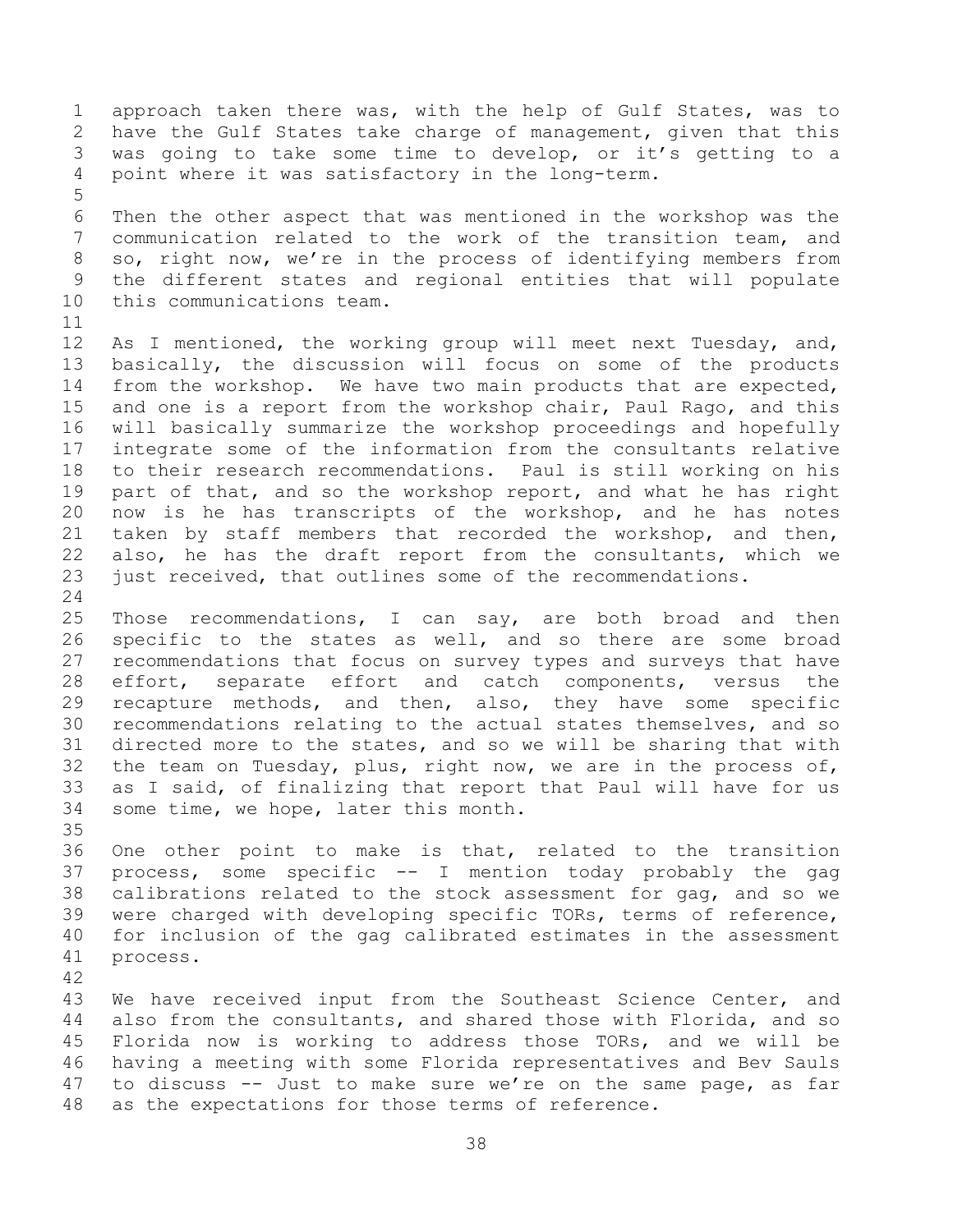I will mention, also, that related to some of the information that was presented in the workshop, we have a meeting coming up next month, and so with the Louisiana Department of Wildlife and Fisheries, regarding their calibrations, and so we'll be discussing that, and that's relative to the use of calibrated estimates for the upcoming red snapper assessment. 

 I think that's basically where we are at this point. The meeting next week will be, I think, pivotal, in that it will determine kind of the next steps. Since we do have a draft of the consultants' recommendations, the idea will be to focus on how best to complete the resources needed to address those recommendations. Thank you.

 **CHAIRMAN BOGGS:** Thank you, Dr. Cody. Are there any questions for Dr. Cody? Mr. Gill.

 **MR. GILL:** Thank you, Madam Chair, and thank you, Dr. Cody. I appreciate the update. Recognizing it's a work in progress, but also recognizing the importance of that work in progress, and following up on our discussions during the workshop, my concern about the timeline comes up, and I would like to ask if you could give a broad overview of what that timeline looks like, and I'm not looking for specifics, but kind of how long it's going to take before transition is complete or some indicator of where we are and when we hope to end up. Thank you. 

 **DR. CODY:** I can address that, I think, broadly. Obviously, the research components will address the need for some improvements to each of the surveys, and the consultants have specific recommendations related to non-sampling as well as sampling error, and so those are going to take some time to complete. However, that shouldn't, I think, be a bottleneck for the transition plan, but they will still need to be accounted for in that process.

 I would say, realistically, the research plan is going to take, depending on identification of funding and getting things through the approval processes and so on, it could take between two and five years, and so that's obviously an extended timeline, but it doesn't probably help with transition or anything, and so we're hoping that we can address and prioritize those research interests over the coming months, in conversations with the working group, and that will help us, I think, identify the major things that we can address quickly and put us in a position where we will have surveys that are --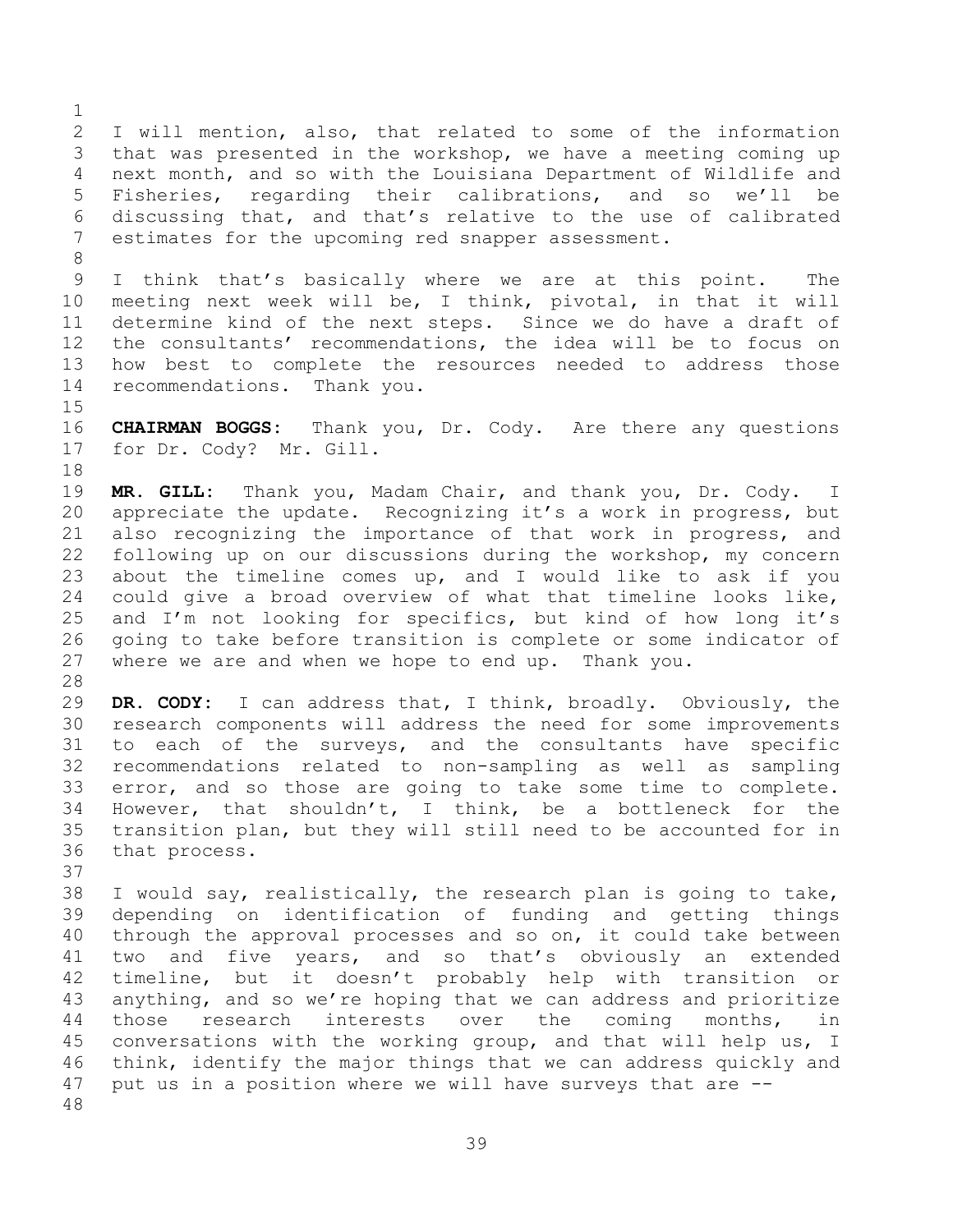I would say, as far as timelines are concerned, in the immediate future, I think our primary concern would be the gag assessment and having the review completed for the calibration, in time for that, and so Florida is working with us and is expected -- They expect a deadline of later this month for turning in their documentation for review, and we'll work with them to make sure 7 that there is -- That we get that done. Then it will pass to the consultants, and we expect to have that completed -- I think, yesterday, in the Reef Fish Committee meeting, a May 25 deadline was proposed there, and so we don't see an issue with meeting that deadline. It does bump up against some of the consultants, with their day-job work, but I think that we should be able to get that done. In the immediate future, that deadline shouldn't -- But I would imagine that we should be able to identify, over the next few weeks at least, given that we have the consultant report in- hand, some manageable timeline, when it comes to transitioning the surveys, and I would be focusing on trying to get that done within the next two years, at the most, but at least have a plan outlined. We may not have all the pieces in place, such as the data management aspects and things like that, but we'll be to a point where we're functioning and can move forward, and so sort of a non-answer, because I haven't given any specific dates, other than the ones for gag, but I think we would be happy to provide updates of the discussions that we'll be having with the transition team, because there are many moving parts to this. I mean, one is the big consideration of everyone's ability to address the different components of transitioning. **CHAIRMAN BOGGS:** Thank you. General Spraggins. **GENERAL JOE SPRAGGINS:** Dr. Cody, thank you so much. I just wanted to tell you that we appreciate the efforts that NMFS has made to address our differences in the surveys and all, and we appreciate the workshop, and I can tell you that we are trying to do something now, and we have a consultant that we're working with, as I briefed yesterday, about the possibility of trying to find improvements to our system and the way that we can work better with data collection, and I look forward to working with 44 you all in the very near future, to make sure that we can make a better effort with this. Thank you very much. 

 **DR. CODY:** Thank you, General Spraggins, and I will just add to that that Trevor has been very upfront and forthcoming about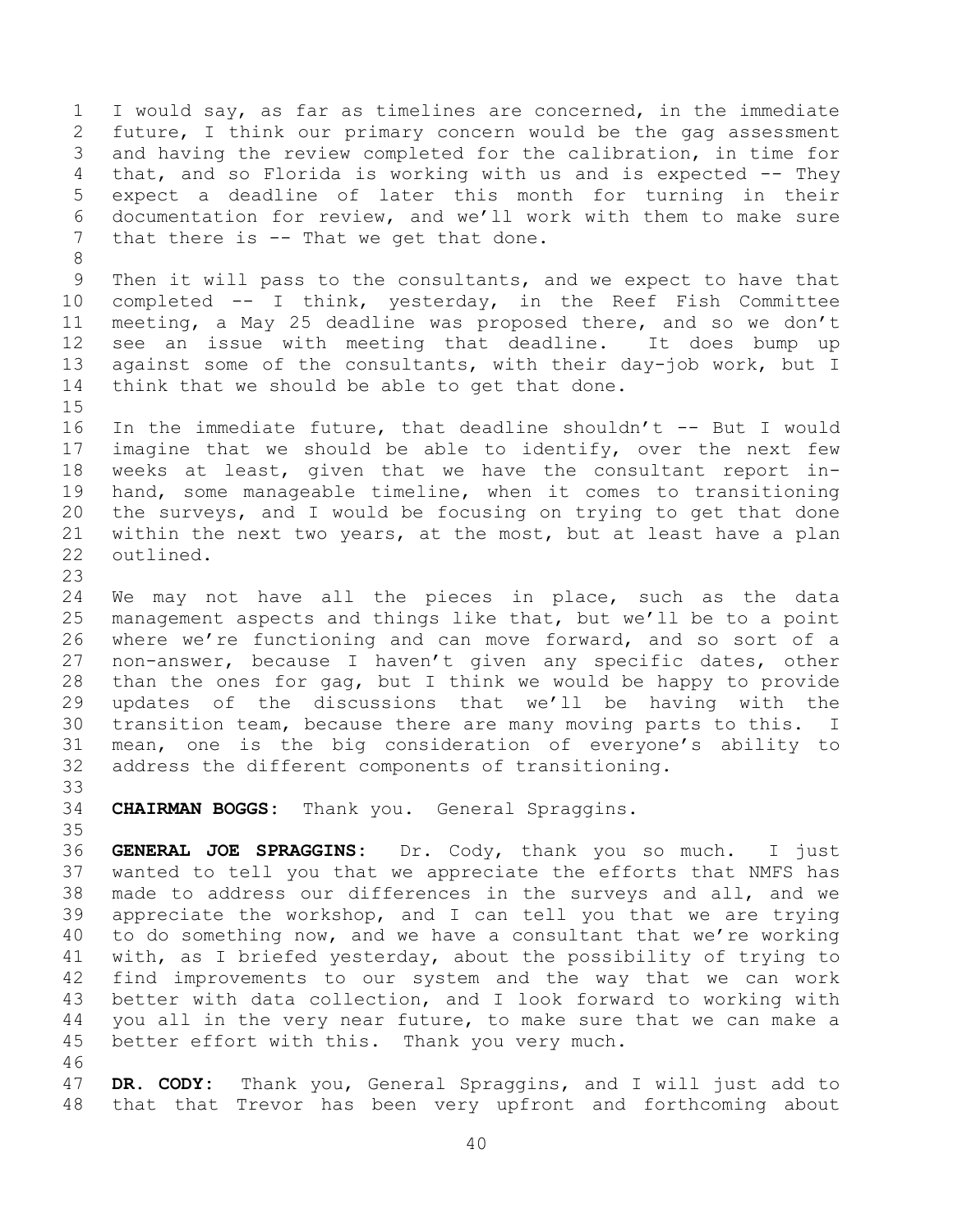sharing information with us, and so we appreciate that, also. Thank you.

 **CHAIRMAN BOGGS:** Thank you, Dr. Cody. I don't see any other -- I do. Never mind. Mr. Diaz. 

 **MR. DIAZ:** I also want to thank Dr. Cody for the efforts of Science and Technology and the stuff that you all are working on. I am very interested in hearing further updates on this transition team regularly, and I think this is very important. I do think that -- I know the State of Mississippi has been working closely with your team, Dr. Cody, and I do think they've made a -- They've presented some compelling evidence that there is some real issue with low sample size and the numbers that we get out of that, and so I'm very interested to hear what comes out of this transition team and some of the recommendations that are made on the sampling and non-sampling errors, and so I would urge that we get regular updates on this transition team, at least for the next few meetings, and see how this is going. Thank you again, Dr. Cody.

**DR. CODY:** Thank you.

**CHAIRMAN BOGGS:** Dr. Simmons.

 **EXECUTIVE DIRECTOR SIMMONS:** Thank you, Madam Chair, and thank you, Dr. Cody, for the update. I think, as you said, there's a lot of moving parts here going on, and we don't have -- You said the report is not yet available for this transition workshop. When that report is complete, I think it would be imperative, and I plan to ask for it at the SEDAR Steering Committee meeting in May, that the document that was developed with your agency, the Science Center, and the Southeast Regional Office, and that document is "The Recommended Use of Current Gulf of Mexico Surveys for Marine Recreational Fishing in Stock Assessments", and I really think that document needs to be updated based on the results of the transition team.

 There is outdated dates in there regarding those options, and 40 any of the things that would occur, based on that workshop, it's not clear how that will translate into the assessment and management process, and so I would really urge all those folks involved to please consider updating that when that report is complete, and that is a document that we can look at at the council level, and staff can look at, and the public can review as an understanding of where we are in this process and how we see it flowing through stock assessments and into management. Thank you.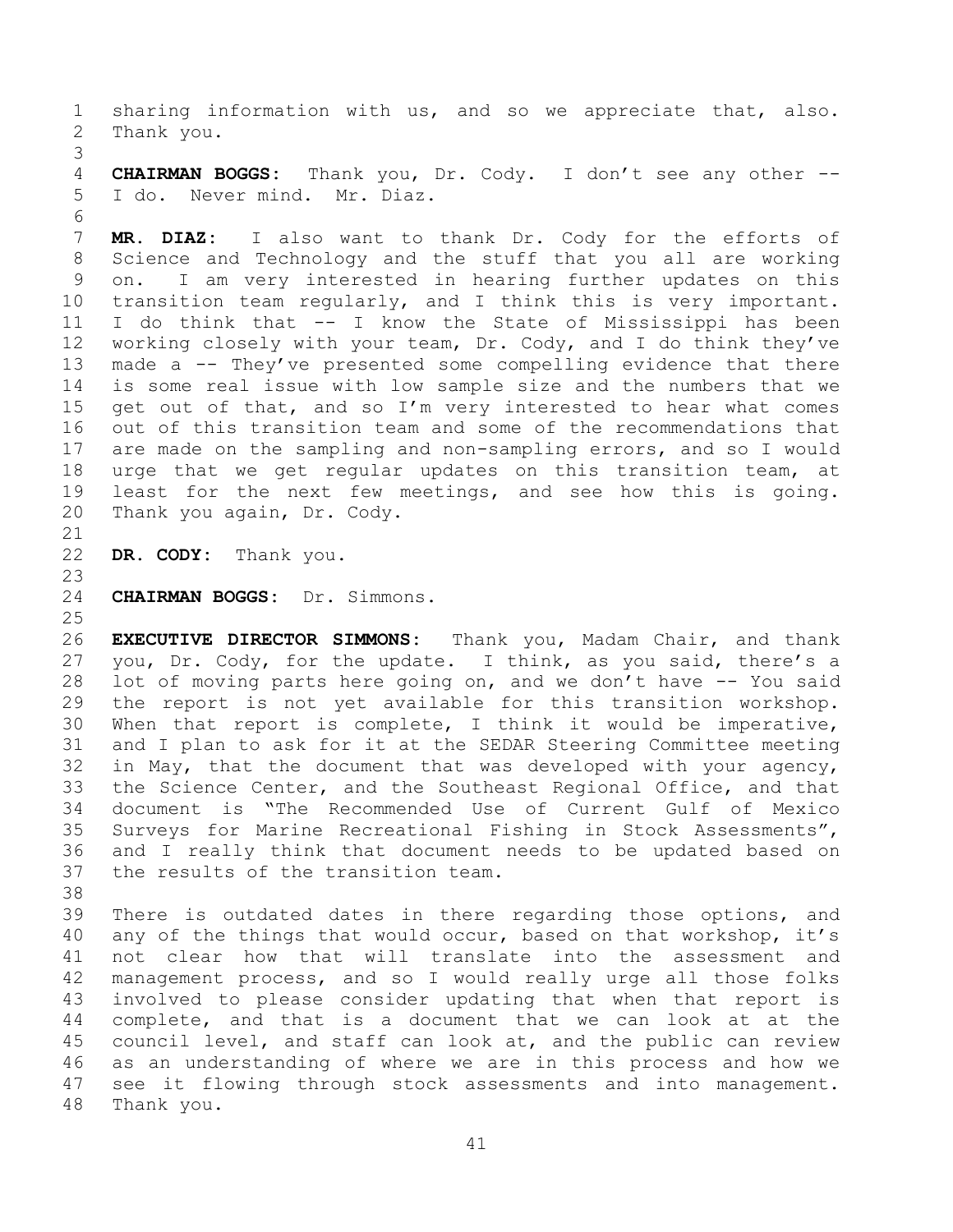<span id="page-41-0"></span> **CHAIRMAN BOGGS:** Dr. Cody, do you have any response to that? **DR. CODY:** Well, I would say that I agree. We did identify some exceptions in the workshop that I think need to be specifically addressed. That said, I think, also, and I haven't had a chance to do a deep dive into the consultant recommendations, but there is some information there, I think, that is relevant to that document and could be used to update it. The other thing I will mention too is the consultants did make some specific recommendations related to, as Dale pointed out, sample size and rare-event species, and so there is some input there, and I would be happy to provide updates as we continue this work. **CHAIRMAN BOGGS:** Thank you, Dr. Cody. All right. Seeing no other hands, we'll go to Other Business. Mr. Anson. **OTHER BUSINESS MR. ANSON:** Thank you, Madam Chair. I am a little hesitant about bringing up this topic, because I don't want to alarm anybody, but, since Dr. Masi and Dr. Stephen were here present for this committee, this is an issue that kind of reared its head at the Ecosystem Committee meeting, and it relates to the FEP that we've been discussing relative to the notion of one of the aspects, or one of the ideas, that was brought forward during that committee regarding cooperative research. I was just curious if Dr. Masi or Dr. Stephen could just provide a simple answer as to this question I have, and that question is if, in the future, it is decided that cooperative research could be introduced through the for-hire sector, is the process that was set up to establish SEFHIER -- Is that process in a position where it could accommodate the addition of either a module that would be created specifically to an ecosystem issue, a fishery ecosystem issue, or additional questions that could be added to the current suite of questions? Again, I'm just trying to think ahead, and I'm not promoting it, because, again, it's nothing that we decided at the Ecosystem, but I'm just curious to see if that could be easily implemented through what's been established through the SEFHIER program. **CHAIRMAN BOGGS:** Dr. Masi or Dr. Stephen? **DR. STEPHEN:** I'll take a stab at this one. Sorry, and I wasn't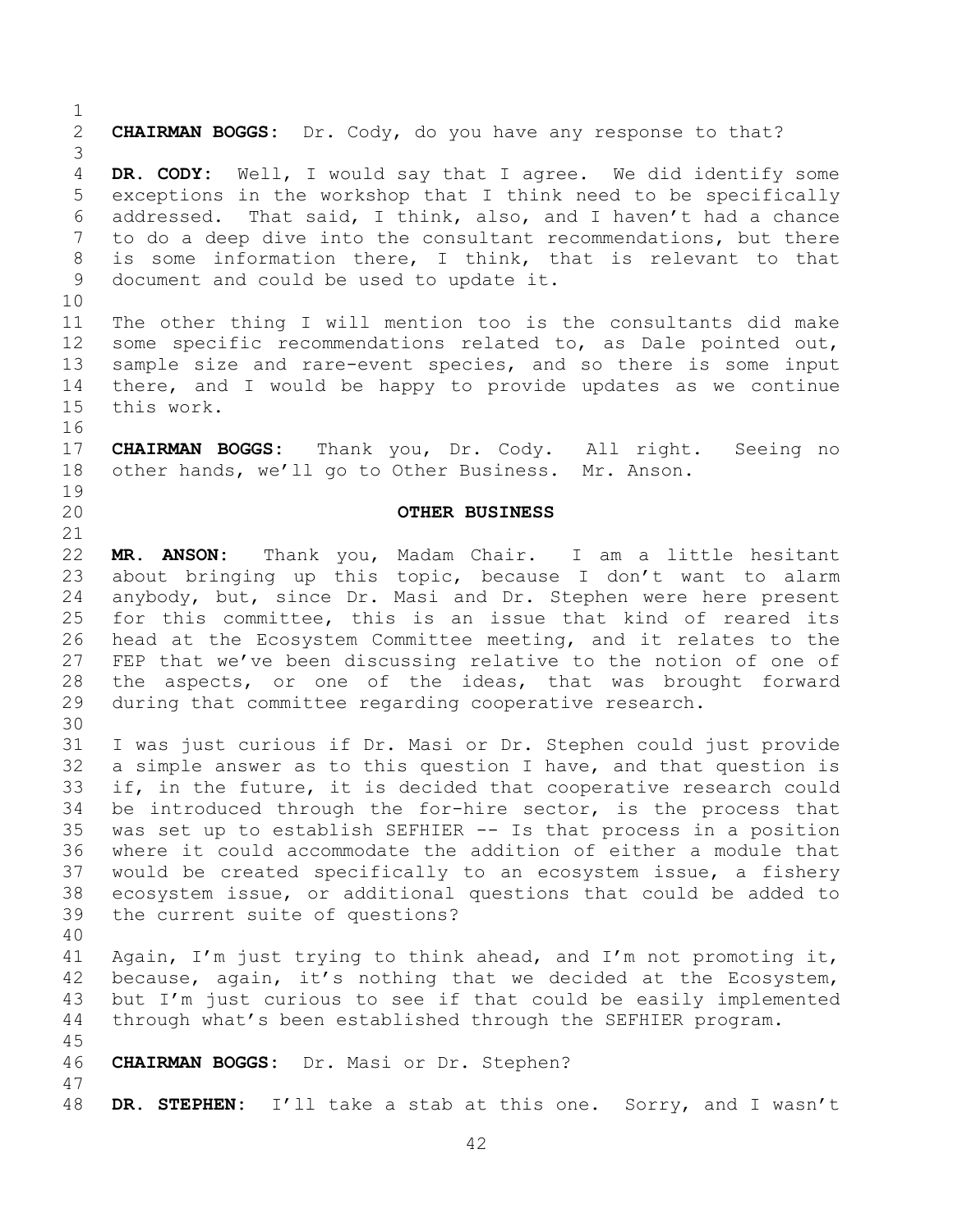in the Ecosystem meeting, and so I didn't hear how the conversation went there, but if you're asking, if we add additional questions to SEFHIER -- I will give you kind of a layout of how that works. We would need to get PRA approval, which is the approval we need to add any questions to the system, and so that's kind of a paperwork aspect to it, and it does need to be approved throughout the process and have strong justification. The next step then would be reaching out to the different vendors and establishing a timeline for them to do the development work, in order to add those questions to not only their application, but we would also need to reach out and establish the infrastructure within the data receiving systems, in order to get that information as well, and so well within the realm of possibility, and it's the timeline of it that I might get a little bit concerned on, if it's expected to occur rapidly. Because these were all outside applications and not applications owned by NMFS, we're a little bit limited in asking for them to add additional questions, and that's just they need their development time within their other businesses to do that development. Did that answer what you were looking for? **MR. ANSON:** It did. Thank you very much. **CHAIRMAN BOGGS:** That was a very good question, Kevin, and I agree with you. I mean, that would be a way to gather additional information. Any other business? Peter and then John Walter. **MR. HOOD:** I just wanted to mention that the South Atlantic Council, at their meeting last month, has started working on an electronic -- A commercial electronic logbook amendment, and we're -- I know you'll be talking about this at the June meeting, and I think Carrie had mentioned that it would be on the agenda there, but we're recommending that that perhaps be a joint amendment between both of the councils, because the coastal logbooks are used by a variety of fisheries, both in the Gulf and the South Atlantic. Again, it would be helpful, at least when you get into that conversation, about thinking about doing something jointly with the South Atlantic. Thanks. **CHAIRMAN BOGGS:** John Walter. 

**DR. WALTER:** Thank you, Madam Chair. I just wanted to follow-up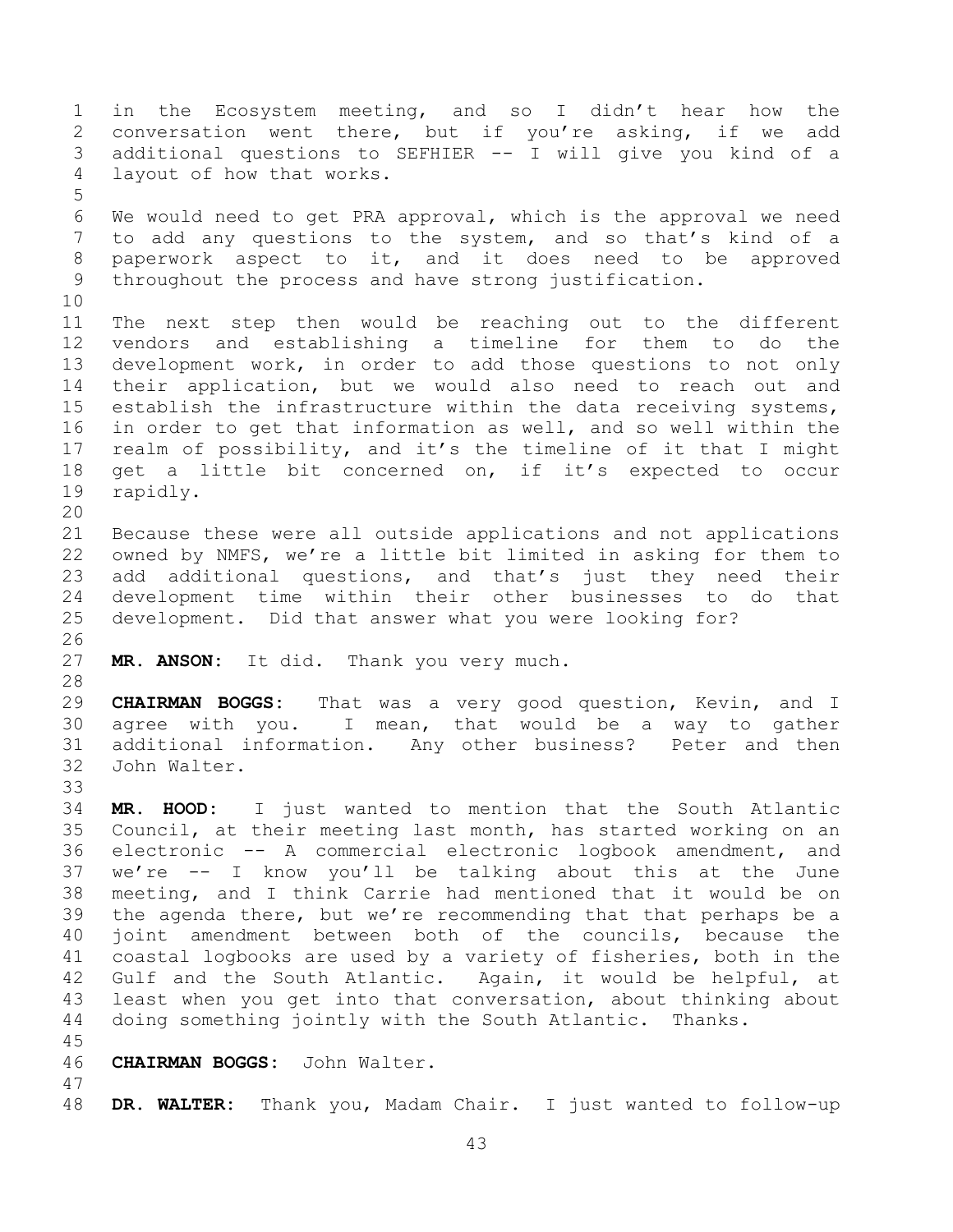on Mr. Anson's comment about how this could potentially facilitate CRP work, and I think that it definitely could, and perhaps some of the models are on how fishermen could help with surveys, or how their data could be helped to inform things, which we might not have very much information on, and I think we talked about that in the fireside chat last night, in particular, and there's a number of species for which there are fisheries for, but we really either don't have surveys, and we could perhaps develop indices based on their fishery-dependent information, which this could really facilitate, and then, also, in perhaps designed surveys that would utilize fishing vessels, 12 and I think, in that case, there is a good example, in the South Atlantic, with a deepwater longline survey that's operating on commercial longline vessels and actually getting us really good data for a lot of the species that we previously didn't have data for. Cooperative research is something that I know is high on the agency's list of priorities, in terms of being able to harness the information and the expertise of our fishermen to support the science. Thanks. **CHAIRMAN BOGGS:** Thank you, Dr. Walter. Anything else for this committee? **MR. STRELCHECK:** Susan, I do have something. **CHAIRMAN BOGGS:** Okay. Go ahead, Andy. **MR. STRELCHECK:** I just wanted to follow-up on Peter's comment, and so, as he stated, the South Atlantic Council is moving forward with a logbook action. They are going to look at an options paper in June, and I think the goal is to try to take final action as early as December of this year, and so I would ask Carrie. Do you need a motion from the Gulf Council to proceed at this point with a joint amendment with the South Atlantic Council? I certainly recommend that, and I think it would be prudent to go ahead and do so. **CHAIRMAN BOGGS:** Dr. Simmons. **EXECUTIVE DIRECTOR SIMMONS:** Thank you, Madam Chair. No, and, actually, we've been talking about this for a while, and I think we had a motion from February of 2013, and so it's been on the list for a while, and so we are planning for a joint amendment,

 and I hope we can make it happen and there's no divorces, but we'll have a discussion and try to get involved with the IPT and the South Atlantic to bring, hopefully, draft options, if not a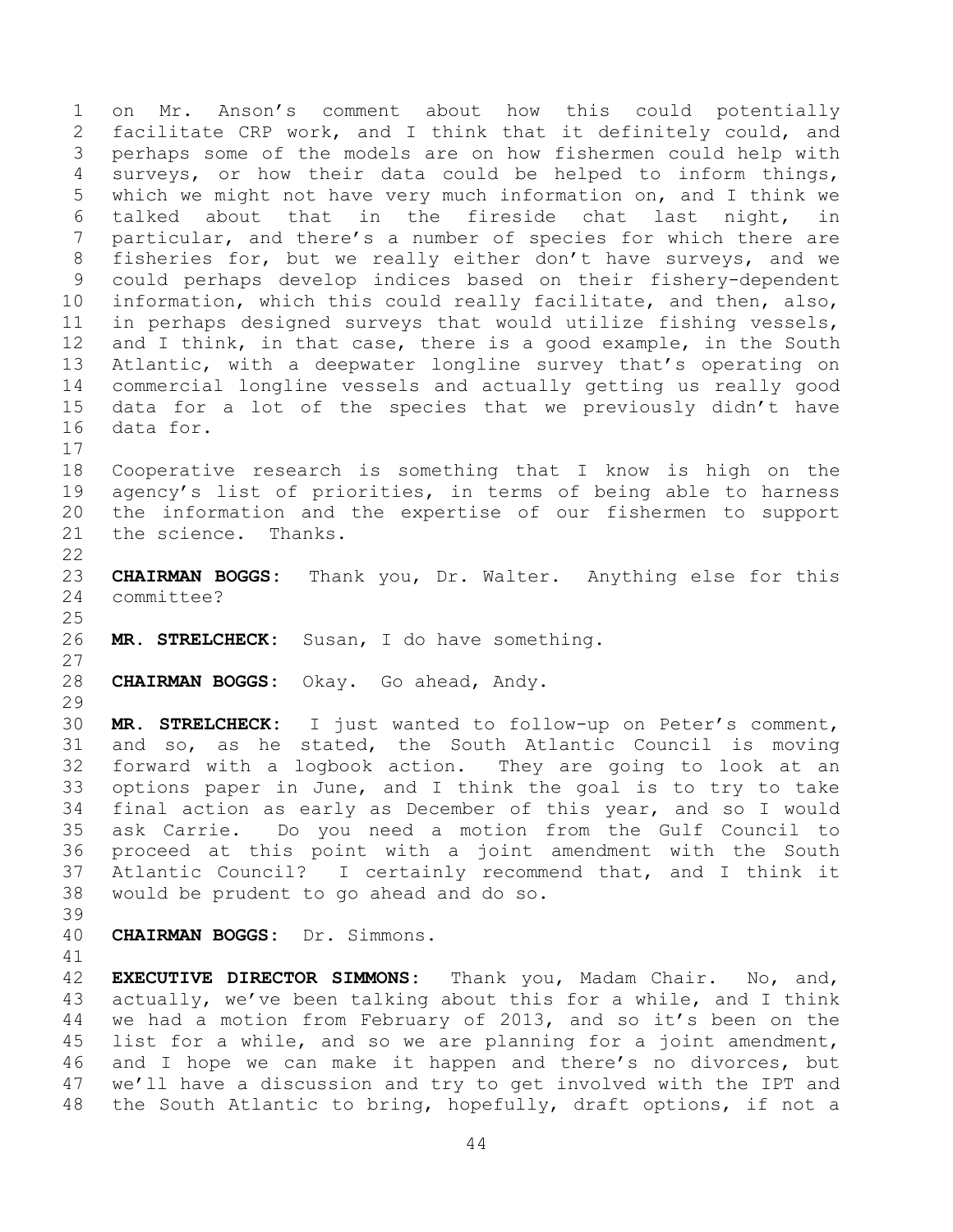presentation, in June. **MR. STRELCHECK:** Great. Thanks. **CHAIRMAN BOGGS:** Ms. Bosarge. Dr. Simmmons, we don't need a motion, or Dr. Hollensead? **DR. HOLLENSEAD:** I think Carrie is indicating that no motion is required, because it's been several years ago, but I actually had a question, and maybe Mr. Strelcheck, or perhaps Mr. Hood, can answer this for me. I know there has been -- We have brought the commercial electronic logbook topic to the Reef Fish AP and the CMP AP, and there has been interest from our APs that, if the paper logbooks, as they exist, go to an electronic framework, that there is strong support for that. I guess my question is, and it seems like that perhaps could be moved quickly, but, just for clarification, is that what the South Atlantic is working on, or are they also talking about adding other fields, reporting a hail-in before offload, because those things, you know, our APs indicated they would want some input on, and perhaps some workshops, and so that would take a little bit longer, and so just some clarification on that would be helpful. **CHAIRMAN BOGGS:** Andy. **MR. STRELCHECK:** Certainly John Walter can weigh-in here, but my understanding is that it's a kind of simple, streamlined action that the South Atlantic Council was pursuing and that it would be essentially just allowing for electronic submission of the same variables and data that are submitted currently on the paper-based forms, without expanding out the requirements. **DR. HOLLENSEAD:** Thank you for that clarification. I appreciate it. **CHAIRMAN BOGGS:** Ms. Bosarge. **MS. BOSARGE:** So a different topic, if that's okay, if there's no more feedback on that. **CHAIRMAN BOGGS:** Yes, ma'am. **MS. BOSARGE:** Okay. I was wondering, and this is for you, Dr. Walter, and the wenchman -- We've had a discussion, and, since Susan has got six more minutes in her committee, we might as well use it, right, and we had a discussion about wenchman at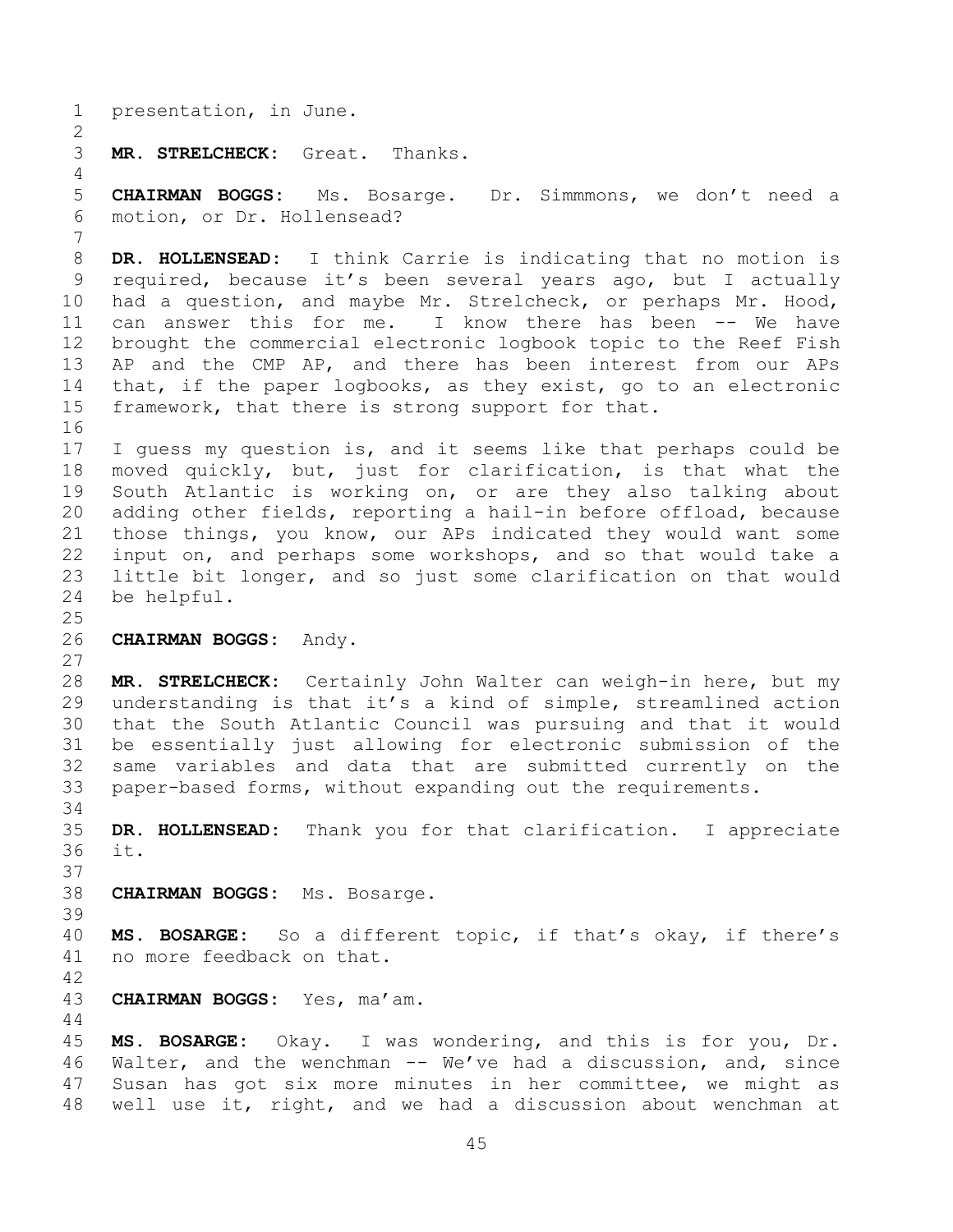the fireside chat last night too, kind of going in line with what you all were talking about on cooperative research and getting information from the fishermen on some of these species where maybe you don't have as much information.

 We need to get that topic before the SSC, to really start moving 7 on that and doing anything with it, and it's my understanding that the Science Center is going to provide, obviously, that last stock assessment, that data-poor assessment, that we did I believe, or tried to do, on using the mid-water snapper complex and any other information that you may have, and what do you think our timeframe has on you getting any and all wenchman data that you all might have, mid-water snapper depth complex data you might have, over to council staff, so they know when they can put it on the SSC agenda?

 **DR. WALTER:** Thanks for that question. I can't say what the timeline would necessarily be, because I don't exactly know all the information sources that we might be able to get that from, but I can get back to you, and back to council staff, on when that might be kind of a useful conversation that is seeded by data for the SSC.

 One thing that I will comment on is that, given that there are funds available, through the competitive Cooperative Research Program, which often the scientists take on, but they have to be partnerships with the industry as well, so the industry can look to trying to really target those particular topics of interest and then find a scientific partner to go in on, and those can be both within the agency as well as external, and so I think that's a resource that we need to start to consider, because that allows proactive -- It allows the industry to take the action that they may want to take and find the partner to make it happen and then bring that science and data, because, while I would love to devote our resources, the Science Center resources, to all of these, there are a number of pressing resources, and we just can't get to all of them with the attention that people may want.

**CHAIRMAN BOGGS:** A follow-up, Ms. Bosarge?

 **MS. BOSARGE:** Yes, and that sounds excellent, and I like those 43 kind of ideas. All right. Well, if you -- Maybe by the committee report during Full Council tomorrow, if you have any feedback on the timeline for -- Because I think it's just stuff you're going to pull, and it's not new things you will have to do, but you're just going to have to find whatever data you have and send it to staff, and so maybe if you can get us an update